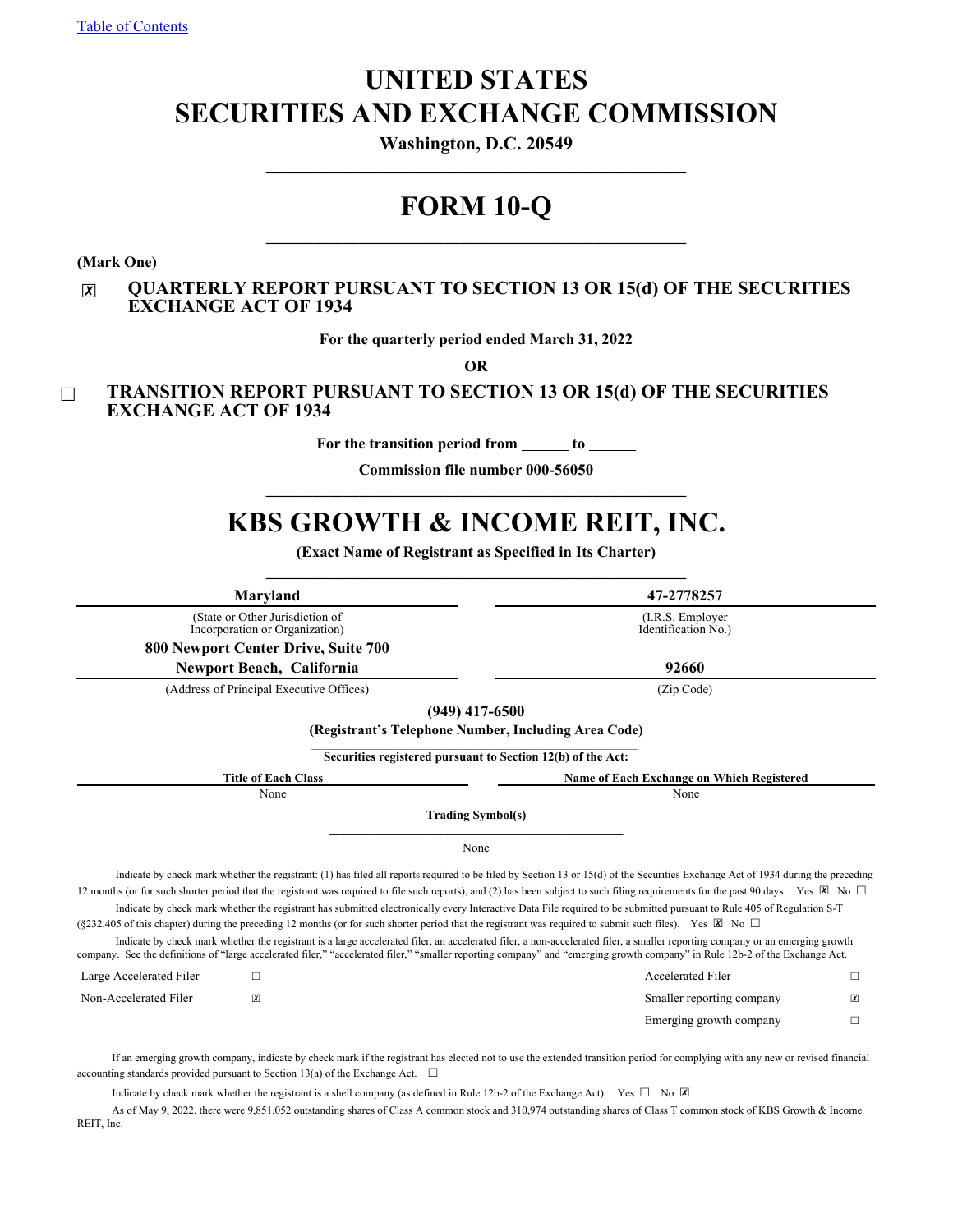# **INDEX TO FINANCIAL STATEMENTS KBS GROWTH & INCOME REIT, INC. FORM 10-Q March 31, 2022**

# **INDEX**

# <span id="page-1-0"></span>[PART I.](#page-2-0) [FINANCIAL INFORMATION](#page-2-0)

|                   | Item 1.   | <b>Financial Statements</b>                                                                                       | $\overline{2}$  |
|-------------------|-----------|-------------------------------------------------------------------------------------------------------------------|-----------------|
|                   |           | Consolidated Balance Sheets as of March 31, 2022 (unaudited) and December 31, 2021                                | $\overline{2}$  |
|                   |           | Consolidated Statements of Operations (unaudited) for the Three Months Ended March 31,<br>2022 and 2021           | $\overline{3}$  |
|                   |           | Consolidated Statements of Stockholders' Equity (unaudited) for the Three Months Ended<br>March 31, 2022 and 2021 | $\overline{4}$  |
|                   |           | Consolidated Statements of Cash Flows (unaudited) for the Three Months Ended March 31,<br>2022 and 2021           | $\overline{2}$  |
|                   |           | Condensed Notes to Consolidated Financial Statements as of March 31, 2022 (unaudited)                             | $6\overline{6}$ |
|                   | Item 2.   | Management's Discussion and Analysis of Financial Condition and Results of Operations                             | 24              |
|                   | Item $3.$ | Quantitative and Qualitative Disclosures about Market Risk                                                        | 35              |
|                   | Item 4.   | <b>Controls and Procedures</b>                                                                                    | 35              |
| PART II.          |           | <b>OTHER INFORMATION</b>                                                                                          | 36              |
|                   | Item 1.   | <b>Legal Proceedings</b>                                                                                          | 36              |
|                   | Item 1A.  | <b>Risk Factors</b>                                                                                               | 36              |
|                   | Item 2.   | Unregistered Sales of Equity Securities and Use of Proceeds                                                       | 36              |
|                   | Item 3.   | <b>Defaults upon Senior Securities</b>                                                                            | 37              |
|                   | Item 4.   | <b>Mine Safety Disclosures</b>                                                                                    | 37              |
|                   | Item 5.   | <b>Other Information</b>                                                                                          | 37              |
|                   | Item 6.   | <b>Exhibits</b>                                                                                                   | <u>38</u>       |
| <b>SIGNATURES</b> |           |                                                                                                                   | 39              |
|                   |           |                                                                                                                   |                 |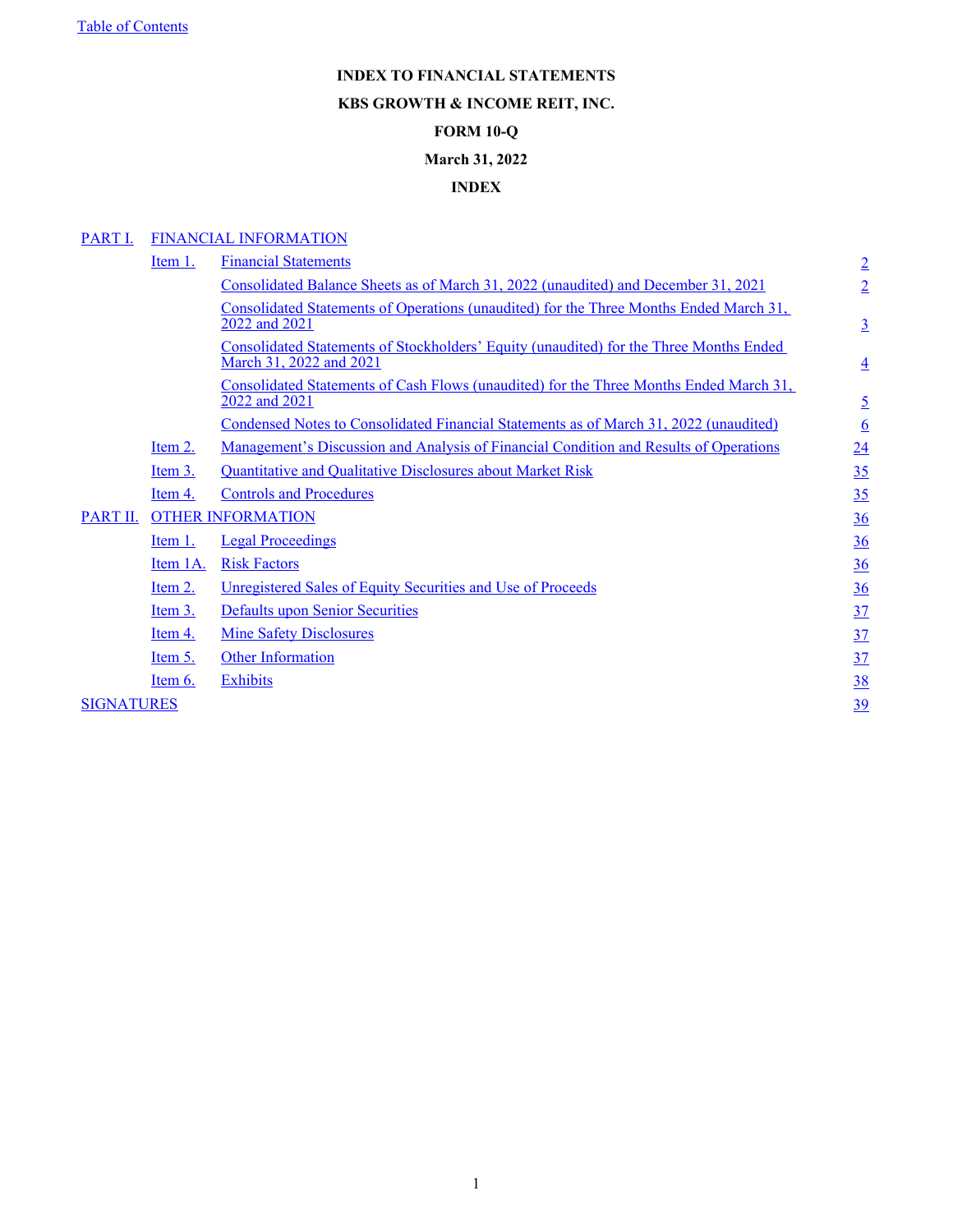# <span id="page-2-0"></span>**PART I. FINANCIAL INFORMATION**

### **Item 1. Financial Statements**

# **KBS GROWTH & INCOME REIT, INC.**

### **CONSOLIDATED BALANCE SHEETS**

(in thousands, except share and per share amounts)

|                                                                                                                                                                                                         |             | March 31, 2022 | December 31, 2021 |           |  |  |
|---------------------------------------------------------------------------------------------------------------------------------------------------------------------------------------------------------|-------------|----------------|-------------------|-----------|--|--|
|                                                                                                                                                                                                         |             | (unaudited)    |                   |           |  |  |
| Assets                                                                                                                                                                                                  |             |                |                   |           |  |  |
| Real estate:                                                                                                                                                                                            |             |                |                   |           |  |  |
| Land                                                                                                                                                                                                    | \$          | 19,241         | $\mathcal{S}$     | 19,822    |  |  |
| Buildings and improvements                                                                                                                                                                              |             | 105,111        |                   | 110,582   |  |  |
| Tenant origination and absorption costs                                                                                                                                                                 |             | 7,177          |                   | 7,873     |  |  |
| Total real estate, cost                                                                                                                                                                                 |             | 131,529        |                   | 138,277   |  |  |
| Less accumulated depreciation and amortization                                                                                                                                                          |             | (12,895)       |                   | (15, 101) |  |  |
| Total real estate, net                                                                                                                                                                                  |             | 118,634        |                   | 123,176   |  |  |
| Cash and cash equivalents                                                                                                                                                                               |             | 6,674          |                   | 7,882     |  |  |
| Restricted cash                                                                                                                                                                                         |             | 247            |                   | 247       |  |  |
| Rents and other receivables                                                                                                                                                                             |             | 4,488          |                   | 4,284     |  |  |
| Above-market leases, net                                                                                                                                                                                |             | 67             |                   | 72        |  |  |
| Due from affiliates                                                                                                                                                                                     |             | 423            |                   | 276       |  |  |
| Prepaid expenses and other assets                                                                                                                                                                       |             | 2,963          |                   | 2,218     |  |  |
| <b>Total assets</b>                                                                                                                                                                                     | \$          | 133,496        | \$                | 138,155   |  |  |
| Liabilities and stockholders' equity                                                                                                                                                                    |             |                |                   |           |  |  |
| Notes payable, net                                                                                                                                                                                      | $\mathbf S$ | 101,491        | \$                | 101,454   |  |  |
| Accounts payable and accrued liabilities                                                                                                                                                                |             | 3,201          |                   | 3,825     |  |  |
| Due to affiliates                                                                                                                                                                                       |             | 9,457          |                   | 9,006     |  |  |
| Below-market leases, net                                                                                                                                                                                |             | 743            |                   | 838       |  |  |
| Other liabilities                                                                                                                                                                                       |             | 1,907          |                   | 1,982     |  |  |
| Total liabilities                                                                                                                                                                                       |             | 116,799        |                   | 117,105   |  |  |
| Commitments and contingencies (Note 10)                                                                                                                                                                 |             |                |                   |           |  |  |
| Redeemable common stock                                                                                                                                                                                 |             | 236            |                   | 250       |  |  |
| Stockholders' equity:                                                                                                                                                                                   |             |                |                   |           |  |  |
| Preferred stock, \$.01 par value; 10,000,000 shares authorized, no shares issued and<br>outstanding                                                                                                     |             |                |                   |           |  |  |
| Class A common stock, \$.01 par value per share; 500,000,000 shares authorized,<br>9,851,052 and 9,855,330 shares issued and outstanding as of March 31, 2022 and<br>December 31, 2021, respectively    |             | 99             |                   | 99        |  |  |
| Class T common stock, \$.01 par value per share; 500,000,000 shares authorized,<br>310,974 shares and 310,974 shares issued and outstanding as of March 31, 2022 and<br>December 31, 2021, respectively |             | 3              |                   | 3         |  |  |
| Additional paid-in capital                                                                                                                                                                              |             | 85,158         |                   | 85,158    |  |  |
| Cumulative distributions and net losses                                                                                                                                                                 |             | (68, 799)      |                   | (64, 460) |  |  |
| Total stockholders' equity                                                                                                                                                                              |             | 16,461         |                   | 20,800    |  |  |
| Total liabilities and stockholders' equity                                                                                                                                                              | \$          | 133,496        | \$                | 138,155   |  |  |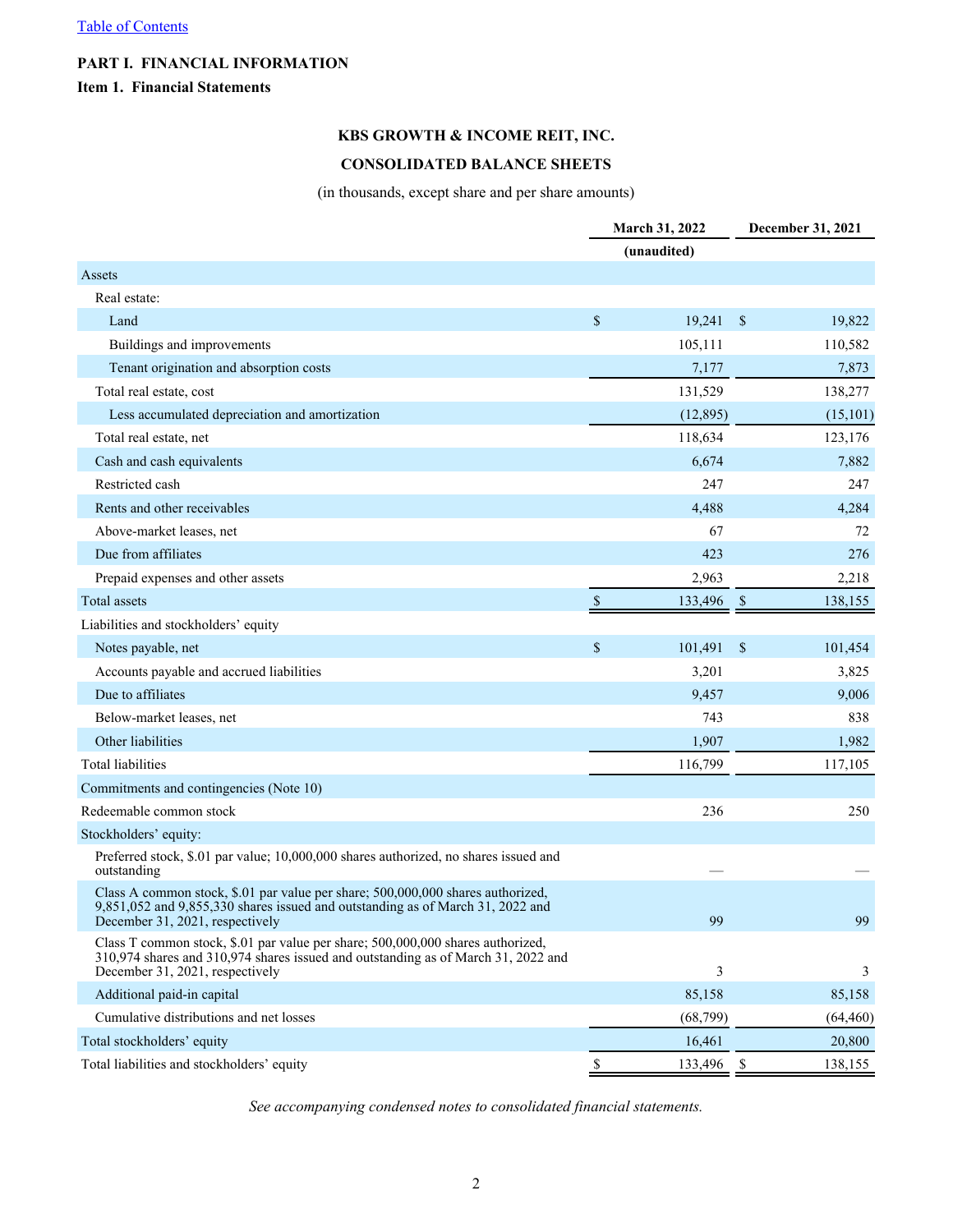<span id="page-3-0"></span>**Item 1. Financial Statements (continued)**

# **KBS GROWTH & INCOME REIT, INC.**

# **CONSOLIDATED STATEMENTS OF OPERATIONS**

#### (unaudited)

(in thousands, except share and per share amounts)

|                                                                        | <b>For the Three Months Ended</b><br>March 31, |    |            |  |  |  |  |  |
|------------------------------------------------------------------------|------------------------------------------------|----|------------|--|--|--|--|--|
|                                                                        | 2022                                           |    | 2021       |  |  |  |  |  |
| Revenues:                                                              |                                                |    |            |  |  |  |  |  |
| Rental income                                                          | \$<br>3,686                                    | -S | 4,294      |  |  |  |  |  |
| Other operating income                                                 | 41                                             |    | 21         |  |  |  |  |  |
| Total revenues                                                         | 3,727                                          |    | 4,315      |  |  |  |  |  |
| Expenses:                                                              |                                                |    |            |  |  |  |  |  |
| Operating, maintenance, and management                                 | 883                                            |    | 830        |  |  |  |  |  |
| Property management fees and expenses to affiliate                     | 24                                             |    | 31         |  |  |  |  |  |
| Real estate taxes and insurance                                        | 784                                            |    | 766        |  |  |  |  |  |
| Asset management fees to affiliate                                     | 430                                            |    | 428        |  |  |  |  |  |
| General and administrative expenses                                    | 621                                            |    | 477        |  |  |  |  |  |
| Depreciation and amortization                                          | 1,548                                          |    | 1,982      |  |  |  |  |  |
| Interest expense                                                       | 452                                            |    | 573        |  |  |  |  |  |
| Impairment charges on real estate                                      | 3,324                                          |    |            |  |  |  |  |  |
| Total expenses                                                         | 8,066                                          |    | 5,087      |  |  |  |  |  |
| Net loss                                                               | $(4,339)$ \$                                   |    | (772)      |  |  |  |  |  |
| Net loss per common share, basic and diluted                           | $(0.43)$ \$                                    |    | (0.08)     |  |  |  |  |  |
| Weighted-average number of common shares outstanding basic and diluted | 10,164,731                                     |    | 10,184,598 |  |  |  |  |  |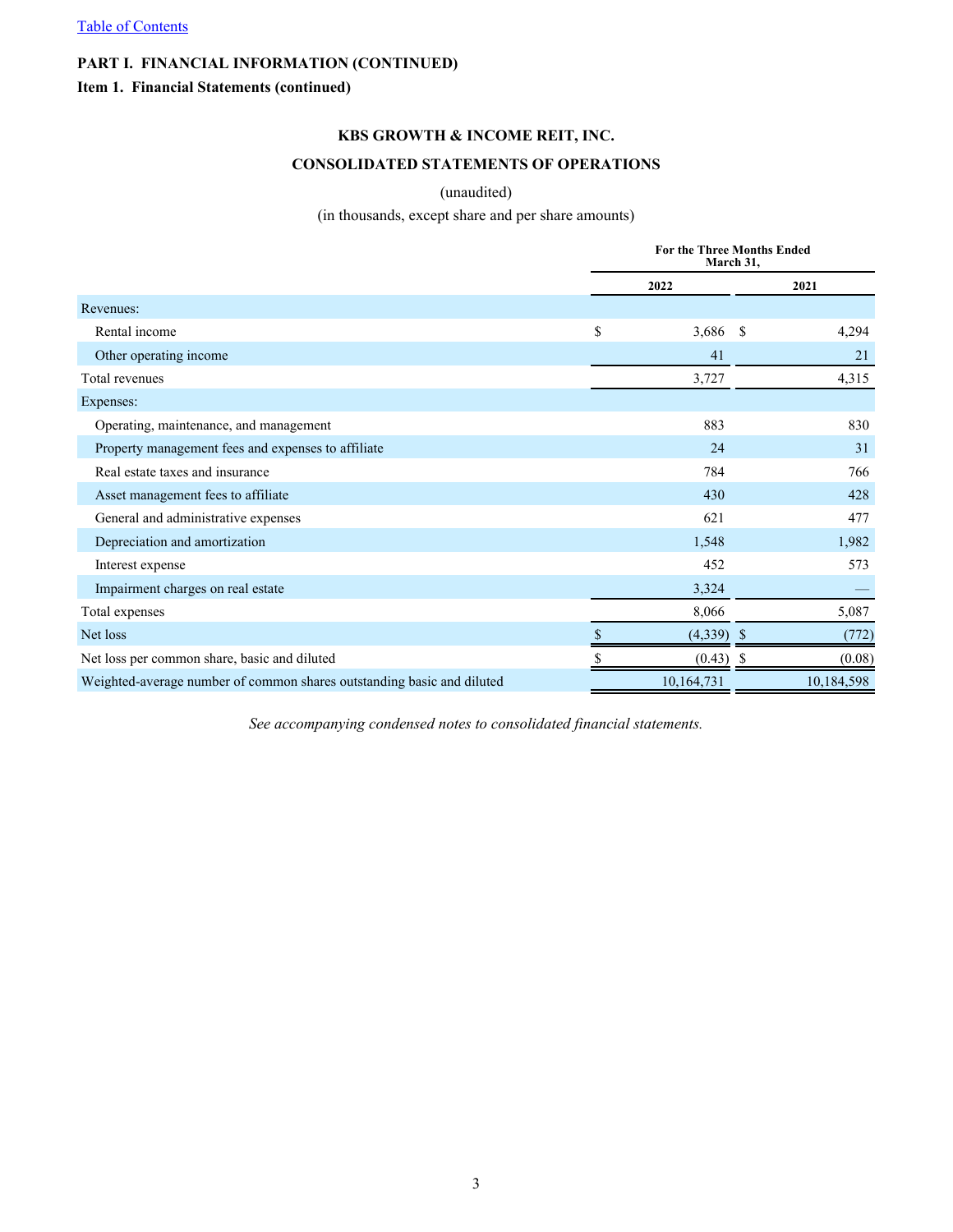# <span id="page-4-0"></span>**Item 1. Financial Statements (continued)**

### **KBS GROWTH & INCOME REIT, INC.**

# **CONSOLIDATED STATEMENTS OF STOCKHOLDERS' EQUITY (CONTINUED)**

#### For the Three Months Ended March 31, 2022 and 2021 (unaudited)

#### (dollars in thousands)

|                                        |                                 | Common Stock |               |                |                | <b>Cumulative</b>  |   |                   |    |                                 |       |         |
|----------------------------------------|---------------------------------|--------------|---------------|----------------|----------------|--------------------|---|-------------------|----|---------------------------------|-------|---------|
|                                        | <b>Class A</b>                  |              |               |                | <b>Class T</b> |                    |   | <b>Additional</b> |    | <b>Distributions</b><br>and Net | Total |         |
|                                        | <b>Shares</b><br><b>Amounts</b> |              | <b>Shares</b> | <b>Amounts</b> |                | Paid-in<br>Capital |   | Losses            |    | Stockholders'<br><b>Equity</b>  |       |         |
| Balance, December 31, 2021             | 9,855,330                       |              | 99            | 310,974        | S              | 3.                 | S | 85,158            | -8 | (64, 460)                       | S     | 20,800  |
| Net loss                               |                                 |              |               |                |                |                    |   |                   |    | (4,339)                         |       | (4,339) |
| Transfers from redeemable common stock |                                 |              |               |                |                |                    |   | 14                |    |                                 |       | 14      |
| Redemptions of common stock            | (4,278)                         |              |               |                |                |                    |   | (14)              |    |                                 |       | (14)    |
| Balance, March 31, 2022                | 9,851,052                       |              | 99            | 310,974        |                |                    |   | 85,158            |    | (68, 799)                       |       | 16,461  |

|                                        |                | <b>Common Stock</b> |    |               |                | <b>Cumulative</b> |                           |                              |        |                                 |                        |        |
|----------------------------------------|----------------|---------------------|----|---------------|----------------|-------------------|---------------------------|------------------------------|--------|---------------------------------|------------------------|--------|
|                                        | <b>Class A</b> |                     |    |               | <b>Class T</b> |                   |                           | <b>Additional</b><br>Paid-in |        | <b>Distributions</b><br>and Net | Total<br>Stockholders' |        |
|                                        | <b>Shares</b>  | Amounts             |    | <b>Shares</b> |                |                   | Capital<br><b>Amounts</b> |                              | Losses |                                 | <b>Equity</b>          |        |
| Balance, December 31, 2020             | 9,873,729      |                     | 99 | 310,974       | S              | 3                 | S                         | 85,248                       | \$.    | (45,760)                        | S                      | 39,590 |
| Net loss                               |                |                     |    |               |                |                   |                           |                              |        | (772)                           |                        | (772)  |
| Transfers from redeemable common stock |                |                     |    |               |                |                   |                           | 46                           |        |                                 |                        | 46     |
| Redemptions of common stock            | (9, 468)       |                     |    |               |                |                   |                           | (46)                         |        |                                 |                        | (46)   |
| Distributions declared                 |                |                     |    |               |                |                   |                           |                              |        | (437)                           |                        | (437)  |
| Balance, March 31, 2021                | 9,864,261      |                     | 99 | 310.974       |                |                   | S                         | 85,248                       |        | (46,969)                        |                        | 38,381 |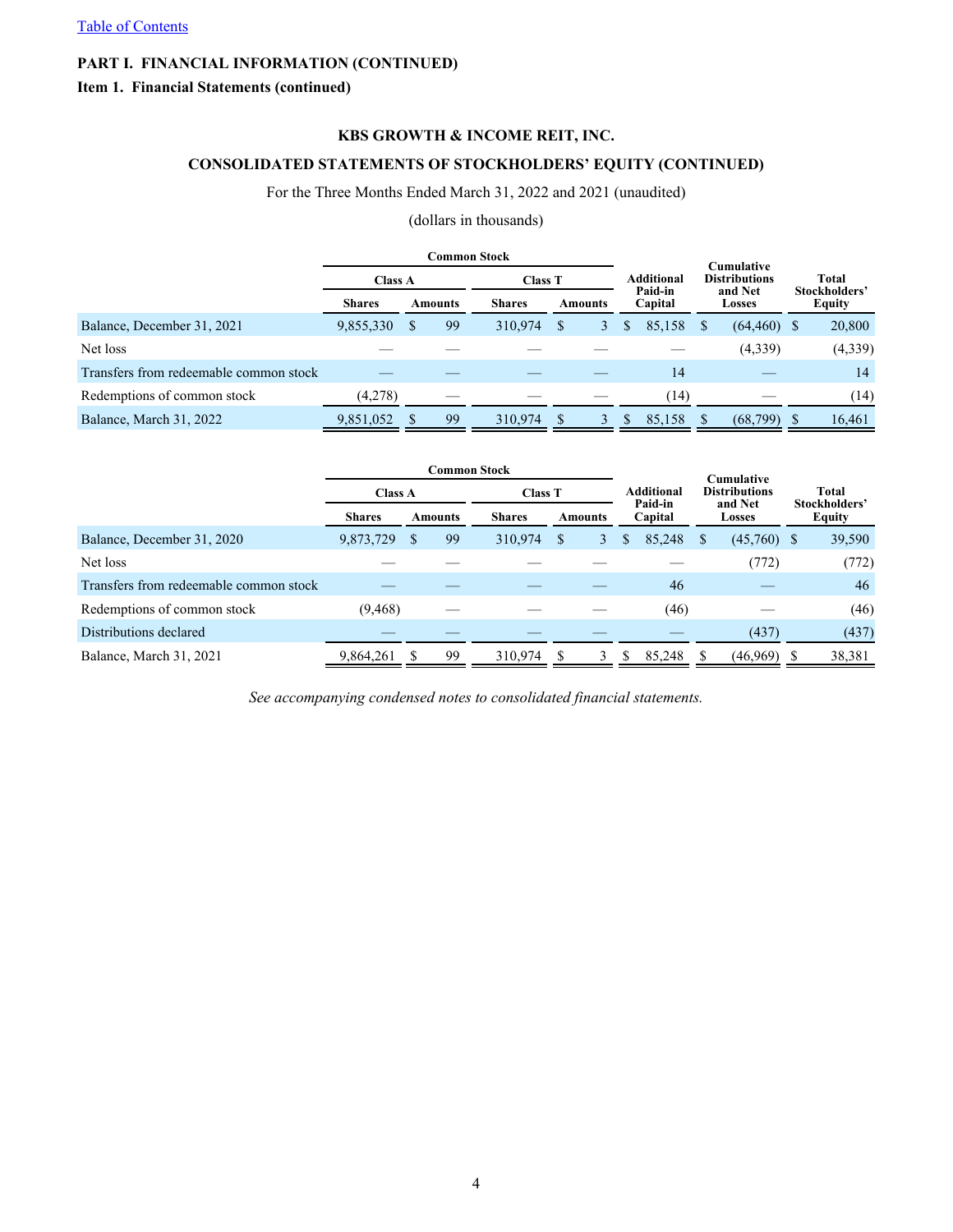<span id="page-5-0"></span>**Item 1. Financial Statements (continued)**

# **KBS GROWTH & INCOME REIT, INC.**

# **CONSOLIDATED STATEMENTS OF CASH FLOWS**

#### (unaudited)

(in thousands)

|                                                                             |    | <b>Three Months Ended March 31,</b> |    |         |  |  |  |
|-----------------------------------------------------------------------------|----|-------------------------------------|----|---------|--|--|--|
|                                                                             |    | 2022                                |    | 2021    |  |  |  |
| Cash Flows from Operating Activities:                                       |    |                                     |    |         |  |  |  |
| Net loss                                                                    | \$ | $(4,339)$ \$                        |    | (772)   |  |  |  |
| Adjustments to reconcile net loss to net cash used in operating activities: |    |                                     |    |         |  |  |  |
| Depreciation and amortization                                               |    | 1,548                               |    | 1,982   |  |  |  |
| Impairment charges on real estate                                           |    | 3,324                               |    |         |  |  |  |
| Deferred rents                                                              |    | (247)                               |    | 82      |  |  |  |
| Amortization of above and below-market leases, net                          |    | (90)                                |    | (165)   |  |  |  |
| Amortization of deferred financing costs                                    |    | 55                                  |    | 60      |  |  |  |
| Unrealized gain on derivative instruments                                   |    | (341)                               |    | (433)   |  |  |  |
| Changes in operating assets and liabilities:                                |    |                                     |    |         |  |  |  |
| Rents and other receivables                                                 |    | 38                                  |    | 5       |  |  |  |
| Prepaid expenses and other assets                                           |    | (851)                               |    | (338)   |  |  |  |
| Accounts payable and accrued liabilities                                    |    | (616)                               |    | (988)   |  |  |  |
| Due from affiliates                                                         |    | (147)                               |    |         |  |  |  |
| Due to affiliates                                                           |    | 451                                 |    | 458     |  |  |  |
| Other liabilities                                                           |    | 268                                 |    | (360)   |  |  |  |
| Net cash used in operating activities                                       |    | (947)                               |    | (469)   |  |  |  |
| Cash Flows from Investing Activities:                                       |    |                                     |    |         |  |  |  |
| Improvements to real estate                                                 |    | (229)                               |    | (143)   |  |  |  |
| Net cash used in investing activities                                       |    | (229)                               |    | (143)   |  |  |  |
| Cash Flows from Financing Activities:                                       |    |                                     |    |         |  |  |  |
| Principal payments on notes payable                                         |    | (18)                                |    |         |  |  |  |
| Payments to redeem common stock                                             |    | (14)                                |    | (46)    |  |  |  |
| Distributions paid to common stockholders                                   |    |                                     |    | (437)   |  |  |  |
| Net cash used in financing activities                                       |    | (32)                                |    | (483)   |  |  |  |
| Net decrease in cash and cash equivalents                                   |    | (1,208)                             |    | (1,095) |  |  |  |
| Cash and cash equivalents and restricted cash, beginning of period          |    | 8,129                               |    | 4,359   |  |  |  |
| Cash and cash equivalents and restricted cash, end of period                | S  | 6,921                               | \$ | 3,264   |  |  |  |
| Supplemental Disclosure of Cash Flow Information                            |    |                                     |    |         |  |  |  |
| Interest paid                                                               |    | 735                                 | S  | 945     |  |  |  |
| Supplemental Disclosure of Noncash Investing and Financing Activities:      |    |                                     |    |         |  |  |  |
| Accrued improvements to real estate                                         | \$ | 119                                 | \$ | 219     |  |  |  |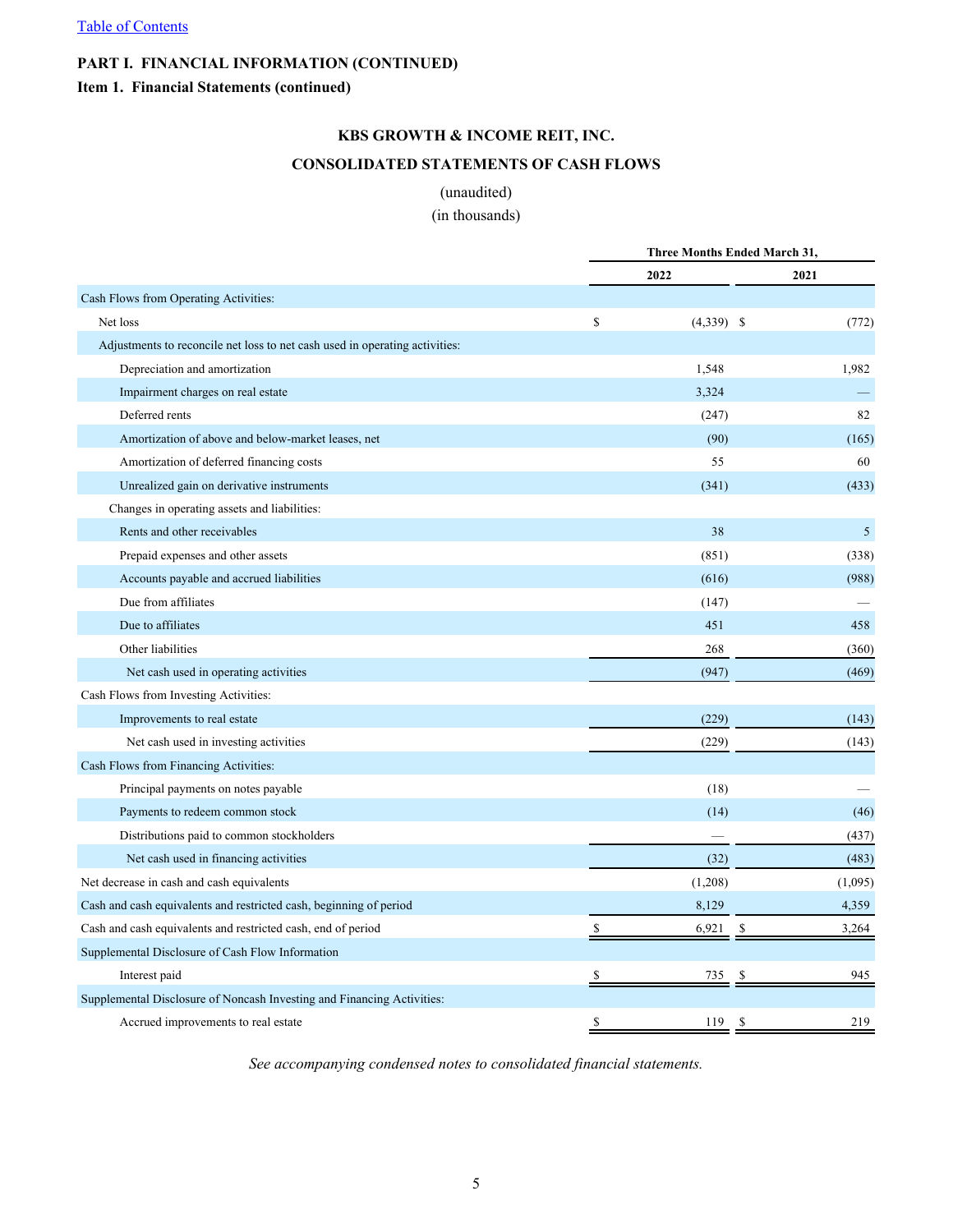<span id="page-6-0"></span>**Item 1. Financial Statements (continued)**

#### **KBS GROWTH & INCOME REIT, INC.**

#### **CONDENSED NOTES TO CONSOLIDATED FINANCIAL STATEMENTS**

March 31, 2022 (unaudited)

#### **1. ORGANIZATION**

KBS Growth & Income REIT, Inc. (the "Company") was formed on January 12, 2015 as a Maryland corporation that elected to be taxed as a real estate investment trust ("REIT") beginning with the taxable year ended December 31, 2015. Substantially all of the Company's business is conducted through KBS Growth & Income Limited Partnership (the "Operating Partnership"), a Delaware limited partnership formed on January 14, 2015. The Company is the sole general partner of, and owns a 0.1% partnership interest in, the Operating Partnership. KBS Growth & Income REIT Holdings LLC ("REIT Holdings"), a Delaware limited liability company formed on January 14, 2015, owns the remaining 99.9% partnership interest in the Operating Partnership and is the sole limited partner. The Company is the sole member and manager of REIT Holdings.

Subject to certain restrictions and limitations, the business of the Company is externally managed by KBS Capital Advisors LLC (the "Advisor"), an affiliate of the Company, pursuant to an advisory agreement between the Company and the Advisor initially entered into on June 11, 2015, and amended at various times thereafter (the "Advisory Agreement"). The Advisor conducts the Company's operations and manages its portfolio of core real estate properties. On January 27, 2015, the Company issued 20,000 shares of its common stock to the Advisor at a purchase price of \$10.00 per share. On June 11, 2015, these outstanding shares of common stock were designated Class A shares of common stock.

As of March 31, 2022, the Company had invested in four office properties. The Company has invested in a portfolio of core real estate properties. The Company considers core properties to be existing properties with at least 80% occupancy.

The Company commenced capital raising activities in June 2015 through a private placement offering. The private offering was followed by a public offering and a second private offering. In August 2020, the Company's board of directors approved the termination of capital raising activities with the termination of the Company's distribution reinvestment plan offering and second private offering. As of March 31, 2022, the Company had 9,851,052 and 310,974 Class A and Class T shares outstanding, respectively.

#### **COVID-19 Pandemic**

One of the most significant risks and uncertainties facing the Company and the real estate industry generally, and in particular office REITs like the Company, continues to be the effect of the public health crisis of the novel coronavirus disease ("COVID-19") pandemic. The Company recognized impairment charges related to a projected reduction in cash flows as a result of changes in leasing projections that were impacted in part by the COVID-19 pandemic at the Institute Property and 210 W. Chicago during the year ended December 31, 2020, the Commonwealth Building during the year ended December 31, 2021, and the Commonwealth Building and the Institute Property during the three months ended March 31, 2022.

The extent to which the COVID-19 pandemic impacts the Company's operations and those of its tenants and the Company's implementation of a Plan of Liquidation (defined below) depends on future developments, which remain uncertain and cannot be predicted with confidence, including, among other developments, potential changes in customer behavior, such as the continued social acceptance, desirability and perceived economic benefits of work-from-home arrangements, resulting from the COVID-19 pandemic, which could materially and negatively impact the future demand for office space, resulting in slower overall leasing and an adverse impact to our operations.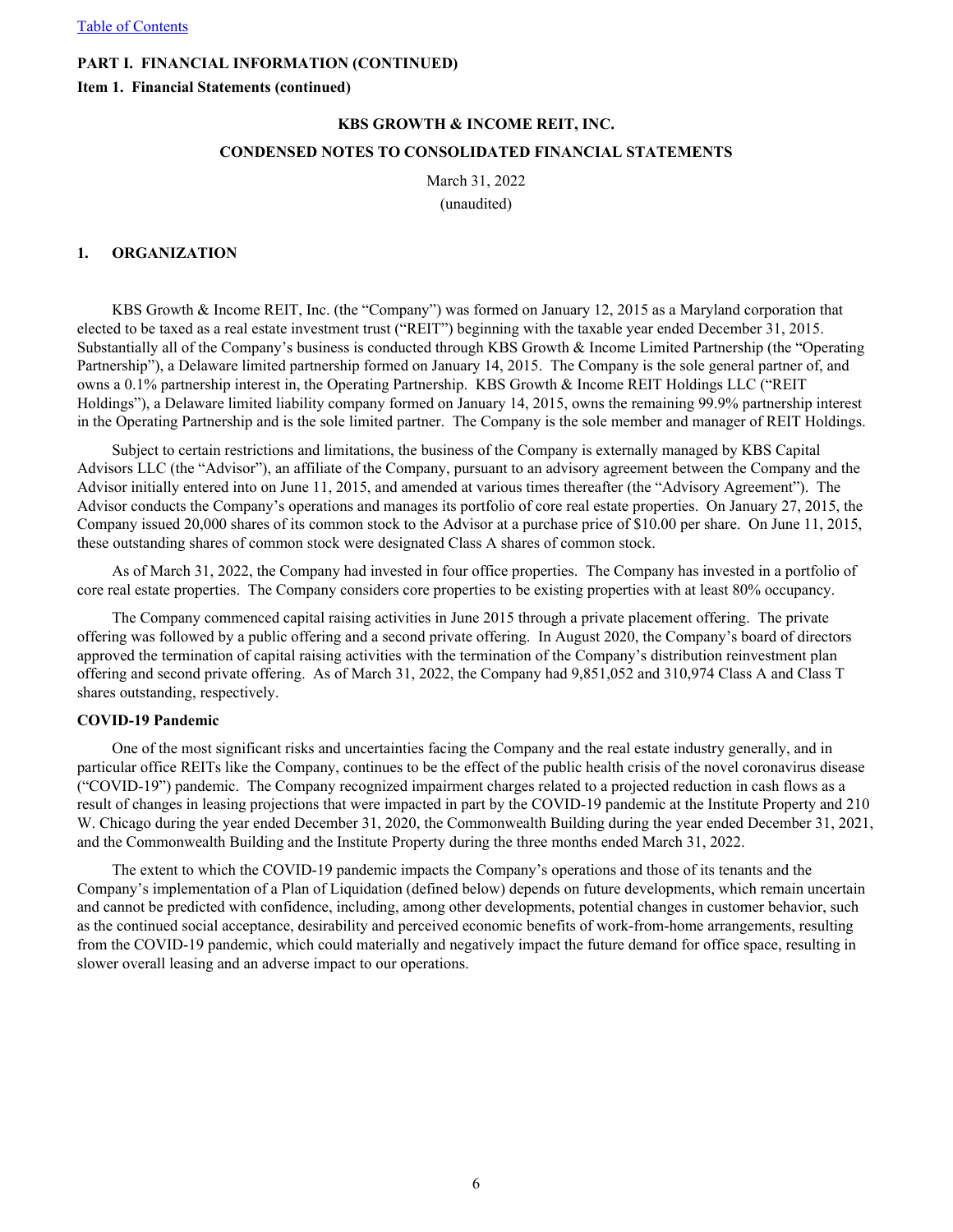**Item 1. Financial Statements (continued)**

#### **KBS GROWTH & INCOME REIT, INC.**

#### **CONDENSED NOTES TO CONSOLIDATED FINANCIAL STATEMENTS (CONTINUED)**

March 31, 2022 (unaudited)

#### **1. ORGANIZATION (CONTINUED)**

#### **Plan of Liquidation**

The Company's board of directors and a special committee composed of all of the Company's independent directors (the "Special Committee") has undertaken a review of various strategic alternatives available to the Company and expects to approve the sale of all of the Company's assets and the Company's dissolution pursuant to the terms of a plan of complete liquidation and dissolution (a "Plan of Liquidation"). Once approved by the Company's board of directors, a Plan of Liquidation will be submitted to the Company's stockholders for approval. The Advisor has been working diligently to develop a Plan of Liquidation to present to the Company's Special Committee and Board of Directors for approval; however, the impact of the COVID-19 pandemic on a Plan of Liquidation for the Company's portfolio, as well as the decreased demand for office space as employees continue to work from home, the rise in interest rates that is impacting the ability of buyers to obtain favorable financing and continued social unrest and increased crime in the Portland area where one of the Company's properties is located, have created significant headwinds to finalizing a Plan of Liquidation. The principal purpose of a Plan of Liquidation will be to provide liquidity to the Company's stockholders by selling the Company's assets, paying its debts and distributing the net proceeds from liquidation to the Company's stockholders. Although this is the current intention of the Company's board of directors, the Company can provide no assurances as to the ultimate approval of a Plan of Liquidation or the timing of the liquidation of the Company.

If the Company's board of directors and stockholders approve a Plan of Liquidation, the Company intends to pursue an orderly liquidation of its company by selling all of its remaining assets, paying its debts and its known liabilities, providing for the payment of unknown or contingent liabilities, distributing the net proceeds from liquidation to the Company's stockholders and winding up its operations and dissolving its company. In the interim, the Company intends to continue to manage its portfolio of assets to maintain and, if possible, improve the quality and income-producing ability of its properties to enhance property stability and better position the Company's assets for a potential sale. A Plan of Liquidation remains subject to approval by the Company's board of directors and the Company's stockholders and the Company can give no assurance regarding the timing of the liquidation of the Company. Additional information regarding a Plan of Liquidation will be provided to the Company's stockholders in a proxy statement to be distributed to stockholders in connection with a liquidation vote.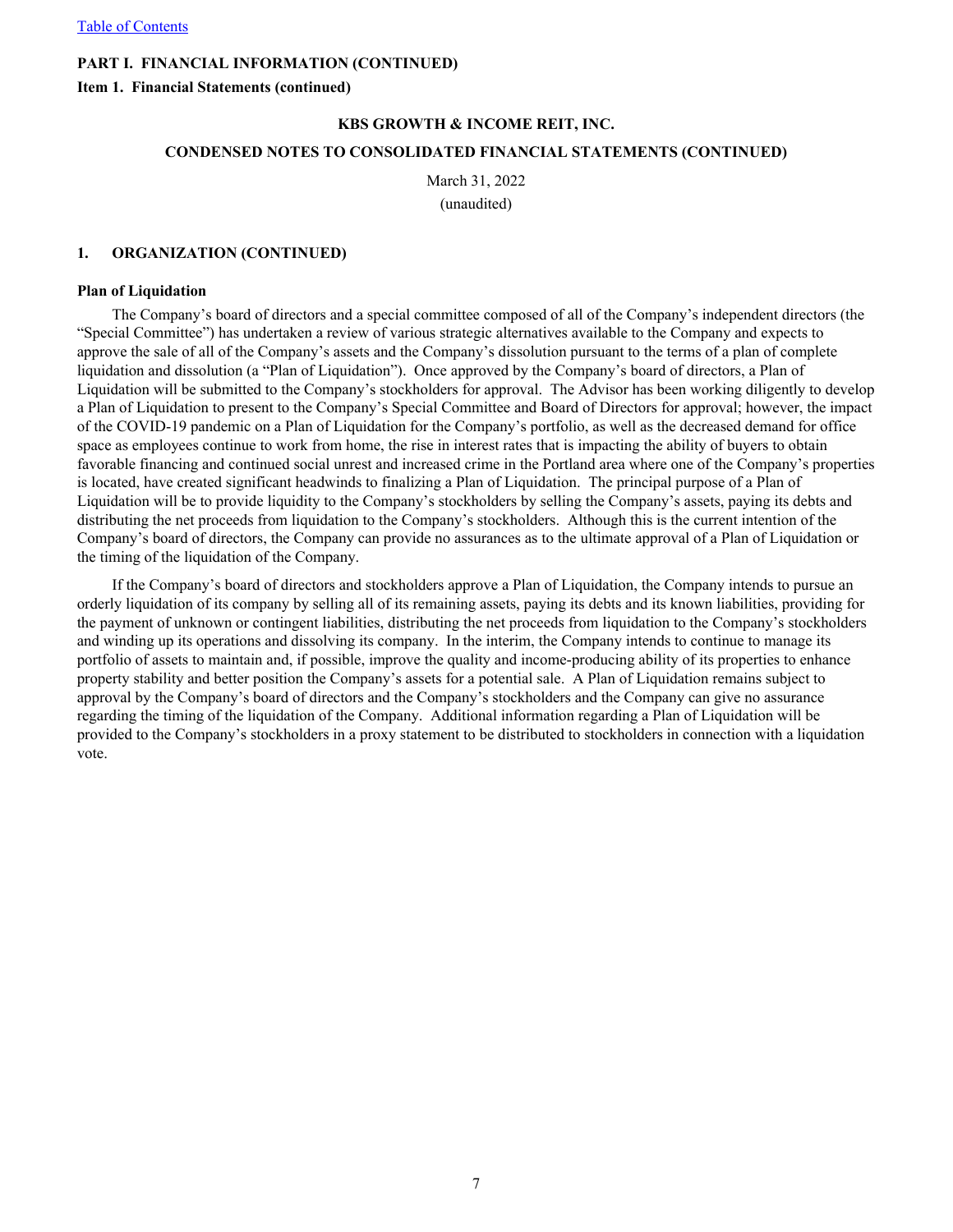**Item 1. Financial Statements (continued)**

#### **KBS GROWTH & INCOME REIT, INC.**

#### **CONDENSED NOTES TO CONSOLIDATED FINANCIAL STATEMENTS (CONTINUED)**

March 31, 2022 (unaudited)

#### **2. GOING CONCERN**

The consolidated financial statements have been prepared in accordance with U.S. generally accepted accounting principles ("GAAP") on the basis that the Company will continue as a going concern, which assumes that the Company will be able to meet its obligations and continue its operations one year from the date the consolidated financial statements are issued. The Company has experienced a decline in occupancy from 90.4% as of December 31, 2020 to 77.5% as of March 31, 2022 and such occupancy may continue to decrease in the future as tenant leases expire. The decrease in occupancy has resulted in a decrease in cash flow from operations and has negatively impacted the market values of the properties. Additionally, the Company has two loans with an aggregate principal balance of \$97.9 million maturing within one year from the date the consolidated financial statements are issued. Due to the decrease in occupancies and a decrease in market values of the properties securing these two loans, the Company may be unable to extend or refinance the upcoming loan maturities at current terms and may be required to paydown a portion of the maturing debt in order to extend or refinance the loans. With the Company's limited amount of cash on hand, the Company's ability to make any loan paydowns, without the sale of real estate assets, is severely limited. Additionally, in order to attract or retain tenants needed to increase occupancy and sustain operations, the Company will need to spend a substantial amount on capital leasing costs, however, the Company has limited amounts of liquidity to make these capital commitments. These conditions raise substantial doubt about the Company's ability to continue as a going concern. The consolidated financial statements do not include any adjustments to reflect the outcome of these uncertainties. The Company's ability to continue as a going concern is dependent upon the Company's ability to exercise its extension option or refinance loans maturing over the next 12 months. No assurances can be given that the Company will be successful in achieving these objectives. In addition, as described in Note 1, "Organization – Plan of Liquidation", if the Company's board of directors and its stockholders approve a Plan of Liquidation, the Company intends to pursue an orderly liquidation of its company by selling all of its remaining assets, paying its debts and its known liabilities, providing for the payment of unknown or contingent liabilities, distributing the net proceeds from liquidation to the Company's stockholders and winding up its operations and dissolving the company.

#### **3. SUMMARY OF SIGNIFICANT ACCOUNTING POLICIES**

There have been no significant changes to the Company's accounting policies since it filed its audited financial statements in its Annual Report on Form 10-K for the year ended December 31, 2021. For further information about the Company's accounting policies, refer to the Company's consolidated financial statements and notes thereto for the year ended December 31, 2021 included in the Company's Annual Report on Form 10-K filed with the Securities and Exchange Commission ("SEC").

#### **Principles of Consolidation and Basis of Presentation**

The accompanying unaudited consolidated financial statements and condensed notes thereto have been prepared in accordance with U.S. generally accepted accounting principles ("GAAP") for interim financial information as contained within the Financial Accounting Standards Board ("FASB") Accounting Standards Codification ("ASC") and the rules and regulations of the SEC, including the instructions to Form 10-Q and Article 10 of Regulation S-X. Accordingly, the unaudited consolidated financial statements do not include all of the information and footnotes required by GAAP for audited financial statements. In the opinion of management, the financial statements for the unaudited interim periods presented include all adjustments, which are of a normal and recurring nature, necessary for a fair and consistent presentation of the results for such periods. Operating results for the three months ended March 31, 2022 are not necessarily indicative of the results that may be expected for the year ending December 31, 2022.

The consolidated financial statements include the accounts of the Company, REIT Holdings, the Operating Partnership, and their direct and indirect wholly owned subsidiaries. All significant intercompany balances and transactions are eliminated in consolidation.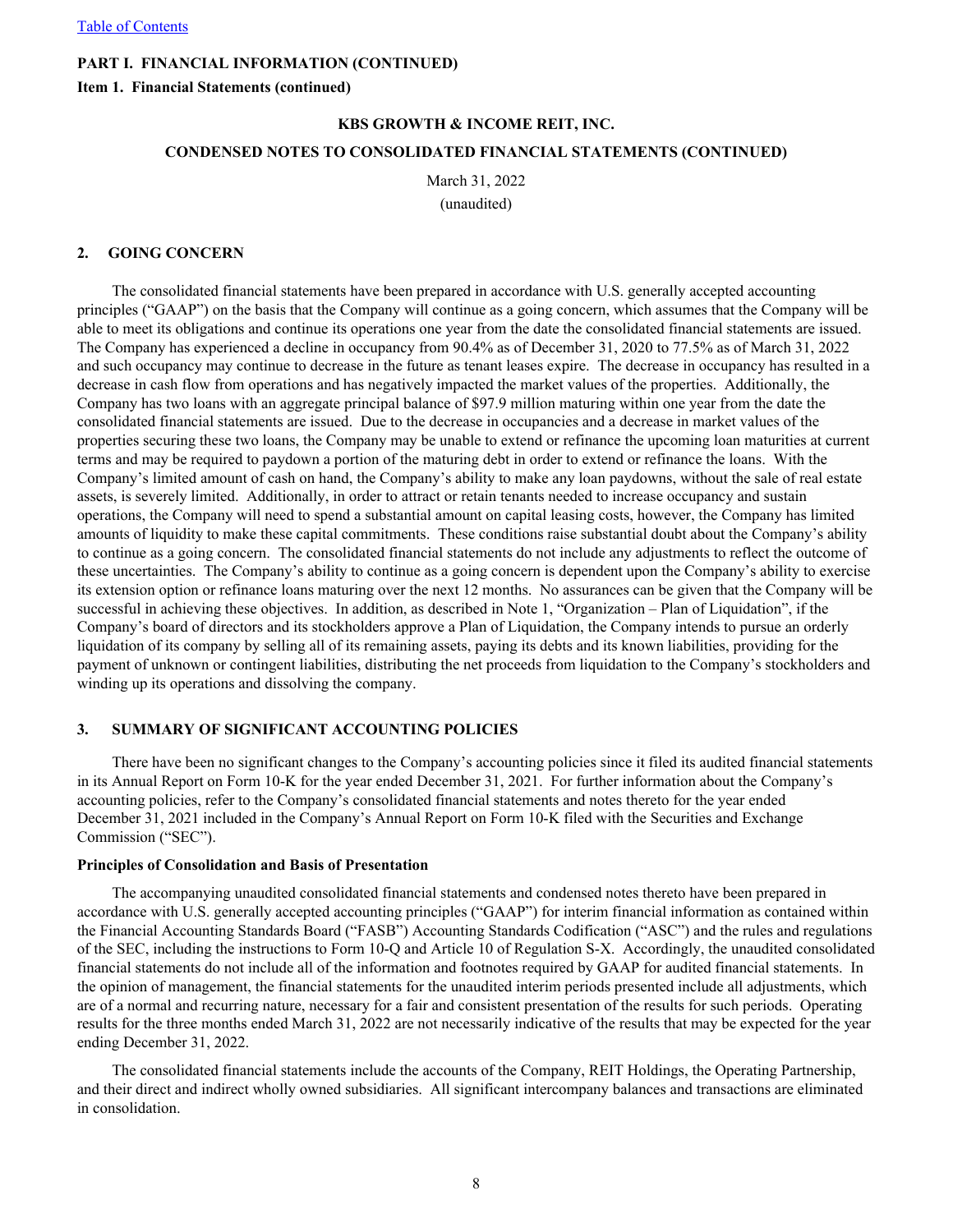**Item 1. Financial Statements (continued)**

#### **KBS GROWTH & INCOME REIT, INC.**

#### **CONDENSED NOTES TO CONSOLIDATED FINANCIAL STATEMENTS (CONTINUED)**

March 31, 2022

(unaudited)

#### **3. SUMMARY OF SIGNIFICANT ACCOUNTING POLICIES (CONTINUED)**

#### **Use of Estimates**

The preparation of the consolidated financial statements and the accompanying notes thereto in conformity with GAAP requires management to make estimates and assumptions that affect the amounts reported in the consolidated financial statements and accompanying notes. Actual results could materially differ from those estimates.

#### **Segments**

The Company had invested in four office properties as of March 31, 2022. Substantially all of the Company's revenue and net loss is from real estate, and therefore, the Company currently operates in one reportable segment.

#### **Per Share Data**

Basic net income (loss) per share of common stock is calculated by dividing net income (loss) by the weighted-average number of shares of common stock issued and outstanding during such period. Diluted net income (loss) per share of common stock equals basic net income (loss) per share of common stock as there were no potentially dilutive securities outstanding for the three months ended March 31, 2022 and 2021. Basic and diluted net income (loss) per share of Class A common stock and basic and diluted net income (loss) per share of Class T common stock were equal for the three months ended March 31, 2022 and 2021 as aggregate cash distributions for each share class were equal during those periods.

During the three months ended March 31, 2021, aggregate cash distributions declared per share of Class A and Class T common stock were \$0.04287500, assuming the share was issued and outstanding each date that was a record date for distributions during the period.

#### **Square Footage, Occupancy and Other Measures**

Square footage, occupancy, number of tenants and other measures, including annualized base rent and annualized base rent per square foot, or amounts derived from such measures, used to describe real estate investments included in these condensed notes to consolidated financial statements are presented on an unaudited basis and outside the scope of the Company's independent registered public accounting firm's review of the Company's financial statements in accordance with the standards of the United States Public Company Accounting Oversight Board.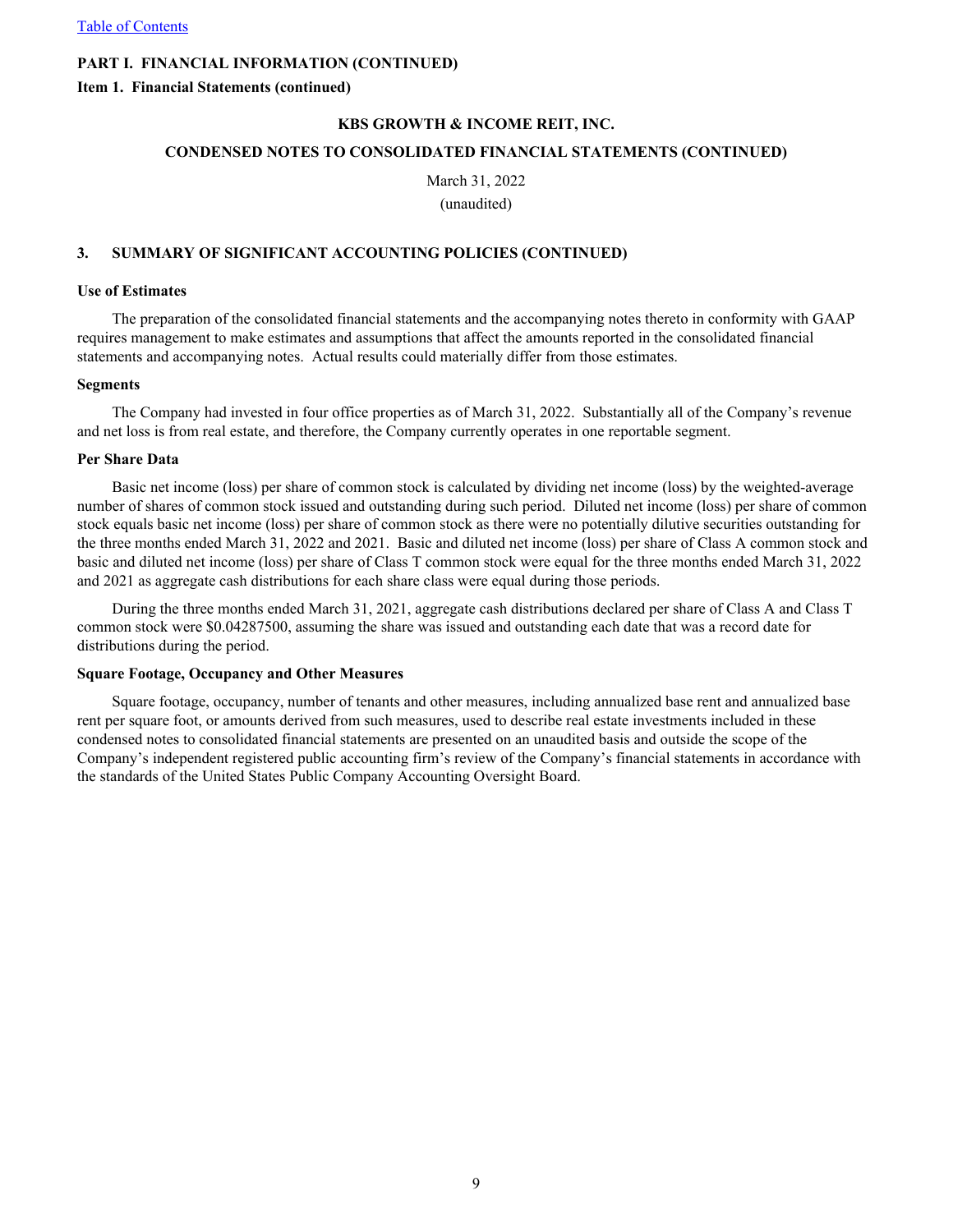**Item 1. Financial Statements (continued)**

#### **KBS GROWTH & INCOME REIT, INC.**

#### **CONDENSED NOTES TO CONSOLIDATED FINANCIAL STATEMENTS (CONTINUED)**

March 31, 2022 (unaudited)

#### **3. SUMMARY OF SIGNIFICANT ACCOUNTING POLICIES (CONTINUED)**

#### **Recently Issued Accounting Standards Update**

In March 2020, the FASB issued ASU No. 2020-04, *Reference Rate Reform (Topic 848): Facilitation of the Effects of Reference Rate Reform on Financial Reporting* ("ASU No. 2020-04") to provide temporary optional expedients and exceptions to the guidance in GAAP on contract modifications and hedge accounting to ease the financial reporting burdens related to the expected market transition from the London Interbank Offered Rate ("LIBOR") and other interbank offered rates to alternative reference rates, such as the Secured Overnight Financing Rate ("SOFR"). Modified contracts that meet the following criteria are eligible for relief from the modification accounting requirements under GAAP: (1) The contract references LIBOR or another rate that is expected to be discontinued due to reference rate reform, (2) The modified terms directly replace or have the potential to replace the reference rate that is expected to be discontinued due to reference rate reform, and (3) Any contemporaneous changes to other terms (i.e., those that do not directly replace or have the potential to replace the reference rate) that change or have the potential to change the amount and timing of contractual cash flows must be related to the replacement of the reference rate. For a contract that meets the criteria, the guidance generally allows an entity to account for and present modifications as an event that does not require contract remeasurement at the modification date or reassessment of a previous accounting determination. That is, the modified contract is accounted for as a continuation of the existing contract. In addition, ASU No. 2020-04 provides various optional expedients for hedging relationships affected by reference rate reform, if certain criteria are met. The amendments in ASU No. 2020-04 are effective for all entities as of March 12, 2020 through December 31, 2022. An entity may elect to apply the amendments for contract modifications by Topic or Industry Subtopic as of any date from the beginning of an interim period that includes or is subsequent to March 12, 2020, or prospectively from a date within an interim period that includes or is subsequent to March 12, 2020, up to the date that the financial statements are available to be issued. Once elected for a Topic or an Industry Subtopic, the amendments in this Update must be applied prospectively for all eligible contract modifications for that Topic or Industry Subtopic. An entity may elect to apply the amendments in ASU No. 2020-04 to eligible hedging relationships existing as of the beginning of the interim period that includes March 12, 2020 and to new eligible hedging relationships entered into after the beginning of the interim period that includes March 12, 2020.

For the period from January 1, 2020 (the earliest date the Company may elect to apply ASU No. 2020-04) through March 31, 2022, the Company did not have any contract modifications that met the criteria described above, specifically contract modifications that have been modified from LIBOR to an alternative reference rate. The Company's loan agreements, derivative instruments, and certain lease agreements use LIBOR as the current reference rate. For eligible contract modifications, the Company expects to adopt the temporary optional expedients described in ASU No. 2020-04. The optional expedients for hedging relationships described in ASU No. 2020-04 are not expected to have an impact to the Company as the Company has elected to not designate its derivative instruments as a hedge.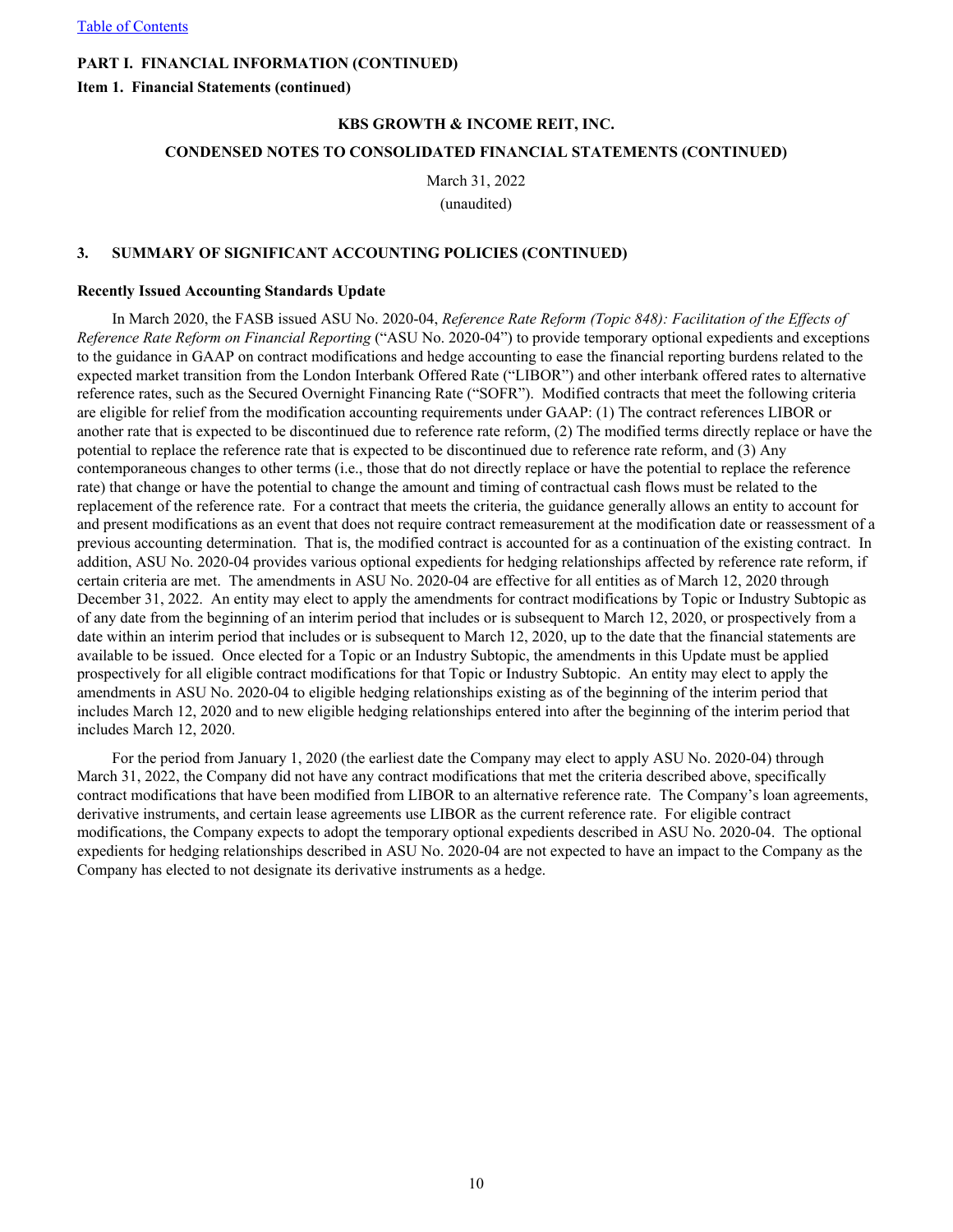#### **Item 1. Financial Statements (continued)**

#### **KBS GROWTH & INCOME REIT, INC.**

#### **CONDENSED NOTES TO CONSOLIDATED FINANCIAL STATEMENTS (CONTINUED)**

# March 31, 2022

#### (unaudited)

#### **4. REAL ESTATE**

As of March 31, 2022, the Company's portfolio of real estate was composed of four office buildings containing 599,030 rentable square feet, which were collectively 77.5% occupied. The following table provides summary information regarding the properties owned by the Company as of March 31, 2022 (in thousands):

| <b>Property</b>           | <b>Date Acquired</b> | City     | <b>State</b> | Property<br>Type |    | <b>Total Real Estate</b><br>at Cost $^{(1)}$ |               | Accumulated<br><b>Depreciation and</b><br>Amortization <sup>(1)</sup> |    | <b>Total Real Estate,</b><br>Net <sup>(1)</sup> |
|---------------------------|----------------------|----------|--------------|------------------|----|----------------------------------------------|---------------|-----------------------------------------------------------------------|----|-------------------------------------------------|
| Commonwealth Building     | 06/30/2016           | Portland | <b>OR</b>    | Office           | S. | 47,058                                       | <sup>\$</sup> |                                                                       |    | 47,058                                          |
| The Offices at Greenhouse | 11/14/2016           | Houston  | ТX           | Office           |    | 47,304                                       |               | (12,700)                                                              |    | 34,604                                          |
| <b>Institute Property</b> | 11/09/2017           | Chicago  | IL           | Office           |    | 32,468                                       |               |                                                                       |    | 32,468                                          |
| 210 W. Chicago            | 10/05/2020           | Chicago  | IL           | Office           |    | 4,699                                        |               | (195)                                                                 |    | 4,504                                           |
|                           |                      |          |              |                  |    | 131,529                                      |               | (12, 895)                                                             | -S | 118,634                                         |

 $<sup>(1)</sup>$  Amounts presented are net of impairment charges and write-offs of fully depreciated/amortized assets.</sup>

As of March 31, 2022, the following properties each represented more than 10% of the Company's total assets:

| <b>Property</b>           | Location     | Rentable<br><b>Square Feet</b> |      | Total Real Estate,<br>Net<br>(in thousands) | Percentage of<br><b>Total Assets</b> | <b>Annualized Base</b><br>Rent<br>$(in thousands)$ <sup>(1)</sup> | Average<br>Annualized<br><b>Base Rent per</b><br>sq. ft. | Occupancv |
|---------------------------|--------------|--------------------------------|------|---------------------------------------------|--------------------------------------|-------------------------------------------------------------------|----------------------------------------------------------|-----------|
| Commonwealth Building     | Portland, OR | 224,122                        | - \$ | 47,058                                      | $35.3 \%$ \$                         | 3.477                                                             | 29.96                                                    | 51.8 %    |
| The Offices at Greenhouse | Houston, TX  | 203.284                        |      | 34.604                                      | 25.9 %                               | 4.194                                                             | 20.63                                                    | 100.0%    |
| <b>Institute Property</b> | Chicago, IL  | 155,385                        |      | 32,468                                      | $24.3\%$                             | 3,678                                                             | 28.61                                                    | 82.7 %    |

 $<sup>(1)</sup>$  Annualized base rent represents annualized contractual base rental income as of March 31, 2022, adjusted to straight-line any contractual tenant concessions</sup> (including free rent), rent increases and rent decreases from the lease's inception through the balance of the lease term.

#### **Operating Leases**

 $\mathcal{L}_\text{max}$  and  $\mathcal{L}_\text{max}$  and  $\mathcal{L}_\text{max}$ 

The Company's real estate properties are leased to tenants under operating leases for which the terms and expirations vary. As of March 31, 2022, the leases had remaining terms, excluding options to extend, of up to 8.9 years with a weightedaverage remaining term of 3.5 years. Some of the leases have provisions to extend the term of the leases, options for early termination for all or a part of the leased premises after paying a specified penalty, and other terms and conditions as negotiated. The Company retains substantially all of the risks and benefits of ownership of the real estate assets leased to tenants. Generally, upon the execution of a lease, the Company requires a security deposit from the tenant in the form of a cash deposit and/or a letter of credit. The amount required as a security deposit varies depending upon the terms of the respective lease and the creditworthiness of the tenant, but generally is not a significant amount. Therefore, exposure to credit risk exists to the extent that a receivable from a tenant exceeds the amount of its security deposit. Security deposits received in cash related to tenant leases are included in other liabilities in the accompanying consolidated balance sheets and totaled \$0.9 million and \$0.7 million as of March 31, 2022 and December 31, 2021, respectively.

During the three months ended March 31, 2022 and 2021, the Company recognized deferred rent from tenants, net of lease incentive amortization, of \$0.2 million and \$(0.1) million, respectively. As of March 31, 2022 and December 31, 2021, the cumulative deferred rent balance was \$4.3 million and \$4.1 million, respectively, and is included in rents and other receivables on the accompanying consolidated balance sheets. The cumulative deferred rent balance included \$1.9 million and \$1.9 million of unamortized lease incentives as of March 31, 2022 and December 31, 2021, respectively.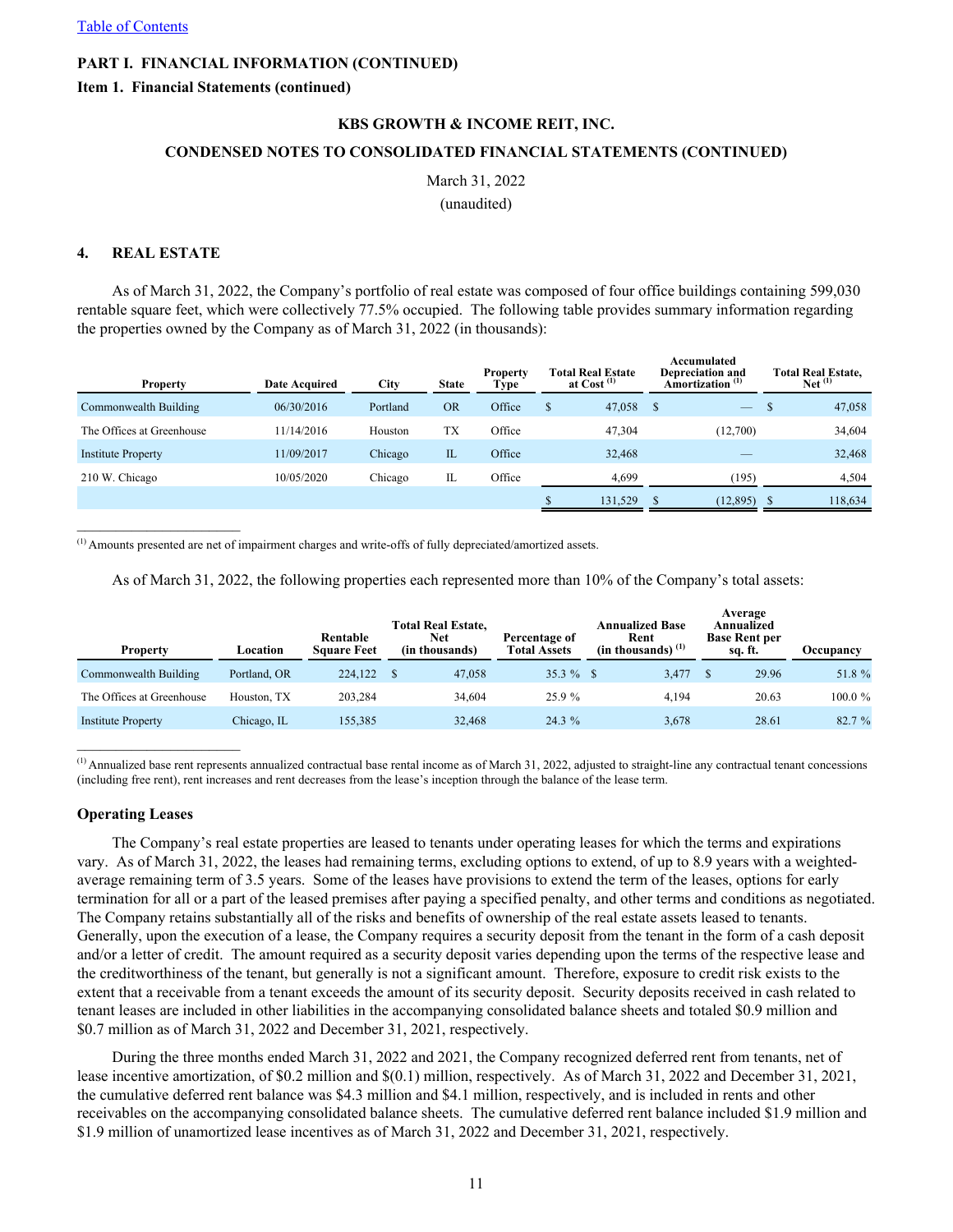#### **Item 1. Financial Statements (continued)**

#### **KBS GROWTH & INCOME REIT, INC.**

#### **CONDENSED NOTES TO CONSOLIDATED FINANCIAL STATEMENTS (CONTINUED)**

# March 31, 2022

(unaudited)

#### **4. REAL ESTATE (CONTINUED)**

 $\mathcal{L}_\text{max}$ 

As of March 31, 2022, the future minimum rental income from the Company's properties under its non-cancelable operating leases was as follows (in thousands):

| April 1, 2022 through December 31, 2022 | \$<br>7,949 |
|-----------------------------------------|-------------|
| 2023                                    | 10,336      |
| 2024                                    | 9,344       |
| 2025                                    | 6,332       |
| 2026                                    | 5,879       |
| Thereafter                              | 11,376      |
|                                         | 51,216      |

As of March 31, 2022, the Company had a concentration of credit risk related to AECOM, one of the tenants in The Offices at Greenhouse in the engineering industry, which represented 24% of the Company's annualized base rent. The tenant individually occupied 135,727 rentable square feet or approximately 23% of the total rentable square feet of the Company's real estate portfolio, which expires on December 31, 2024, with two five-year extension options. As of March 31, 2022, the annualized base rent for this tenant was approximately \$2.9 million or \$21.37 per square foot. No other tenant represented more than 10% of the Company's annualized base rent.

As of March 31, 2022, the Company's real estate properties were leased to 54 tenants over a diverse range of industries. The Company's highest tenant industry concentration (greater than 10% of annualized base rent) was as follows:

| Industry                                    | Number of<br><b>Tenants</b> | <b>Annualized Base Rent (1)</b><br>(in thousands) | <b>Percentage of Annualized</b><br><b>Base Rent</b> |  |  |
|---------------------------------------------|-----------------------------|---------------------------------------------------|-----------------------------------------------------|--|--|
| Professional, scientific and technical      |                             | 4.481                                             | 37.6 %                                              |  |  |
| Computer system design and related services |                             | .380                                              | $11.6\%$                                            |  |  |
|                                             |                             | 5.861                                             | 49.2 %                                              |  |  |

 $<sup>(1)</sup>$  Annualized base rent represents annualized contractual base rental income as of March 31, 2022, adjusted to straight-line any contractual tenant concessions</sup> (including free rent), rent increases and rent decreases from the lease's inception through the balance of the lease term.

As of March 31, 2022, no other tenant industries accounted for more than 10% of annualized base rent.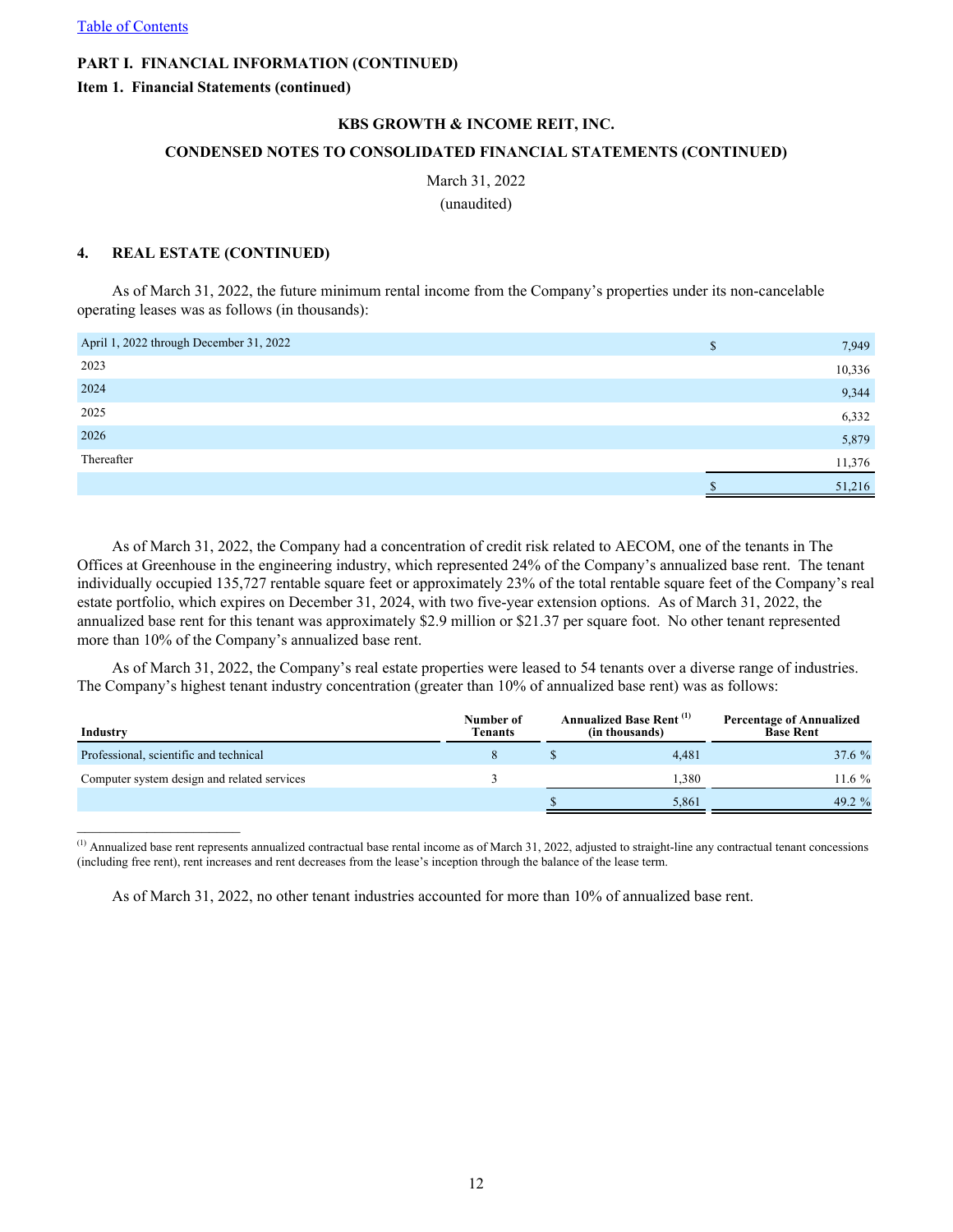**Item 1. Financial Statements (continued)**

#### **KBS GROWTH & INCOME REIT, INC.**

#### **CONDENSED NOTES TO CONSOLIDATED FINANCIAL STATEMENTS (CONTINUED)**

March 31, 2022 (unaudited)

#### **4. REAL ESTATE (CONTINUED)**

#### **Impairment of Real Estate**

During the three months ended March 31, 2022, the Company recorded non-cash impairment charges of \$3.3 million to write down the carrying values of the Commonwealth Building, an office property located in Portland, Oregon and the Institute Property, an office property located in Chicago, Illinois, to their estimated fair values as follows:

- Commonwealth Building The impairment was as a result of a continued decrease in occupancy and changes in cash flow estimates including a change in leasing projections, which triggered the future estimated undiscounted cash flows to be lower than the net carrying value of the property. As of March 31, 2022, the Commonwealth Building was 51.8% occupied. The Company is projecting longer lease-up periods for the vacant space as demand for office space in Portland has significantly declined as a result of both the COVID-19 pandemic, with employees continuing to work from home, and the impact of the disruptions caused by protests and demonstrations and increased crime in the downtown area. Downtown Portland is experiencing record high office vacancies and it is uncertain when the market will fully recover.
- Institute Property The impairment was as a result of changes in cash flow estimates including a change in leasing projections, which triggered the future estimated undiscounted cash flows to be lower than the net carrying value of the property. The decrease in cash flow projections was primarily due to reduced demand for the office space at the property resulting in longer lease-up periods and a decrease in projected rental rates due to the COVID-19 pandemic which resulted in additional challenges to re-lease the vacant space. Further, tenants at the Institute Property have been adversely impacted by the measures put in place to control the spread of COVID-19 and certain tenants at the Institute Property were granted rent concessions as their businesses have been severely impacted.

The Company did not record any impairment charges on its real estate properties during the three months ended March 31, 2021.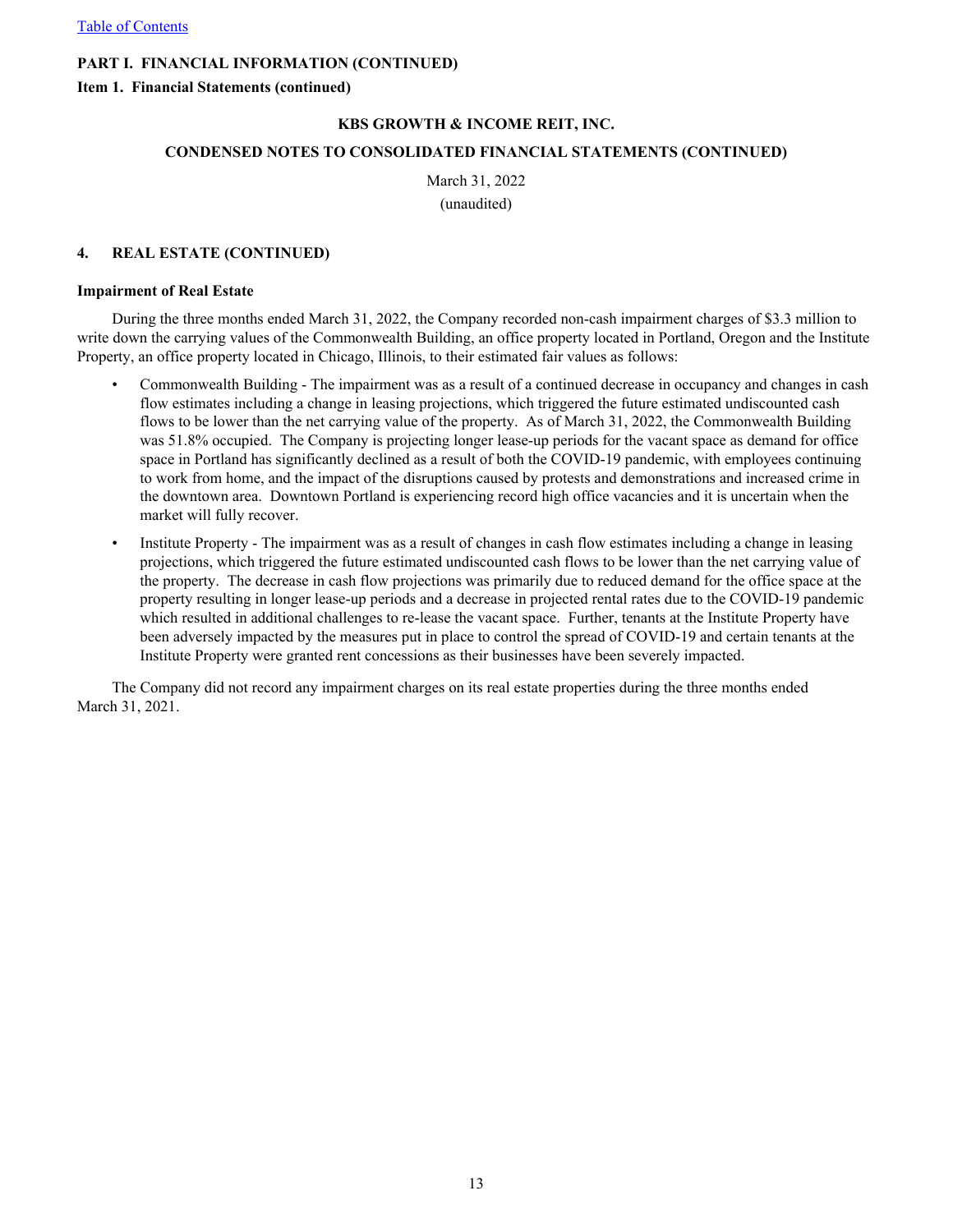#### **Item 1. Financial Statements (continued)**

#### **KBS GROWTH & INCOME REIT, INC.**

#### **CONDENSED NOTES TO CONSOLIDATED FINANCIAL STATEMENTS (CONTINUED)**

# March 31, 2022

#### (unaudited)

#### **5. TENANT ORIGINATION AND ABSORPTION COSTS, ABOVE-MARKET LEASE ASSETS AND BELOW- MARKET LEASE LIABILITIES**

As of March 31, 2022 and December 31, 2021, the Company's tenant origination and absorption costs, above-market lease assets and below-market lease liabilities (excluding fully amortized assets and liabilities and accumulated amortization) were as follows (in thousands):

|                                 | <b>Tenant Origination and</b><br><b>Absorption Costs</b> |                   |  |                      | <b>Above-Market</b><br><b>Lease Assets</b> |  | <b>Below-Market</b><br><b>Lease Liabilities</b> |  |                   |  |                      |
|---------------------------------|----------------------------------------------------------|-------------------|--|----------------------|--------------------------------------------|--|-------------------------------------------------|--|-------------------|--|----------------------|
|                                 |                                                          | March 31,<br>2022 |  | December 31.<br>2021 | March 31,<br>2022                          |  | December 31,<br>2021                            |  | March 31.<br>2022 |  | December 31,<br>2021 |
| Cost                            |                                                          | 7.177             |  | 7,873                | 178                                        |  | 178                                             |  | $(2,704)$ \$      |  | (2,704)              |
| <b>Accumulated Amortization</b> |                                                          | (4.452)           |  | (4,768)              | (111)                                      |  | (106)                                           |  | l.961             |  | 1,866                |
| Net Amount                      |                                                          | 2,725             |  | 3.105                | 67                                         |  | 72                                              |  | 743)              |  | (838)                |

Increases (decreases) in net income as a result of amortization of the Company's tenant origination and absorption costs, above-market lease assets and below-market lease liabilities for the three months ended March 31, 2022 and 2021 were as follows (in thousands):

|              | <b>Tenant Origination and</b><br><b>Absorption Costs</b> |            |  |                                                |  |      |          | <b>Above-Market</b><br><b>Lease Assets</b> |          | <b>Below-Market</b><br><b>Lease Liabilities</b> |                                   |    |  |      |  |  |
|--------------|----------------------------------------------------------|------------|--|------------------------------------------------|--|------|----------|--------------------------------------------|----------|-------------------------------------------------|-----------------------------------|----|--|------|--|--|
|              | <b>For the Three Months Ended</b><br>March 31.           |            |  | <b>For the Three Months Ended</b><br>March 31. |  |      |          |                                            |          | March 31.                                       | <b>For the Three Months Ended</b> |    |  |      |  |  |
|              | 2022                                                     |            |  | 2021                                           |  | 2022 |          | 2021                                       |          |                                                 | 2022                              |    |  | 2021 |  |  |
| Amortization |                                                          | $(330)$ \$ |  | $(437)$ \$                                     |  |      | $(5)$ \$ |                                            | $(5)$ \$ |                                                 |                                   | 95 |  | 170  |  |  |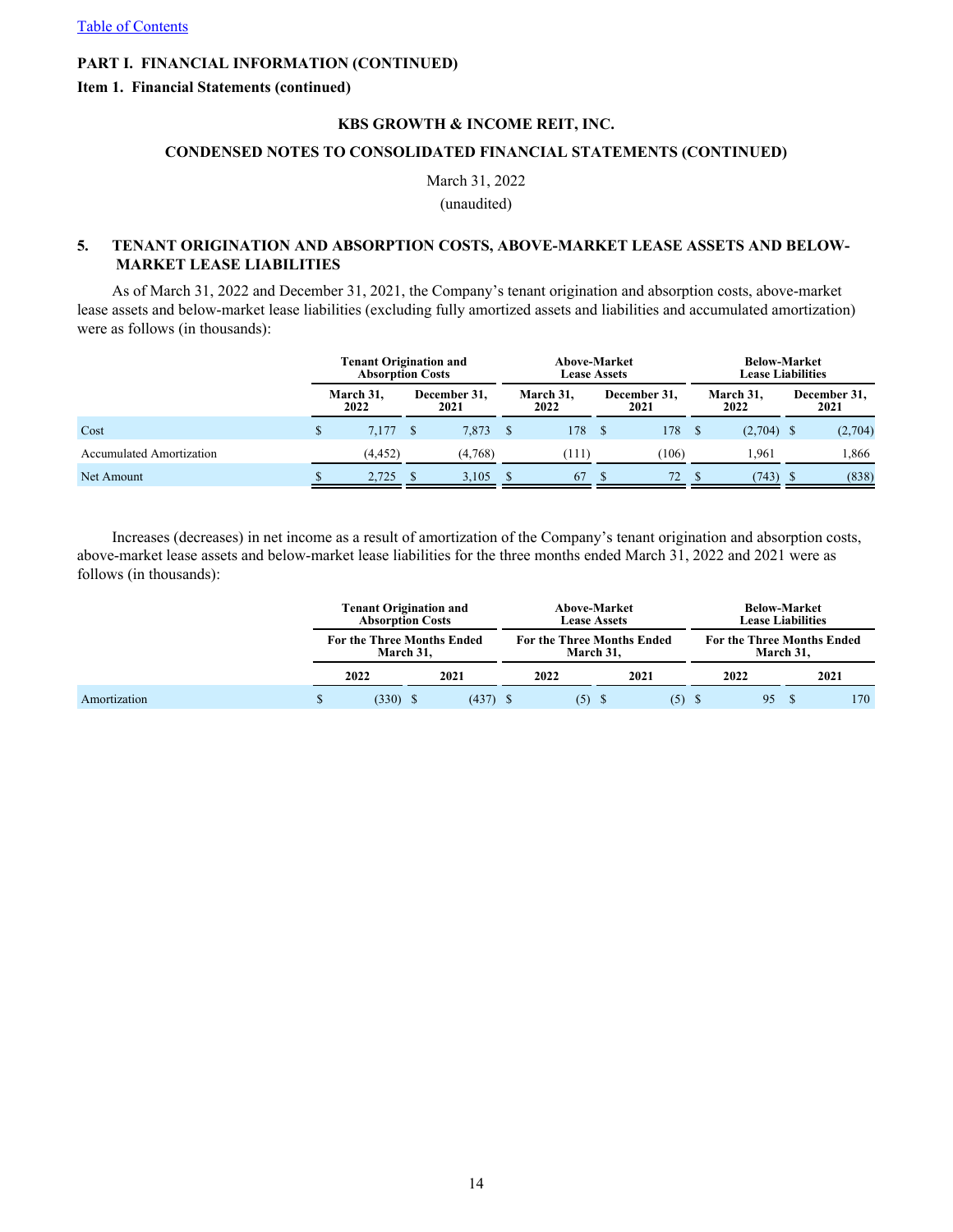#### **Item 1. Financial Statements (continued)**

#### **KBS GROWTH & INCOME REIT, INC.**

#### **CONDENSED NOTES TO CONSOLIDATED FINANCIAL STATEMENTS (CONTINUED)**

March 31, 2022 (unaudited)

#### **6. NOTES PAYABLE**

As of March 31, 2022 and December 31, 2021, the Company's notes payable consisted of the following (dollars in thousands):

|                                              |    | <b>Book Value as of</b><br>March 31, 2022 |              | <b>Book Value as of</b><br><b>December 31, 2021</b> | Contractual<br><b>Interest Rate as of</b><br>March 31, 2022 <sup>(1)</sup> | <b>Effective Interest</b><br>Rate at<br>March 31, 2022 <sup>(1)</sup> | Payment<br>Type                                       | <b>Maturity</b><br>Date $(2)$ |
|----------------------------------------------|----|-------------------------------------------|--------------|-----------------------------------------------------|----------------------------------------------------------------------------|-----------------------------------------------------------------------|-------------------------------------------------------|-------------------------------|
| Commonwealth Building Mortgage<br>Loan $(3)$ | \$ | 45,681                                    | <sup>S</sup> | 45,681                                              | One-month LIBOR<br>$+1.80\%$ <sup>(3)</sup>                                | 3.74%                                                                 | Interest<br>Only                                      | 02/01/2023                    |
| Term Loan $(4)$                              |    | 52.260                                    |              | 52.260                                              | One-month LIBOR<br>$+2.00\%$                                               | 2.24%                                                                 | Interest<br>Only                                      | 11/09/2022                    |
| 210 W. Chicago Mortgage Loan <sup>(5)</sup>  |    | 3,707                                     |              | 3,725                                               | One-month LIBOR<br>$+2.20%$                                                | 2.45%                                                                 | Principal $&$<br>Interest <sup><math>(5)</math></sup> | 06/28/2024                    |
| Notes payable principal outstanding          | S  | 101,648                                   | -S           | 101,666                                             |                                                                            |                                                                       |                                                       |                               |
| Deferred financing costs, net                |    | (157)                                     |              | (212)                                               |                                                                            |                                                                       |                                                       |                               |
| Notes payable, net                           |    | 101,491                                   |              | 101,454                                             |                                                                            |                                                                       |                                                       |                               |

(1) Contractual interest rate represents the interest rate in effect under the loan as of March 31, 2022. Effective interest rate is calculated as the actual interest rate in effect as of March 31, 2022 (consisting of the contractual interest rate and the effect of interest rate swaps, if applicable), using interest rate indices as of March 31, 2022, where applicable.

(2) Represents the maturity date as of March 31, 2022; subject to certain conditions, the maturity dates of the loans may be extended beyond the dates shown.

<sup>(3)</sup> As of March 31, 2022, there are two one-year extension options remaining on the Commonwealth Building Mortgage Loan. The interest rate under this loan is calculated at a variable rate of 180 basis points over one-month LIBOR, but at no point shall the interest rate be less than 2.05%. The Company is not currently eligible to exercise its extension options under this loan due to covenants described in the loan agreement as a result of reductions in the property value of the Commonwealth Building related to the impact of the COVID-19 pandemic, decreased demand for office space as employees continue to work from home and the disruptions caused by protests and demonstrations and increased crime in the downtown Portland area, where the Commonwealth Building is located.

<sup>(4)</sup> As of March 31, 2022, the outstanding balance under the Term Loan consisted of \$34.9 million of term commitment and \$17.4 million of revolving commitment. The Term Loan is secured by The Offices at Greenhouse and the Institute Property.

 $<sup>(5)</sup>$  Monthly payments for the 210 W. Chicago Mortgage Loan include principal and interest with principal payments calculated using an amortization schedule</sup> of 25 years at an interest rate of 6.0%, with the remaining principal balance, all accrued and unpaid interest and any other amounts due at maturity.

During the three months ended March 31, 2022 and 2021, the Company incurred \$0.5 million and \$0.6 million of interest expense, respectively. As of March 31, 2022 and December 31, 2021, \$0.3 million and \$0.3 million of interest expense were payable, respectively. Included in interest expense during the three months ended March 31, 2022 and 2021 were \$0.1 million and \$0.1 million of amortization of deferred financing costs, respectively. Interest expense (including gains and losses) incurred as a result of the Company's derivative instruments decreased interest expense by \$0.1 million for the three months ended March 31, 2022 and increased interest expense by \$3,000 for the three months ended March 31, 2021.

The following is a schedule of maturities, including principal amortization payments, for all notes payable outstanding as of March 31, 2022 (in thousands):

| April 1, 2022 through December 31, 2022 | 52,316  |
|-----------------------------------------|---------|
| 2023                                    | 45,755  |
| 2024                                    | 3,577   |
| 2025                                    |         |
| 2026                                    |         |
| Thereafter                              |         |
|                                         | 101,648 |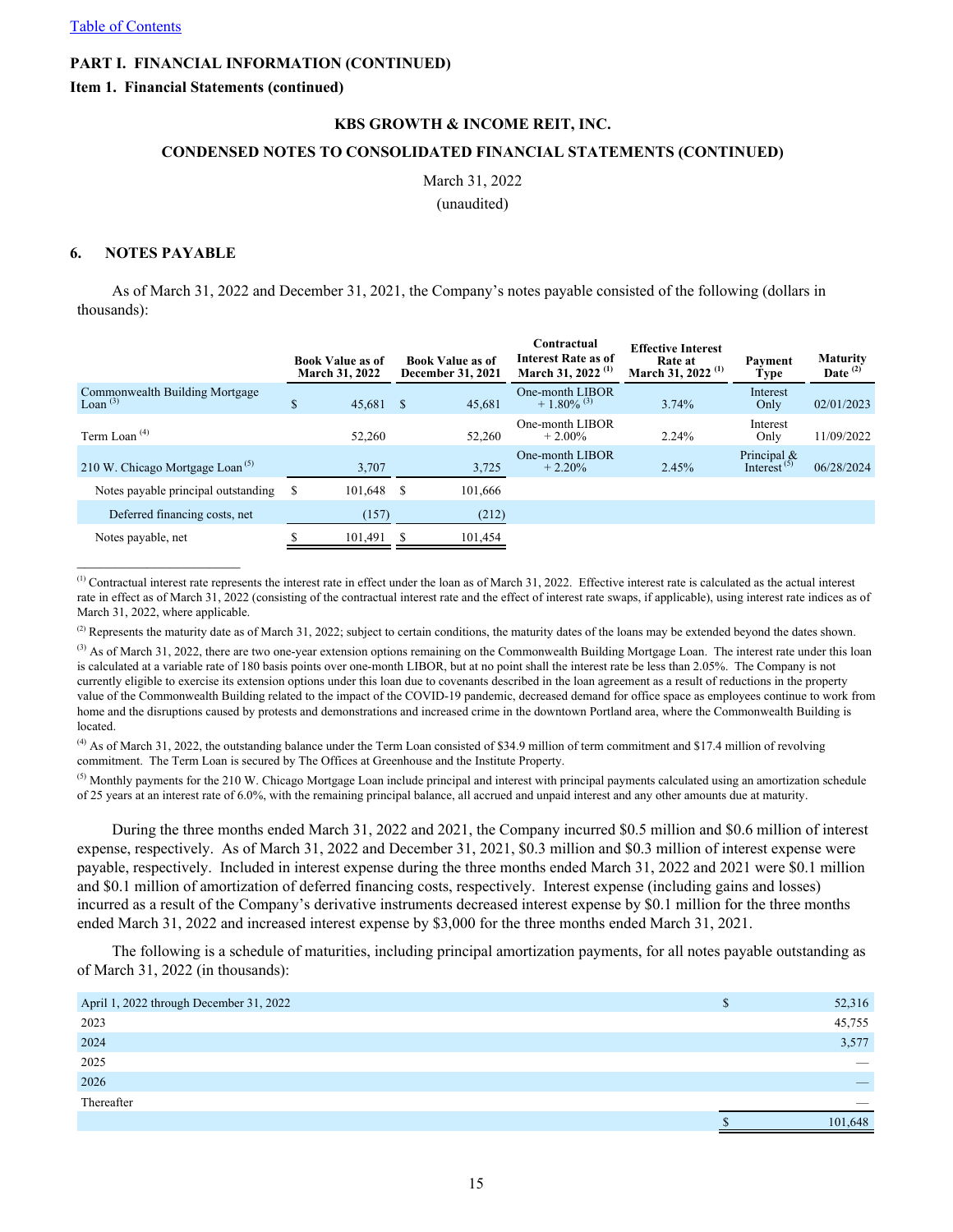**Item 1. Financial Statements (continued)**

#### **KBS GROWTH & INCOME REIT, INC.**

#### **CONDENSED NOTES TO CONSOLIDATED FINANCIAL STATEMENTS (CONTINUED)**

# March 31, 2022

(unaudited)

#### **7. DERIVATIVE INSTRUMENTS**

The Company enters into derivative instruments for risk management purposes to hedge its exposure to cash flow variability caused by changing interest rates. The primary goal of the Company's risk management practices related to interest rate risk is to prevent changes in interest rates from adversely impacting the Company's ability to achieve its investment return objectives. The Company does not enter into derivatives for speculative purposes.

The Company enters into interest rate swaps as a fixed rate payer to mitigate its exposure to rising interest rates on its variable rate notes payable. The value of interest rate swaps is primarily impacted by interest rates, market expectations about interest rates, and the remaining life of the instrument. In general, increases in interest rates, or anticipated increases in interest rates, will increase the value of the fixed rate payer position and decrease the value of the variable rate payer position. As the remaining term of the interest rate swap decreases, the value of both positions will generally move towards zero.

The following table summarizes the notional amount and other information related to the Company's interest rate swap as of March 31, 2022 and December 31, 2021. The notional amount is an indication of the extent of the Company's involvement in each instrument at that time, but does not represent exposure to credit, interest rate or market risks (dollars in thousands):

|                                                              | <b>March 31, 2022</b>           |                           | <b>December 31, 2021</b> |                          |                           | <b>Reference Rate</b> | <b>Fix Pay Rate</b>                      | <b>Remaining Term</b>          |                                         |
|--------------------------------------------------------------|---------------------------------|---------------------------|--------------------------|--------------------------|---------------------------|-----------------------|------------------------------------------|--------------------------------|-----------------------------------------|
| <b>Derivative</b><br>Instruments                             | Number of<br><b>Instruments</b> | <b>Notional</b><br>Amount |                          | Number of<br>Instruments | <b>Notional</b><br>Amount |                       | as of<br><b>March 31, 2022</b>           | as of<br><b>March 31, 2022</b> | in Years as of<br><b>March 31, 2022</b> |
| Derivative instruments not designated as hedging instruments |                                 |                           |                          |                          |                           |                       |                                          |                                |                                         |
| Interest Rate Swap                                           |                                 |                           | 30,000                   |                          |                           | 30,000                | One-month<br>LIBOR/<br>Fixed at $2.82\%$ | 2.82%                          | 0.6                                     |

The following table sets forth the fair value of the Company's derivative instruments as well as their classification on the consolidated balance sheets as of March 31, 2022 and December 31, 2021 (dollars in thousands):

|                               |                                                              | <b>March 31, 2022</b>           |                   | <b>December 31, 2021</b> |                                 |  |                   |
|-------------------------------|--------------------------------------------------------------|---------------------------------|-------------------|--------------------------|---------------------------------|--|-------------------|
| <b>Derivative Instruments</b> | <b>Balance Sheet Location</b>                                | Number of<br><b>Instruments</b> | <b>Fair Value</b> |                          | Number of<br><b>Instruments</b> |  | <b>Fair Value</b> |
|                               | Derivative instruments not designated as hedging instruments |                                 |                   |                          |                                 |  |                   |
| Interest Rate Swap            | Other liabilities, at fair value                             |                                 |                   | (269)                    |                                 |  | (610)             |

The change in fair value of a derivative instrument that is not designated as a cash flow hedge is included in interest expense in the accompanying consolidated statements of operations. The following table summarizes the effects of derivative instruments on the Company's consolidated statements of operations (in thousands):

|                                                                    | <b>For the Three Months Ended</b><br>March 31, |       |  |       |  |  |
|--------------------------------------------------------------------|------------------------------------------------|-------|--|-------|--|--|
|                                                                    | 2022                                           |       |  |       |  |  |
| Income statement related                                           |                                                |       |  |       |  |  |
| Derivatives not designated as hedging instruments                  |                                                |       |  |       |  |  |
| Realized loss recognized on interest rate swaps                    |                                                | 200S  |  | 436   |  |  |
| Unrealized gain on interest rate swaps                             |                                                | (341) |  | (433) |  |  |
| (Decrease) increase in interest expense as a result of derivatives |                                                | (141) |  |       |  |  |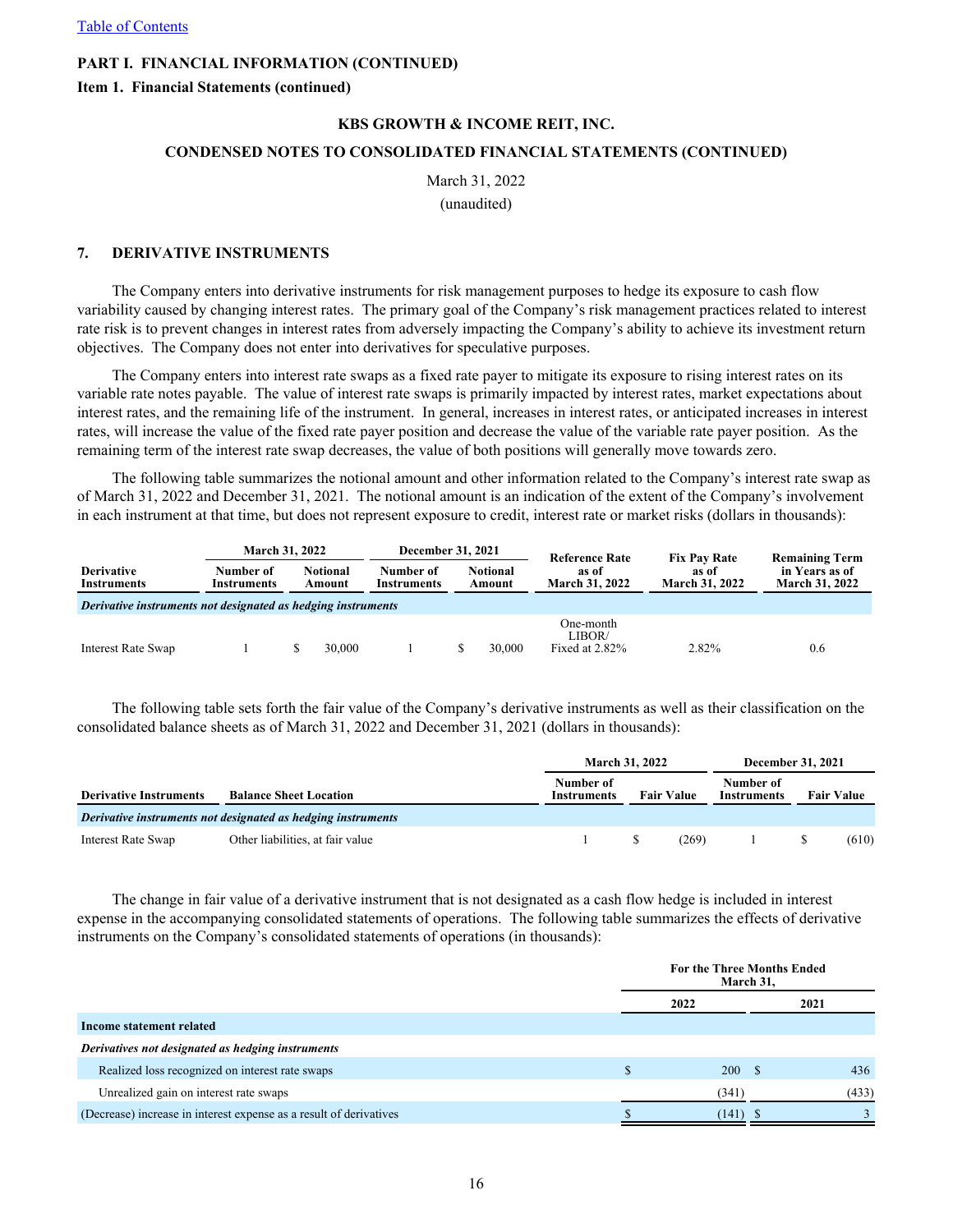**Item 1. Financial Statements (continued)**

#### **KBS GROWTH & INCOME REIT, INC.**

# **CONDENSED NOTES TO CONSOLIDATED FINANCIAL STATEMENTS (CONTINUED)**

March 31, 2022 (unaudited)

# **8. FAIR VALUE DISCLOSURES**

Under GAAP, the Company is required to measure certain financial instruments at fair value on a recurring basis. In addition, the Company is required to measure other non-financial and financial assets at fair value on a non-recurring basis (e.g., carrying value of long-lived assets). Fair value, as defined under GAAP, is the price that would be received upon the sale of an asset or paid to transfer a liability in an orderly transaction between market participants at the measurement date. The GAAP fair value framework uses a three-tiered approach. Fair value measurements are classified and disclosed in one of the following three categories:

- Level 1: unadjusted quoted prices in active markets that are accessible at the measurement date for identical assets or liabilities;
- Level 2: quoted prices for similar instruments in active markets, quoted prices for identical or similar instruments in markets that are not active, and model-derived valuations in which significant inputs and significant value drivers are observable in active markets; and
- Level 3: prices or valuation techniques where little or no market data is available that requires inputs that are both significant to the fair value measurement and unobservable.

The fair value for certain financial instruments is derived using a combination of market quotes, pricing models and other valuation techniques that involve significant management judgment. The price transparency of financial instruments is a key determinant of the degree of judgment involved in determining the fair value of the Company's financial instruments. Financial instruments for which actively quoted prices or pricing parameters are available and for which markets contain orderly transactions will generally have a higher degree of price transparency than financial instruments for which markets are inactive or consist of non-orderly trades. The Company evaluates several factors when determining if a market is inactive or when market transactions are not orderly. The following is a summary of the methods and assumptions used by management in estimating the fair value of each class of financial instrument for which it is practicable to estimate the fair value:

*Cash and cash equivalents, restricted cash, rent and other receivables, and accounts payable and accrued liabilities:* These balances approximate their fair values due to the short maturities of these items.

*Derivative instruments:* The Company's derivative instruments are presented at fair value on the accompanying consolidated balance sheets. The valuation of these instruments is determined using a proprietary model that utilizes observable inputs. As such, the Company classifies these inputs as Level 2 inputs. The proprietary model uses the contractual terms of the derivatives, including the period to maturity, as well as observable market-based inputs, including interest rate curves and volatility. The fair values of interest rate swaps are estimated using the market standard methodology of netting the discounted fixed cash payments and the discounted expected variable cash receipts. The variable cash receipts are based on an expectation of interest rates (forward curves) derived from observable market interest rate curves. In addition, credit valuation adjustments, which consider the impact of any credit risks to the contracts, are incorporated in the fair values to account for potential nonperformance risk.

*Notes payable:* The fair value of the Company's notes payable is estimated using a discounted cash flow analysis based on management's estimates of current market interest rates for instruments with similar characteristics, including remaining loan term, loan-to-value ratio, type of collateral and other credit enhancements. Additionally, when determining the fair value of liabilities in circumstances in which a quoted price in an active market for an identical liability is not available, the Company measures fair value using (i) a valuation technique that uses the quoted price of the identical liability when traded as an asset or quoted prices for similar liabilities when traded as assets or (ii) another valuation technique that is consistent with the principles of fair value measurement, such as the income approach or the market approach. The Company classifies these inputs as Level 3 inputs.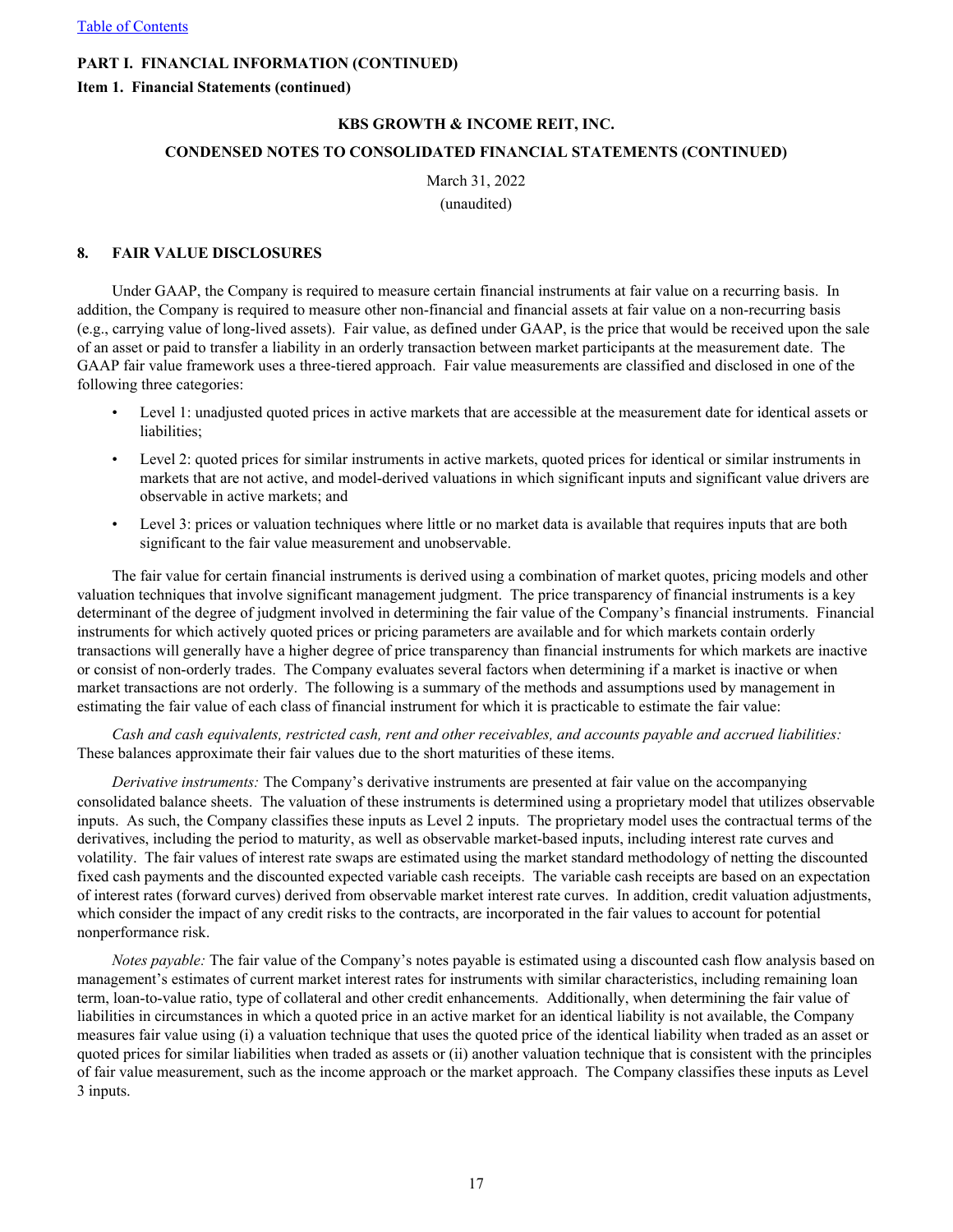#### **Item 1. Financial Statements (continued)**

#### **KBS GROWTH & INCOME REIT, INC.**

#### **CONDENSED NOTES TO CONSOLIDATED FINANCIAL STATEMENTS (CONTINUED)**

# March 31, 2022

(unaudited)

#### **8. FAIR VALUE DISCLOSURES (CONTINUED)**

The following were the face values, carrying amounts and fair values of the Company's notes payable as of March 31, 2022 and December 31, 2021, which carrying amounts generally do not approximate the fair values (in thousands):

|                        | <b>March 31, 2022</b> |         |  |                    |                   |         | December 31, 2021 |                   |  |                    |                   |         |  |
|------------------------|-----------------------|---------|--|--------------------|-------------------|---------|-------------------|-------------------|--|--------------------|-------------------|---------|--|
|                        | <b>Face Value</b>     |         |  | Carrying<br>Amount | <b>Fair Value</b> |         |                   | <b>Face Value</b> |  | Carrying<br>Amount | <b>Fair Value</b> |         |  |
| Financial liabilities: |                       |         |  |                    |                   |         |                   |                   |  |                    |                   |         |  |
| Notes payable          |                       | 101.648 |  | 101.491 S          |                   | 100.411 | -S                | 101.666           |  | 101.454            |                   | 100,367 |  |

Disclosure of the fair values of financial instruments is based on pertinent information available to the Company as of the period end and requires a significant amount of judgment. The actual value could be materially different from the Company's estimate of value.

As of March 31, 2022, the Company measured the following derivative instruments at fair value (in thousands):

|                                           | <b>Total</b> |            | <b>Ouoted Prices in</b><br><b>Active Markets</b><br>for Identical Assets<br>(Level 1) |                          | <b>Significant Other</b><br><b>Observable Inputs</b><br>(Level 2) |            |  | Significant<br><b>Unobservable Inputs</b><br>(Level 3) |
|-------------------------------------------|--------------|------------|---------------------------------------------------------------------------------------|--------------------------|-------------------------------------------------------------------|------------|--|--------------------------------------------------------|
| Recurring Basis:                          |              |            |                                                                                       |                          |                                                                   |            |  |                                                        |
| Liability derivative - interest rate swap |              | $(269)$ \$ |                                                                                       | $\overline{\phantom{m}}$ |                                                                   | $(269)$ \$ |  |                                                        |

During the three months ended March 31, 2022, the Company measured the following asset at fair value on a nonrecurring basis (in thousands):

|                      |              | <b>Fair Value Measurements Using</b>                                                  |                                                                   |  |                                                        |  |  |  |  |  |  |  |
|----------------------|--------------|---------------------------------------------------------------------------------------|-------------------------------------------------------------------|--|--------------------------------------------------------|--|--|--|--|--|--|--|
|                      | <b>Total</b> | <b>Ouoted Prices in</b><br><b>Active Markets</b><br>for Identical Assets<br>(Level 1) | <b>Significant Other</b><br><b>Observable Inputs</b><br>(Level 2) |  | Significant<br><b>Unobservable Inputs</b><br>(Level 3) |  |  |  |  |  |  |  |
| Nonrecurring Basis:  |              |                                                                                       |                                                                   |  |                                                        |  |  |  |  |  |  |  |
| Impaired real estate | 81.500       |                                                                                       |                                                                   |  | 81,500                                                 |  |  |  |  |  |  |  |

During the three months ended March 31, 2022, the Commonwealth Building and the Institute Property were measured at their estimated fair values based on a discounted cash flow approach. The significant unobservable inputs the Company used in measuring the estimated fair value of the Commonwealth Building include a discount rate of 8.25% and a terminal cap rate of 6.25% and the significant unobservable inputs the Company used in measuring the estimated fair value of the Institute Property include a discount rate of 7.50% and a terminal cap rate of 6.50%. See Note 4, "Real Estate - Impairment of Real Estate" for further discussion on the impaired real estate property.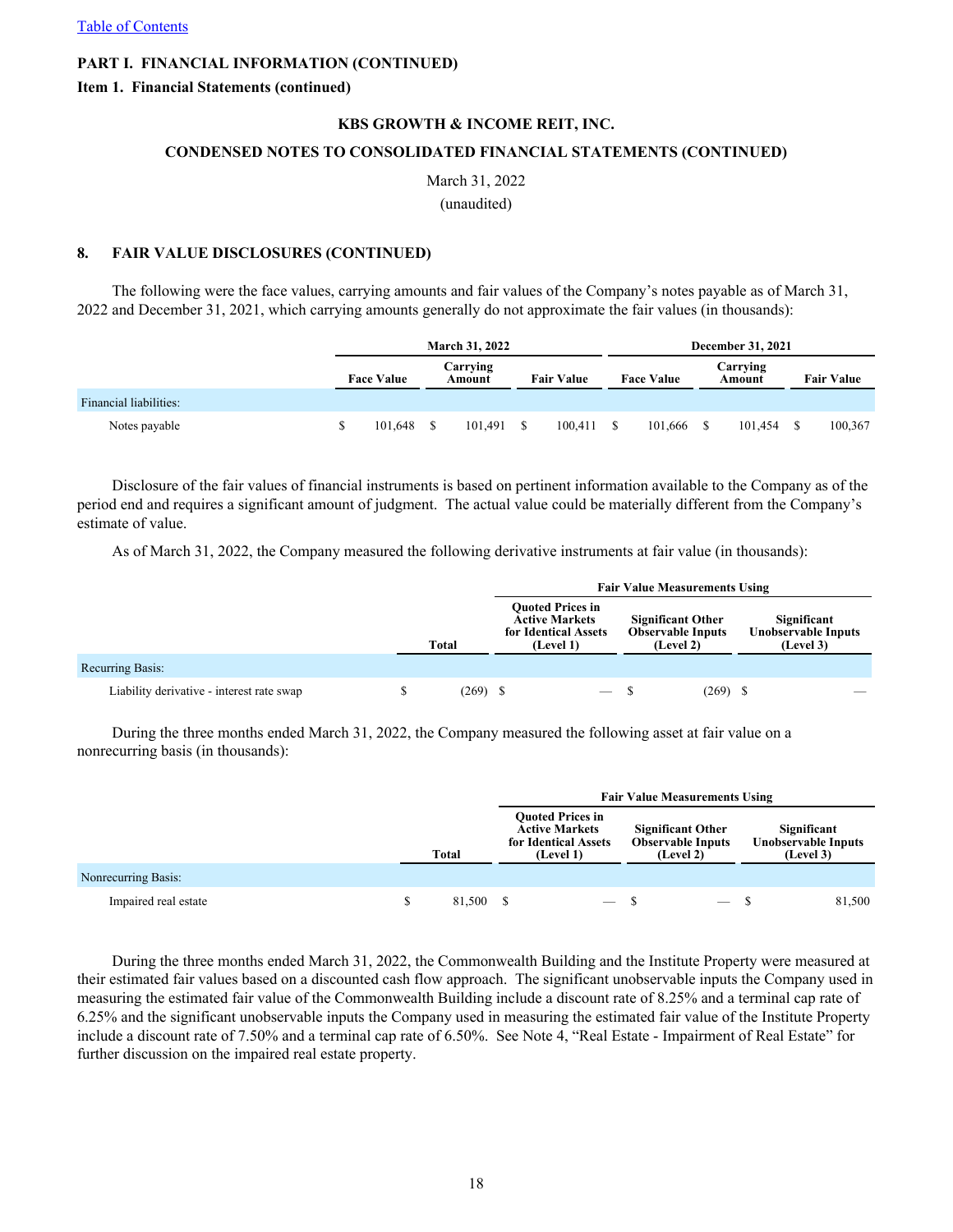**Item 1. Financial Statements (continued)**

#### **KBS GROWTH & INCOME REIT, INC.**

# **CONDENSED NOTES TO CONSOLIDATED FINANCIAL STATEMENTS (CONTINUED)**

March 31, 2022 (unaudited)

#### **9. RELATED PARTY TRANSACTIONS**

Pursuant to the Advisory Agreement, the Company is obligated to pay the Advisor specified fees upon the provision of certain services related to the management of the Company's investments and for other services (including, but not limited to, the disposition of investments). The Company is also obligated to reimburse the Advisor for certain operating expenses incurred on behalf of the Company or incurred in connection with providing services to the Company. The Advisor is entitled to certain other fees, including an incentive fee upon achieving certain performance goals, as detailed in the Advisory Agreement. In addition, the Advisor has paid all offering expenses related to the second private offering conducted by the Company without reimbursement by the Company.

In addition, in connection with property acquisitions, the Company, through indirect wholly owned subsidiaries, has entered into separate Property Management Agreements (defined below) with KBS Management Group, LLC, an affiliate of the Advisor (the "Co-Manager").

The Company has also entered into a fee reimbursement agreement with the Dealer Manager pursuant to which the Company agreed to reimburse the Dealer Manager for certain fees and expenses it incurs for administering the Company's participation in the DTCC Alternative Investment Product Platform with respect to certain accounts of the Company's investors serviced through the platform.

The Advisor also serves as the advisor for KBS Real Estate Investment Trust II, Inc. ("KBS REIT II") and KBS Real Estate Investment Trust III, Inc. ("KBS REIT III"). The Dealer Manager also serves as the dealer manager for KBS REIT II and KBS REIT III.

As of January 1, 2021, the Company, together with KBS REIT II, KBS REIT III, the Dealer Manager, the Advisor and other KBS affiliated entities, had entered into an errors and omissions and directors and officers liability insurance program where the lower tiers of such insurance coverage were shared. The cost of these lower tiers is allocated by the Advisor and its insurance broker among each of the various entities covered by the program and is billed directly to each entity. In June 2021, the Company renewed its participation in the program. The program is effective through June 30, 2022.

During the three months ended March 31, 2022 and 2021, no other business transactions occurred between the Company and KBS REIT II and KBS REIT III.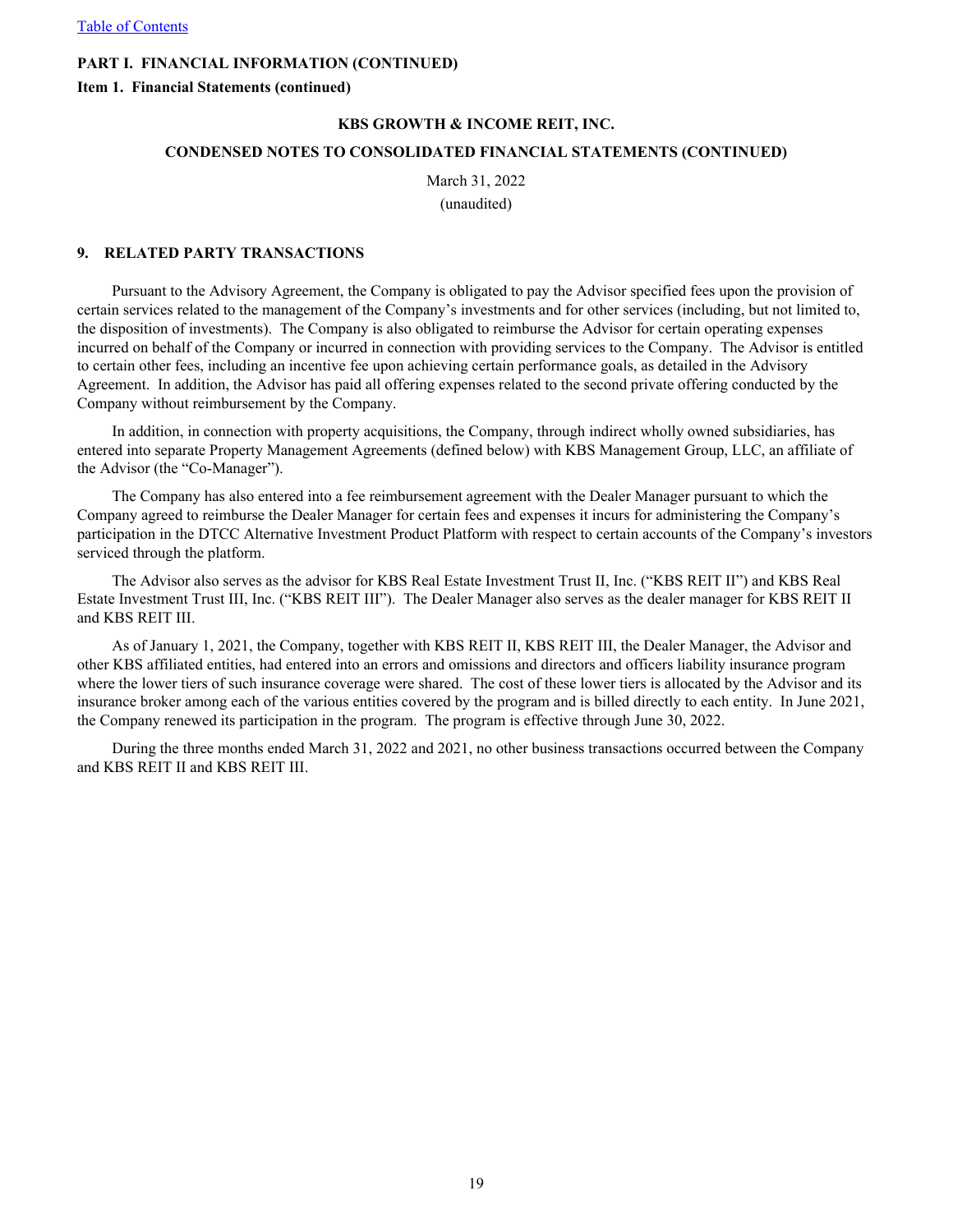#### **Item 1. Financial Statements (continued)**

#### **KBS GROWTH & INCOME REIT, INC.**

#### **CONDENSED NOTES TO CONSOLIDATED FINANCIAL STATEMENTS (CONTINUED)**

March 31, 2022

(unaudited)

#### **9. RELATED PARTY TRANSACTIONS (CONTINUED)**

Pursuant to the terms of these agreements, summarized below are the related-party costs incurred by the Company for the three months ended March 31, 2022 and 2021, and any related amounts receivable and payable as of March 31, 2022 and December 31, 2021 (in thousands).

|                                                       |                                                | <b>Incurred</b> |     |             | Receivable as of |           |              |                                 |   | Payable as of |               |              |  |
|-------------------------------------------------------|------------------------------------------------|-----------------|-----|-------------|------------------|-----------|--------------|---------------------------------|---|---------------|---------------|--------------|--|
|                                                       | <b>For the Three Months Ended</b><br>March 31, |                 |     |             |                  | March 31, | December 31, |                                 |   | March 31,     |               | December 31, |  |
|                                                       |                                                | 2022<br>2021    |     |             | 2022             |           | 2021         | 2022                            |   | 2021          |               |              |  |
| <b>Expensed</b>                                       |                                                |                 |     |             |                  |           |              |                                 |   |               |               |              |  |
| Asset management fees <sup>(1)</sup>                  | \$                                             | 430             | - S | $428 \quad$ |                  |           | S            | $\hspace{0.1mm}-\hspace{0.1mm}$ | S | 8,071         | <sup>\$</sup> | 7,641        |  |
| Reimbursement of operating expenses <sup>(2)</sup>    |                                                | 32              |     | 93          |                  | 423       |              | 276                             |   | 45            |               | 19           |  |
| Property management fees <sup>(3)</sup>               |                                                | 24              |     | 31          |                  |           |              |                                 |   | 3             |               | 8            |  |
| <b>Other Arrangement</b>                              |                                                |                 |     |             |                  |           |              |                                 |   |               |               |              |  |
| Advisor advance for cash distributions <sup>(4)</sup> |                                                |                 |     |             |                  |           |              |                                 |   | 1,338         |               | 1,338        |  |
|                                                       |                                                | 486 \$          |     | 552         | - \$             | 423       |              | 276S                            |   | 9,457         | -8            | 9,006        |  |
|                                                       |                                                |                 |     |             |                  |           |              |                                 |   |               |               |              |  |

 $<sup>(1)</sup>$  The asset management fee is a monthly fee payable to the Advisor in an amount equal to one-twelfth of 1.0% of the cost of the Company's investments</sup> including the portion of the investment that is debt financed. As of March 31, 2022, the Company had accrued and deferred payment of \$8.1 million of asset management fees related to the periods from October 2017 through March 2022.

(2) See "Reimbursable Operating Expenses" below.

(3) See "Real Estate Property Co-Management Agreements" below.

(4) See "Advance from the Advisor" below.

#### **Reimbursable Operating Expenses**

Reimbursable operating expenses primarily related to directors and officers liability insurance, legal fees, state and local taxes, accounting software and cybersecurity related expenses incurred by the Advisor under the Advisory Agreement. The Company has reimbursed the Advisor for the Company's allocable portion of the salaries, benefits and overhead of internal audit department personnel providing services to the Company. These amounts totaled \$26,000 and \$89,000 for the three months ended March 31, 2022 and 2021, respectively, and were the only type of employee costs reimbursed under the Advisory Agreement for the three months ended March 31, 2022 and 2021, respectively. The Company does not reimburse for employee costs in connection with services for which the Advisor earned or earns acquisition, origination or disposition fees (other than reimbursement of travel and communication expenses) or for the salaries or benefits the Advisor or its affiliates may pay to the Company's executive officers. In addition to the amounts above, the Company reimburses the Advisor for certain of the Company's direct costs incurred from third parties that were initially paid by the Advisor on behalf of the Company.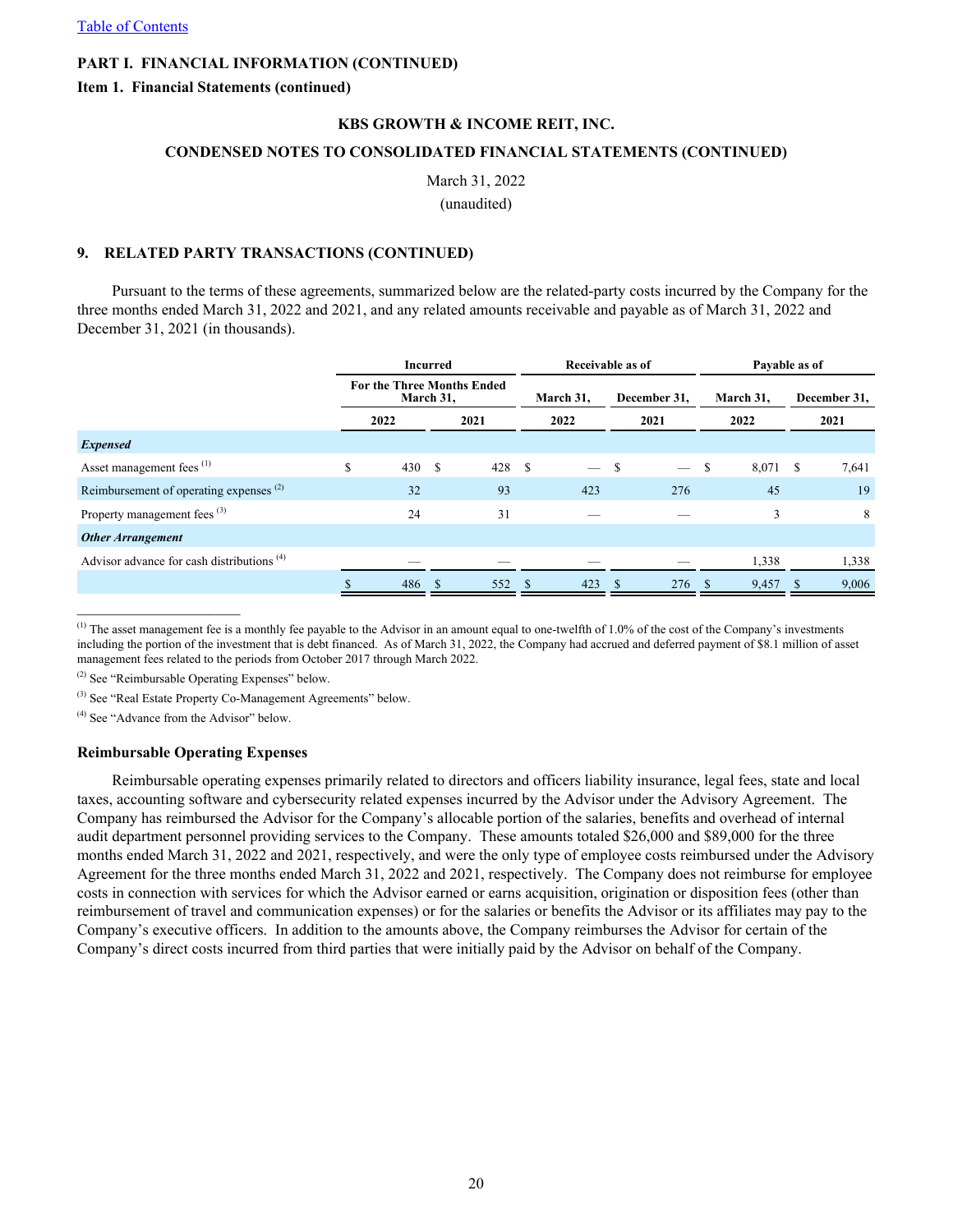**Item 1. Financial Statements (continued)**

#### **KBS GROWTH & INCOME REIT, INC.**

#### **CONDENSED NOTES TO CONSOLIDATED FINANCIAL STATEMENTS (CONTINUED)**

March 31, 2022 (unaudited)

#### **9. RELATED PARTY TRANSACTIONS (CONTINUED)**

The receivable as of March 31, 2022 and December 31, 2021 includes (i) \$0.3 million of estimated amounts charged to the Company by certain vendors for services for which the Company believes it was either overcharged or which were never performed and (ii) \$0.1 million of legal and accounting costs related to the investigation of this matter incurred during the three months ended March 31, 2022. The Advisor has agreed to reimburse the Company for any amounts inappropriately charged to the Company and for legal and accounting costs incurred related to the investigation of this matter. The Company's audit committee is conducting an ongoing investigation of this matter.

The Advisor must reimburse the Company the amount by which the Company's aggregate total operating expenses for the four fiscal quarters then ended exceed the greater of 2% of the Company's average invested assets or 25% of the Company's net income, unless the conflicts committee has determined that such excess expenses were justified based on unusual and nonrecurring factors. Operating expenses for the four fiscal quarters ended March 31, 2022 did not exceed the charter-imposed limitation.

#### **Advance from the Advisor**

The Advisor advanced funds to the Company, which are non-interest bearing, for distribution record dates through the period ended May 31, 2016. As of March 31, 2022, the total advanced funds due to the Advisor from the Company was approximately \$1.3 million, which is included in due to affiliates in the Company's consolidated balance sheet. The Company is only obligated to repay the Advisor for its advance if and to the extent that:

- (i) the Company's modified funds from operations ("MFFO"), as such term is defined by the Institute for Portfolio Alternatives and interpreted by the Company, for the immediately preceding quarter exceeds the amount of cash distributions declared for record dates of such prior quarter (an "MFFO Surplus"), and the Company will pay the Advisor the amount of the MFFO Surplus to reduce the principal amount outstanding under the advance, provided that such payments shall only be made if management in its sole discretion expects an MFFO Surplus to be recurring for at least the next two calendar quarters, determined on a quarterly basis;
- (ii) Excess proceeds from third-party financings are available ("Excess Proceeds"), provided that the amount of any such Excess Proceeds that may be used to repay the principal amount outstanding under the advance shall be determined by the conflicts committee in its sole discretion; or
- (iii) Net sales proceeds from the sale of the Company's real estate portfolio, after the pay down of any related debt and selling costs and expenses, are available.

In determining whether Excess Proceeds are available to repay the advance, the Company's conflicts committee will consider whether cash on hand could have been used to reduce the amount of third-party financing provided to the Company. If such cash could have been used instead of third-party financing, the third-party financing proceeds will be available to repay the advance.

The Advisor may defer repayment of the advance notwithstanding that the Company would otherwise be obligated to repay the advance.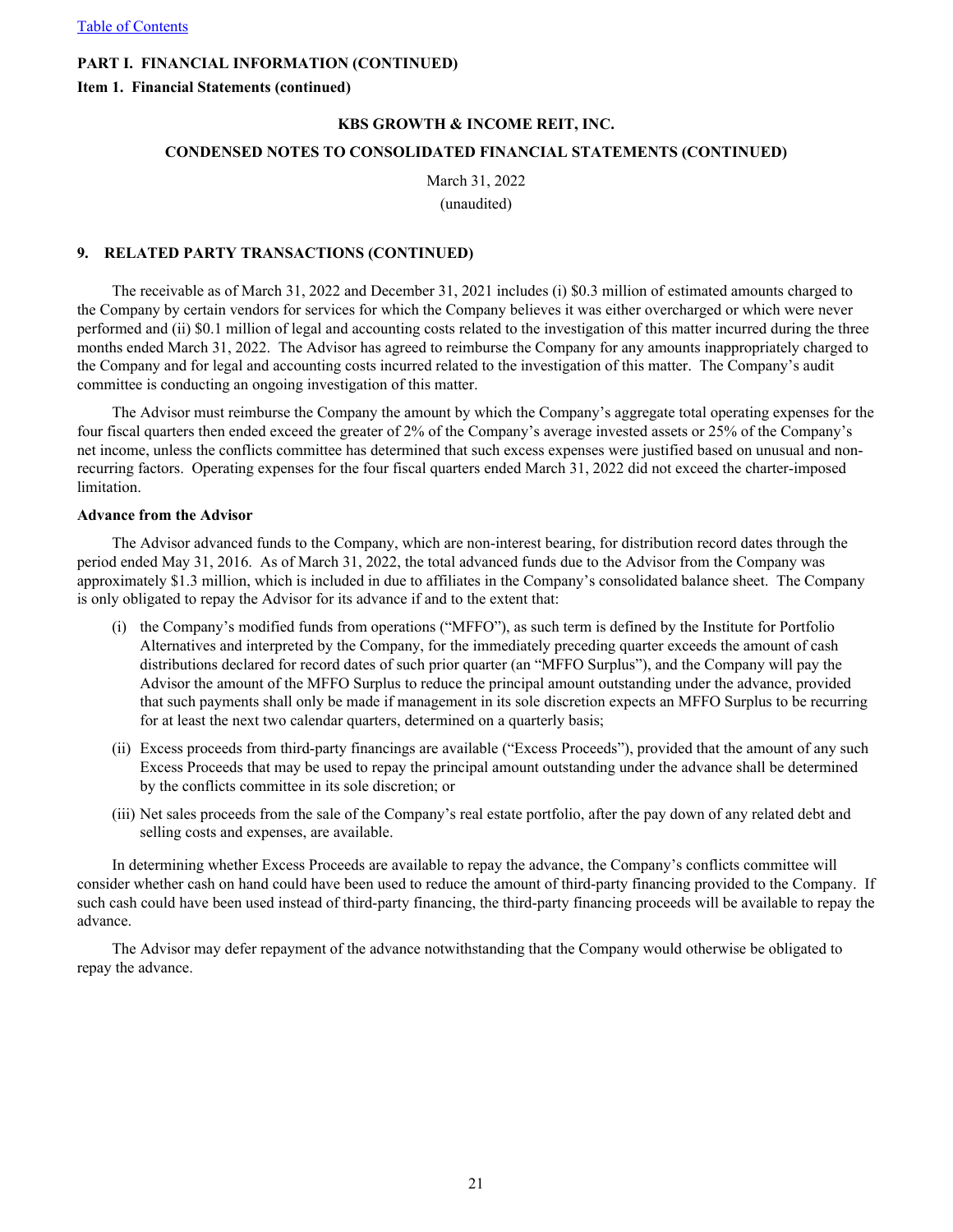**Item 1. Financial Statements (continued)**

#### **KBS GROWTH & INCOME REIT, INC.**

#### **CONDENSED NOTES TO CONSOLIDATED FINANCIAL STATEMENTS (CONTINUED)**

March 31, 2022

(unaudited)

#### **9. RELATED PARTY TRANSACTIONS (CONTINUED)**

#### **Real Estate Property Co-Management Agreements**

In connection with its property acquisitions, the Company, through separate, indirect, wholly-owned subsidiaries, entered into separate property management agreements (each, a "Property Management Agreement") with the Co-Manager for each of its properties. Under each Property Management Agreement, the Co-Manager will provide certain management services related to these properties in addition to those provided by the third-party property managers. In exchange for these services, the Company pays the Co-Manager a monthly fee equal to a percentage of the rent, payable and actually collected for the month from each of the properties. Each Property Management Agreement has an initial term of one year and will be deemed renewed for successive one-year periods provided it is not terminated. Each party may terminate the Property Management Agreement without cause on 30 days' written notice to the other party and may terminate each Property Management Agreement for cause on 5 days' written notice to the other party upon the occurrence of certain events as detailed in each Property Management Agreement.

| <b>Property Name</b>      | <b>Effective Date</b> | <b>Annual Fee Percentage</b> |
|---------------------------|-----------------------|------------------------------|
| Commonwealth Building     | 07/01/2016            | .25%                         |
| The Offices at Greenhouse | 11/14/2016            | 0.25%                        |
| Institute Property        | 11/09/2017            | $00\%$                       |

#### **Organization and Offering Costs**

Offering costs include all expenses incurred in connection with the offerings of securities by the Company. Organization costs include all expenses incurred in connection with the formation of the Company, including but not limited to legal fees and other costs to incorporate the Company.

The Advisor or its affiliates have paid some of the offering costs related to the Company's distribution reinvestment plan offering (the "DRP"), including, but not limited to, legal, accounting, printing, mailing and filing fees of the Company. The Company was responsible for reimbursing the Advisor for these costs. No reimbursements made by the Company to the Advisor may cause total organization and offering expenses incurred by the Company to exceed 15% of the aggregate gross offering proceeds of the DRP as of the date of reimbursement. Subject to the limitations described above, the Company was also responsible for reimbursing the Dealer Manager or its affiliates for organization and offering expenses that they incurred on the Company's behalf. On August 5, 2020, the Company's board of directors approved the termination of the DRP effective August 20, 2020. From January 1, 2020 through August 20, 2020, with respect to the DRP, neither the Advisor nor the Dealer Manager incurred any organization and offering expenses on behalf of the Company.

The Advisor agreed to pay all organization and offering expenses related to the second private offering conducted by the Company, including selling commissions, directly on behalf of the Company without reimbursement by the Company. From the inception of the offering through August 5, 2020, the Advisor incurred approximately \$5.5 million of organization and offering expenses related to the second private offering on behalf of the Company. On August 5, 2020, the Company's board of directors terminated the second private offering.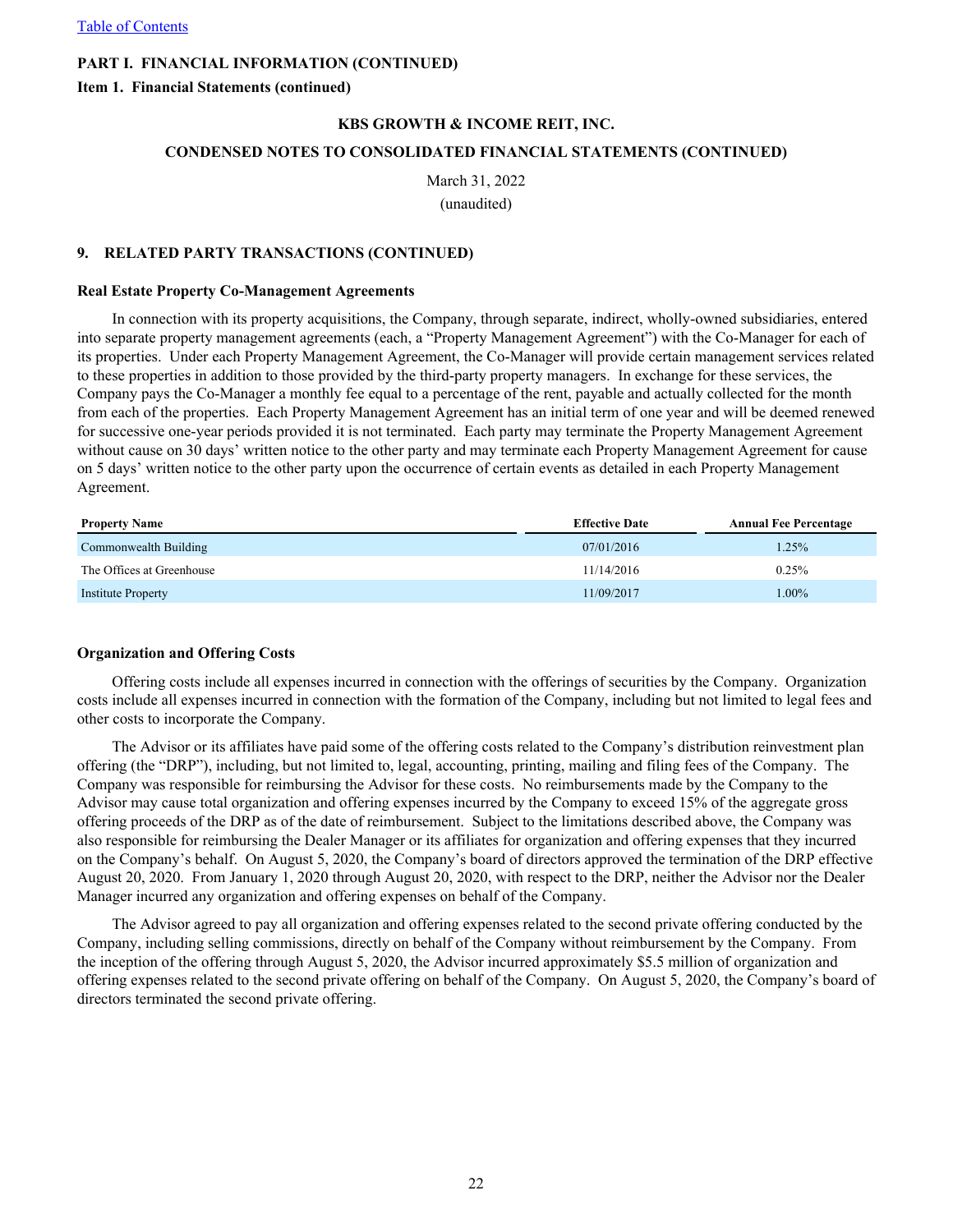**Item 1. Financial Statements (continued)**

#### **KBS GROWTH & INCOME REIT, INC.**

#### **CONDENSED NOTES TO CONSOLIDATED FINANCIAL STATEMENTS (CONTINUED)**

March 31, 2022 (unaudited)

#### **10. COMMITMENTS AND CONTINGENCIES**

#### **Economic Dependency**

The Company depends on the Advisor for certain services that are essential to the Company, including the management of the daily operations of the Company's investment portfolio, disposition of investments and other general and administrative responsibilities. In the event that the Advisor is unable to provide such services, the Company will be required to obtain such services from other sources.

#### **Legal Matters**

From time to time, the Company may become party to legal proceedings that arise in the ordinary course of its business. Management is not aware of any legal proceedings of which the outcome is probable or reasonably possible to have a material adverse effect on the Company's results of operations or financial condition, which would require accrual or disclosure of the contingency and possible range of loss. Additionally, the Company has not recorded any loss contingencies related to legal proceedings in which the potential loss is deemed to be remote.

#### **Environmental**

As an owner of real estate, the Company is subject to various environmental laws of federal, state and local governments. Although there can be no assurance, the Company is not aware of any environmental liability that could have a material adverse effect on its financial condition or results of operations. However, changes in applicable environmental laws and regulations, the uses and conditions of properties in the vicinity of the Company's property, the activities of its tenants and other environmental conditions of which the Company is unaware with respect to the property could result in future environmental liabilities.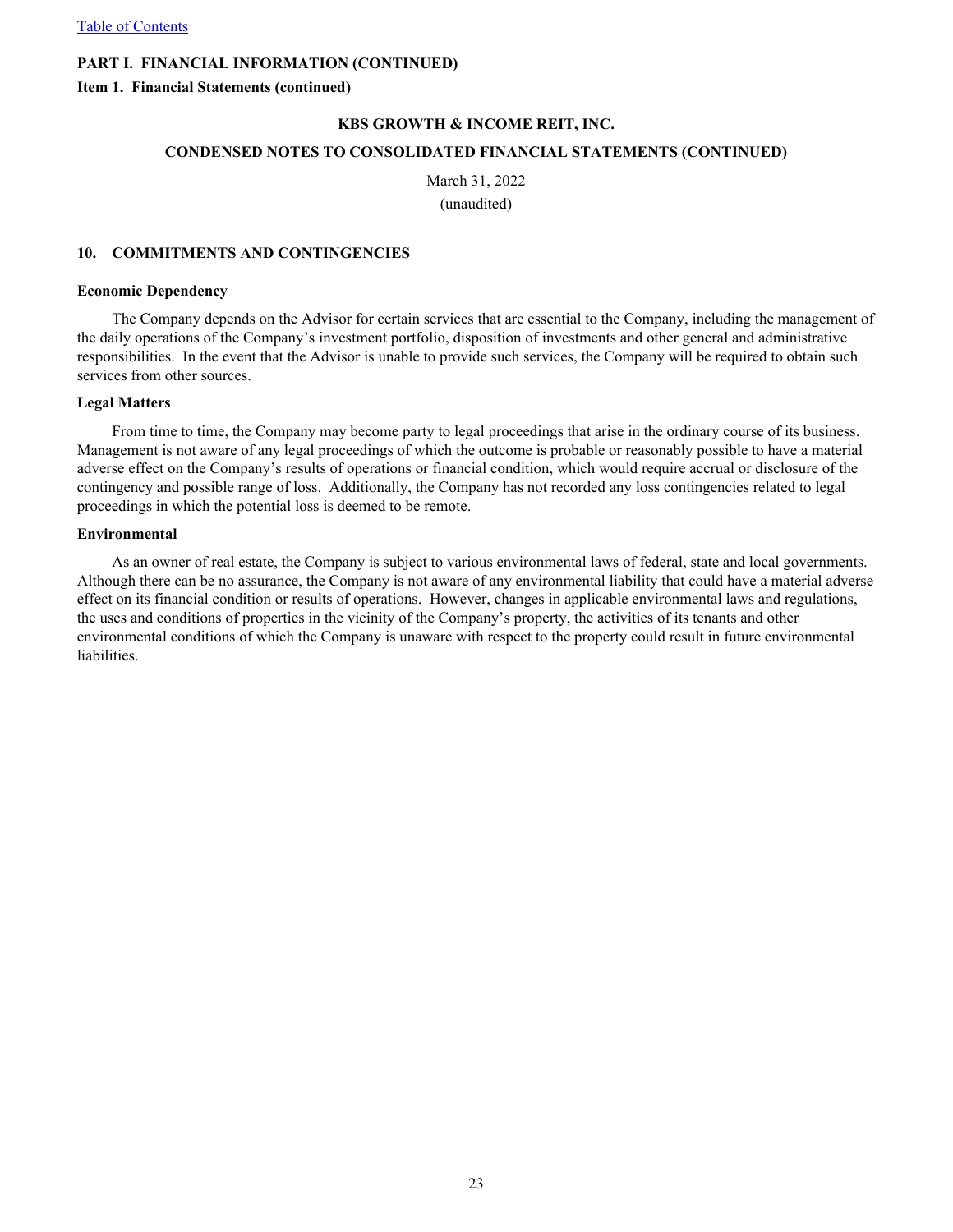#### <span id="page-24-0"></span>**Item 2. Management's Discussion and Analysis of Financial Condition and Results of Operations**

The following discussion and analysis should be read in conjunction with the accompanying financial statements of KBS Growth & Income REIT, Inc. and the notes thereto. As used herein, the terms "we," "our" and "us" refer to KBS Growth & Income REIT, Inc., a Maryland corporation, and, as required by context, KBS Growth & Income Limited Partnership, a Delaware limited partnership, which we refer to as the "Operating Partnership," and to their subsidiaries.

#### **Forward-Looking Statements**

Certain statements included in this Quarterly Report on Form 10-Q are forward-looking statements. Those statements include statements regarding the intent, belief or current expectations of KBS Growth & Income REIT, Inc. and members of our management team, as well as the assumptions on which such statements are based, and generally are identified by the use of words such as "may," "will," "seeks," "anticipates," "believes," "estimates," "expects," "plans," "intends," "should" or similar expressions. These include statements about our plans, strategies, prospects and a proposed Plan of Liquidation (defined herein) and these statements are subject to known and unknown risks and uncertainties. Readers are cautioned not to place undue reliance on these forward-looking statements. Actual results may differ materially from those contemplated by such forward-looking statements. Further, forward-looking statements speak only as of the date they are made, and we undertake no obligation to update or revise forward-looking statements to reflect changed assumptions, the occurrence of unanticipated events or changes to future operating results over time, unless required by law. Moreover, you should interpret many of the risks identified in this report, as well as the risks set forth below, as being heightened as a result of the ongoing and numerous adverse impacts of the COVID-19 pandemic.

The following are some of the risks and uncertainties, although not all of the risks and uncertainties, that could cause our actual results to differ materially from those presented in our forward-looking statements:

- The COVID-19 pandemic, together with the resulting measures imposed to contain the virus, has had a negative impact on the economy and business activity globally. The extent to which the COVID-19 pandemic impacts our operations and those of our tenants remains uncertain and cannot be predicted with confidence, and will depend on the ultimate scope, severity and duration of the pandemic, the actions taken to contain the pandemic or mitigate its impact, and the direct and indirect economic effects of the pandemic and containment measures, among others.
- Although our board of directors expects to approve the sale of all of our assets and our dissolution pursuant to a Plan of Liquidation and submit such plan to our stockholders for approval, we can give no assurance that our board of directors and/or our stockholders will approve a Plan of Liquidation, or if approved, that we will be able to successfully implement a Plan of Liquidation and sell our assets, pay our debts and distribute the net proceeds from liquidation to our stockholders as we intend. Given the uncertainty and current business disruptions as a result of the outbreak of COVID-19, our implementation of a Plan of Liquidation, if approved by our board of directors and/or stockholders, may be materially and adversely impacted.
- We pay substantial fees to and expenses of our advisor and its affiliates. These payments decrease the amount of cash available for distribution to our stockholders.
- All of our executive officers, one of our directors and other key real estate and debt finance professionals are also officers, directors, managers, key professionals and/or holders of a direct or indirect controlling interest in our advisor, and/or other KBS-affiliated entities. As a result, they face conflicts of interest, including significant conflicts created by our advisor's and its affiliates' compensation arrangements with us and other KBS-sponsored programs and KBS-advised investors and conflicts in allocating time among us and these other programs and investors. Although we have adopted corporate governance measures to ameliorate some of the risks posed by these conflicts, these conflicts could result in action or inaction that is not in the best interests of our stockholders.
- As of March 31, 2022, we had a limited portfolio of four real estate investments, which may cause the value of an investment in us to vary more widely with the performance of specific assets in our portfolio and cause our general and administrative expenses to constitute a greater percentage of our revenue.
- Our advisor waived its asset management fee for the second and third quarters of 2017 and deferred its asset management fee related to the periods from October 2017 through March 2022. If our advisor determines to no longer waive or defer certain fees owed to them, our ability to fund our operations may be adversely affected.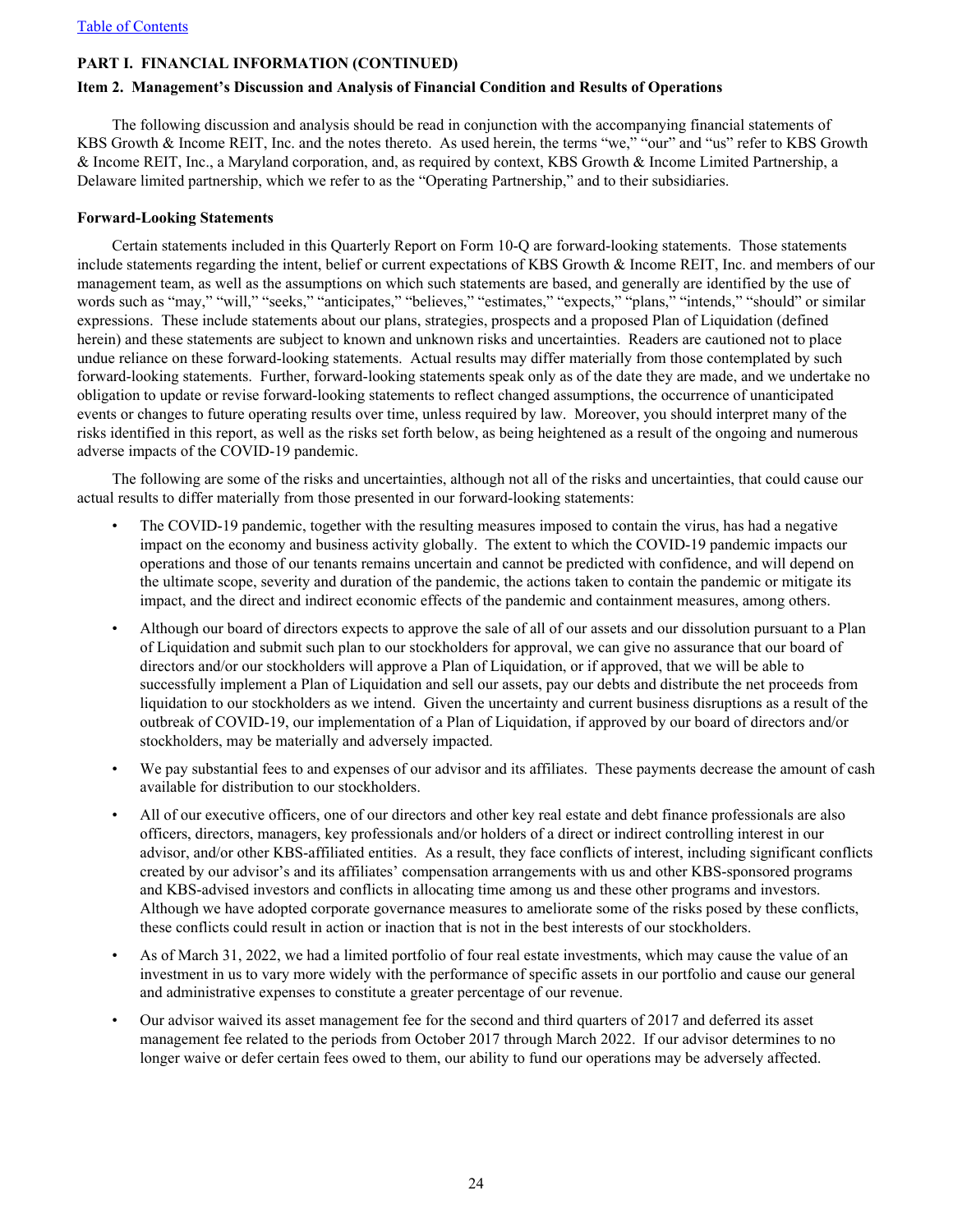### **Item 2. Management's Discussion and Analysis of Financial Condition and Results of Operations (continued)**

- Our policies do not limit us from incurring debt until our aggregate borrowings would exceed 75% of the cost (before deducting depreciation or other non-cash reserves) of our tangible assets, and we may exceed this limit with the approval of the conflicts committee of our board of directors. High debt levels could limit the amount of cash we have available to distribute and could result in a decline in the value of our stockholders' investment.
- We have debt obligations with variable interest rates. The interest and related payments will vary with the movement of LIBOR or other indexes. Increases in the indexes could increase the amount of our debt payments and limit our ability to pay distributions to our stockholders.
- We depend on tenants for the revenue generated by our real estate investments and, accordingly, the revenue generated by our real estate investments is dependent upon the success and economic viability of our tenants. Revenues from our properties could decrease due to a reduction in occupancy (caused by factors including, but not limited to, tenant defaults, tenant insolvency, early termination of tenant leases and non-renewal of existing tenant leases), rent deferrals or abatements, tenants becoming unable to pay their rent and/or lower rental rates, making it more difficult for us to meet our debt service obligations and reducing our stockholders' returns. Further, the resale value of a property depends principally upon the value of the cash flow generated by the leases associated with that property. Non-renewals, terminations or lease defaults could reduce any net sales proceeds received upon the sale of the property and would adversely affect the amount of liquidating distributions our stockholders would receive if a Plan of Liquidation is approved by our board of directors and/or our stockholders.
- Our investments in real estate may be affected by unfavorable real estate market and general economic conditions, which could decrease the value of those assets. Revenues from our properties could decrease. Such events would make it more difficult for us to meet our debt service obligations and successfully implement a Plan of Liquidation, which could in turn reduce our stockholders' returns and the amount of any liquidating distributions they receive.
- Continued disruptions in the financial markets, changes in the demand for office properties and uncertain economic conditions could adversely affect our ability to successfully implement our business strategy and any Plan of Liquidation approved by our board of directors and/or our stockholders, which could reduce our stockholders' returns and the amount of any liquidating distributions they receive.
- Our share redemption program only provides for redemptions sought upon a stockholder's death, "qualifying disability" or "determination of incompetence" (each as defined in the share redemption program, and collectively "special redemptions"). The dollar amounts available for such redemptions are determined by the board of directors and may be adjusted from time to time. The dollar amount limitation for such redemptions for the calendar year 2022 was \$250,000 in the aggregate, of which \$14,000 was used for such special redemptions from January through April 2022. Our share redemption program does not provide for ordinary redemptions and we can provide no assurances, when, if ever, we will provide for redemptions other than special redemptions.

All forward-looking statements should be read in light of the risks identified herein and in Part I, Item 1A of our Annual Report on Form 10-K for the year ended December 31, 2021, each as filed with the Securities and Exchange Commission (the "SEC").

#### **Overview**

We were formed on January 12, 2015 as a Maryland corporation that elected to be taxed as a real estate investment trust ("REIT") beginning with the taxable year ended December 31, 2015 and we intend to continue to operate in such a manner. Substantially all of our business is conducted through our Operating Partnership, of which we are the sole general partner. Subject to certain restrictions and limitations, our business is externally managed by our advisor pursuant to an advisory agreement. KBS Capital Advisors manages our operations and our portfolio of core real estate properties. KBS Capital Advisors also provides asset-management, marketing, investor-relations and other administrative services on our behalf. Our advisor acquired 20,000 shares of our Class A common stock for an initial investment of \$200,000. We have no paid employees.

We commenced a private placement offering of our shares of common stock that was exempt from registration pursuant to Rule 506(b) of Regulation D of the Securities Act of 1933, as amended (the "Securities Act"), on June 11, 2015. We ceased offering shares in the primary portion of our private offering on April 27, 2016. KBS Capital Markets Group LLC, an affiliate of our advisor, served as the dealer manager of the offering pursuant to a dealer manager agreement.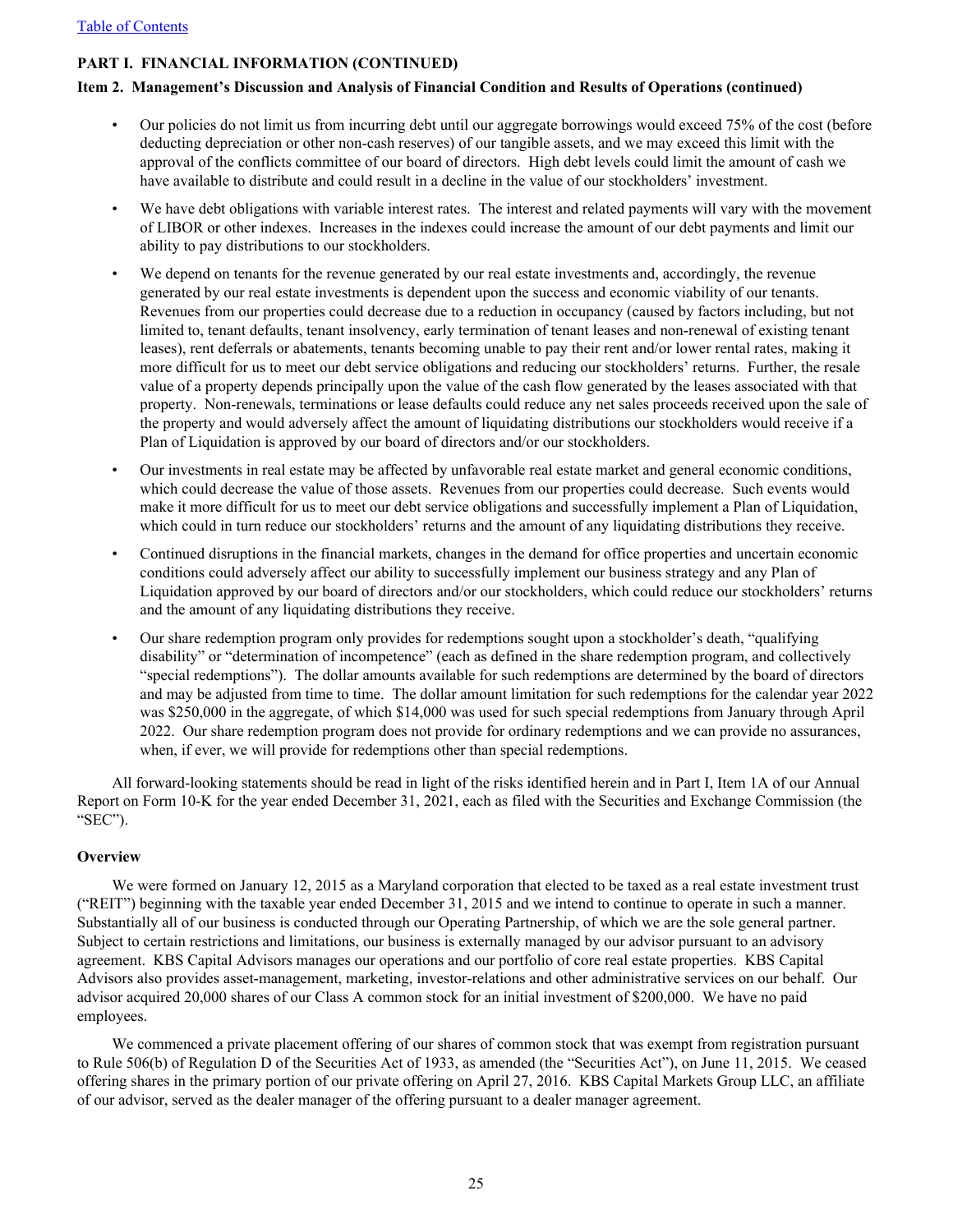#### **Item 2. Management's Discussion and Analysis of Financial Condition and Results of Operations (continued)**

On April 26, 2016, the SEC declared our registration statement on Form S-11, pursuant to which we registered shares of our common stock for sale to the public, effective, and we retained KBS Capital Markets Group LLC to serve as the dealer manager of the initial public offering. We terminated the primary initial public offering effective June 30, 2017. We terminated the distribution reinvestment plan offering effective August 20, 2020.

On October 3, 2017, we launched a second private placement offering of our shares of common stock that exempt from registration pursuant to Rule 506(c) of Regulation D of the Securities Act. In connection with the offering, we entered into a dealer manager agreement with KBS Capital Advisors and an unaffiliated third party. In December 2019, in connection with its consideration of strategic alternatives for us, our board of directors determined to suspend the second private offering and terminated the second private offering on August 5, 2020.

Through our capital raising activities, we raised \$94.0 million from the sale of 10,403,922 shares of our common stock, including \$8.5 million from the sale of 924,286 shares of common stock under our dividend reinvestment plan. As of March 31, 2022, we had 9,851,052 and 310,974 Class A and Class T shares outstanding, respectively.

We have used substantially all of the net proceeds from our offerings to invest in a portfolio of core real estate properties. We consider core properties to be existing properties with at least 80% occupancy. As of March 31, 2022, we owned four office buildings.

#### **Going Concern Considerations**

The accompanying consolidated financial statements and notes have been prepared assuming we will continue as a going concern. We have experienced a decline in occupancy from 90.4% as of December 31, 2020 to 77.5% as of March 31, 2022 and such occupancy may continue to decrease in the future as tenant leases expire. The decrease in occupancy has resulted in a decrease in cash flow from operations and has negatively impacted the market values of our properties. Additionally, we have two loans with an aggregate principal balance of \$97.9 million maturing within one year from the date the consolidated financial statements are issued. Due to the decrease in occupancies and a decrease in market values of the properties securing these two loans, we may be unable to extend or refinance the upcoming loan maturities at current terms and may be required to paydown a portion of the maturing debt in order to extend or refinance the loans. With our limited amount of cash on hand, our ability to make any loan paydowns, without the sale of real estate assets, is severely limited. Additionally, in order to attract or retain tenants needed to increase occupancy and sustain operations, we will need to spend a substantial amount on capital leasing costs, however we have limited amounts of liquidity to make these capital commitments. These conditions raise substantial doubt about our ability to continue as a going concern. Our ability to continue as a going concern is dependent upon our ability to exercise our extension option or refinance loans maturing over the next 12 months. No assurances can be given that we will be successful in achieving these objectives.

#### **Plan of Liquidation**

Our board of directors and a special committee composed of all of our independent directors (the "Special Committee") has undertaken a review of various strategic alternatives available to us and expects to approve the sale of all of our assets and our dissolution pursuant to the terms of a plan of complete liquidation and dissolution (a "Plan of Liquidation"). Once approved by our board of directors, a Plan of Liquidation will be submitted to our stockholders for approval. Our advisor has been working diligently to develop a Plan of Liquidation to present to our board of directors for approval; however, the impact of the COVID-19 pandemic on a Plan of Liquidation for our portfolio, as well as the decreased demand for office space as employees continue to work from home, the rise in interest rates that is impacting the ability of buyers to obtain favorable financing and continued social unrest and increased crime in the Portland area where one of our properties is located, have created significant headwinds to finalizing a Plan of Liquidation. The principal purpose of a Plan of Liquidation will be to provide liquidity to our stockholders by selling our assets, paying our debts and distributing the net proceeds from liquidation to our stockholders. Although this is the current intention of our board of directors, we can provide no assurances as to the ultimate approval of a Plan of Liquidation or the timing of the liquidation of the company.

If our board of directors and our stockholders approve a Plan of Liquidation, we intend to pursue an orderly liquidation of our company by selling all of our remaining assets, paying our debts and our known liabilities, providing for the payment of unknown or contingent liabilities, distributing the net proceeds from liquidation to our stockholders and winding up our operations and dissolving our company. In the interim, we intend to continue to manage our portfolio of assets to maintain and, if possible, improve the quality and income-producing ability of our properties to enhance property stability and better position our assets for a potential sale. A Plan of Liquidation remains subject to approval by our board of directors and our stockholders and we can give no assurance regarding the timing of our liquidation. Additional information regarding a Plan of Liquidation will be provided to our stockholders in a proxy statement to be distributed to stockholders in connection with a liquidation vote.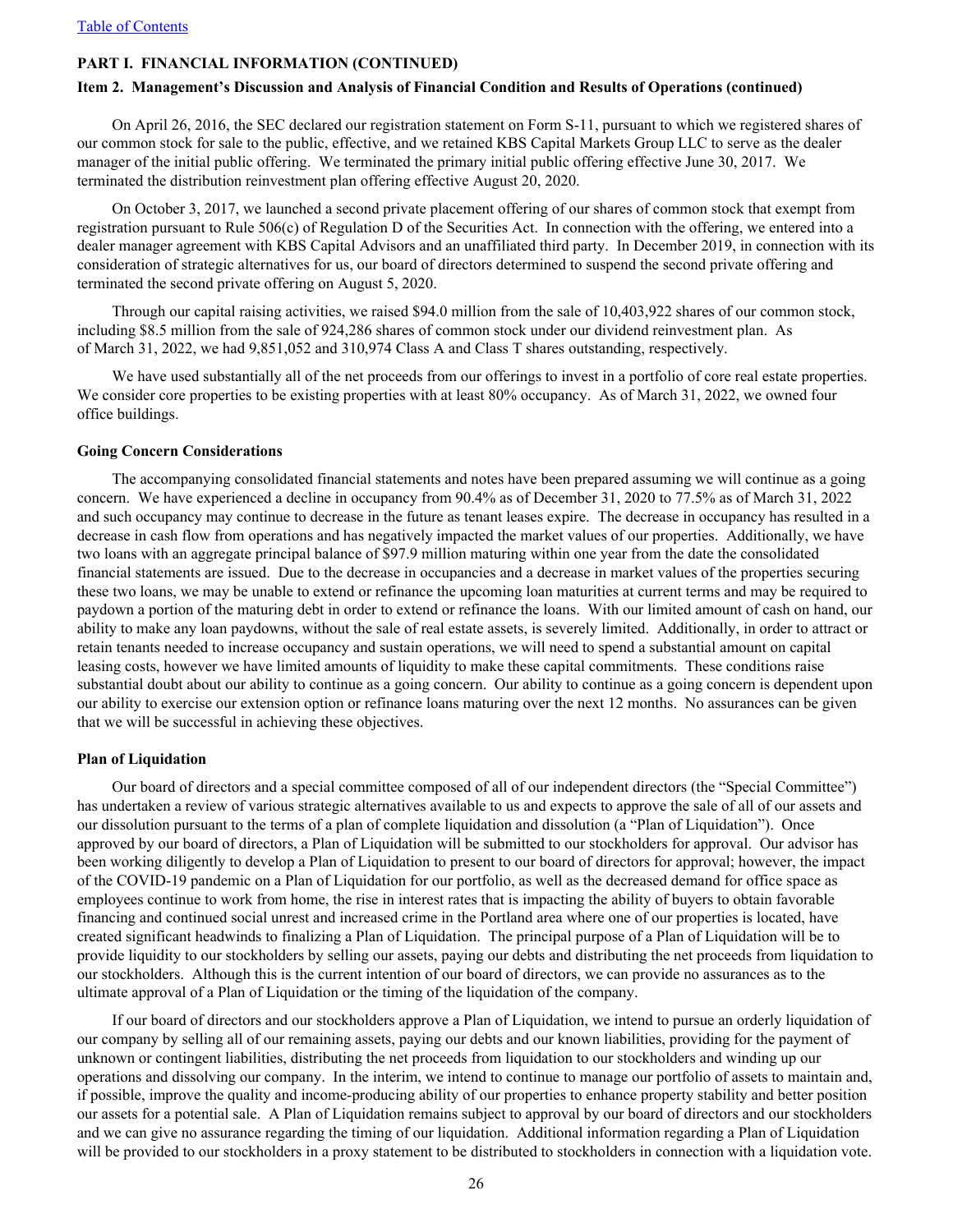#### **Item 2. Management's Discussion and Analysis of Financial Condition and Results of Operations (continued)**

In connection with its consideration of a Plan of Liquidation, our board of directors determined to cease regular quarterly distributions. We expect any future distributions to our stockholders will be liquidating distributions.

We elected to be taxed as a REIT under the Internal Revenue Code, beginning with the taxable year ended December 31, 2015. If we meet the REIT qualification requirements, we generally will not be subject to federal income tax on the income that we distribute to our stockholders each year. If we fail to qualify for taxation as a REIT in any year after electing REIT status, our income will be taxed at regular corporate rates, and we may be precluded from qualifying for treatment as a REIT for the four-year period following our failure to qualify. Such an event could materially and adversely affect our net income and cash available for distribution to our stockholders. However, we are organized and will operate in a manner that will enable us to qualify for treatment as a REIT for federal income tax purposes beginning with our taxable year ended December 31, 2015, and we will continue to operate so as to remain qualified as a REIT for federal income tax purposes thereafter.

#### **Market Outlook – Real Estate and Real Estate Finance Markets**

Volatility in global financial markets, changing political environments and civil unrest can cause fluctuations in the performance of the U.S. commercial real estate markets. Possible future declines in rental rates, slower or potentially negative net absorption of leased space and expectations of future rental concessions, including free rent to renew tenants early, to retain tenants who are up for renewal or to attract new tenants, may result in decreases in cash flows from investment properties. Further, revenues from our properties could decrease due to a reduction in occupancy (caused by factors including, but not limited to, tenant defaults, tenant insolvency, early termination of tenant leases and non-renewal of existing tenant leases), rent deferrals or abatements, tenants being unable to pay their rent and/or lower rental rates. Reductions in revenues from our properties would adversely impact the timing of any asset sales and/or the sales price we will receive for our properties if a Plan of Liquidation is approved by our board of directors and/or our stockholders. To the extent there are increases in the cost of financing due to higher interest rates, this may cause difficulty in refinancing debt obligations at terms as favorable as the terms of existing indebtedness. Market conditions can change quickly, potentially negatively impacting the value of real estate investments. Management continuously reviews our investment and debt financing strategies to optimize our portfolio and the cost of our debt exposure. Most recently, the outbreak of COVID-19 has had a negative impact on the real estate market as discussed below.

#### *COVID-19 Pandemic and Portfolio Outlook*

One of the most significant risks and uncertainties facing us and the real estate industry generally, and in particular office REITs like our company, continues to be the effect of the public health crisis of the novel coronavirus disease ("COVID-19") pandemic. We recognized impairment charges related to a projected reduction in cash flows as a result of changes in leasing projections that were impacted in part by the COVID-19 pandemic at the Institute Property and 210 W. Chicago during the year ended December 31, 2020, the Commonwealth Building during the year ended December 31, 2021 and the Commonwealth Building and the Institute Property during the three months ended March 31, 2022.

We cannot predict to what extent economic activity, including the use of and demand for office space, will return to prepandemic levels. During 2021, the usage of our assets remained lower than pre-pandemic levels. In addition, we experienced a significant reduction in leasing interest and activity when compared to pre-pandemic levels. Even after the pandemic has ceased to be active, potential changes in customer behavior, such as the continued social acceptance, desirability and perceived economic benefits of work-from-home arrangements, resulting from the COVID-19 pandemic, could materially and negatively impact the future demand for office space, resulting in slower overall leasing and an adverse impact to our operations.

The current challenging economic circumstances have created a difficult environment in which to continue to create value in our portfolio consistent with our core-plus investment strategy. The properties in our portfolio were acquired to provide an opportunity for us to achieve more significant capital appreciation by increasing occupancy, negotiating new leases with higher rental rates and/or executing enhancement projects, all of which have become more difficult as a result of the impacts of COVID-19 on the demand for office space, in particular in the Portland area where one of our properties is located due to the social unrest that continues in the area. In addition, due to the impact of COVID-19, the leasing environment in the short-term will be challenging and the time to lease up and stabilize a property will be extended. More specifically, our office properties in Portland and Chicago will likely take more time to stabilize than previously anticipated and our ability to create value for our stockholders through the stabilization and disposition of these assets will be adversely affected. In addition, the timing in which we may be able to implement a liquidation strategy will be affected.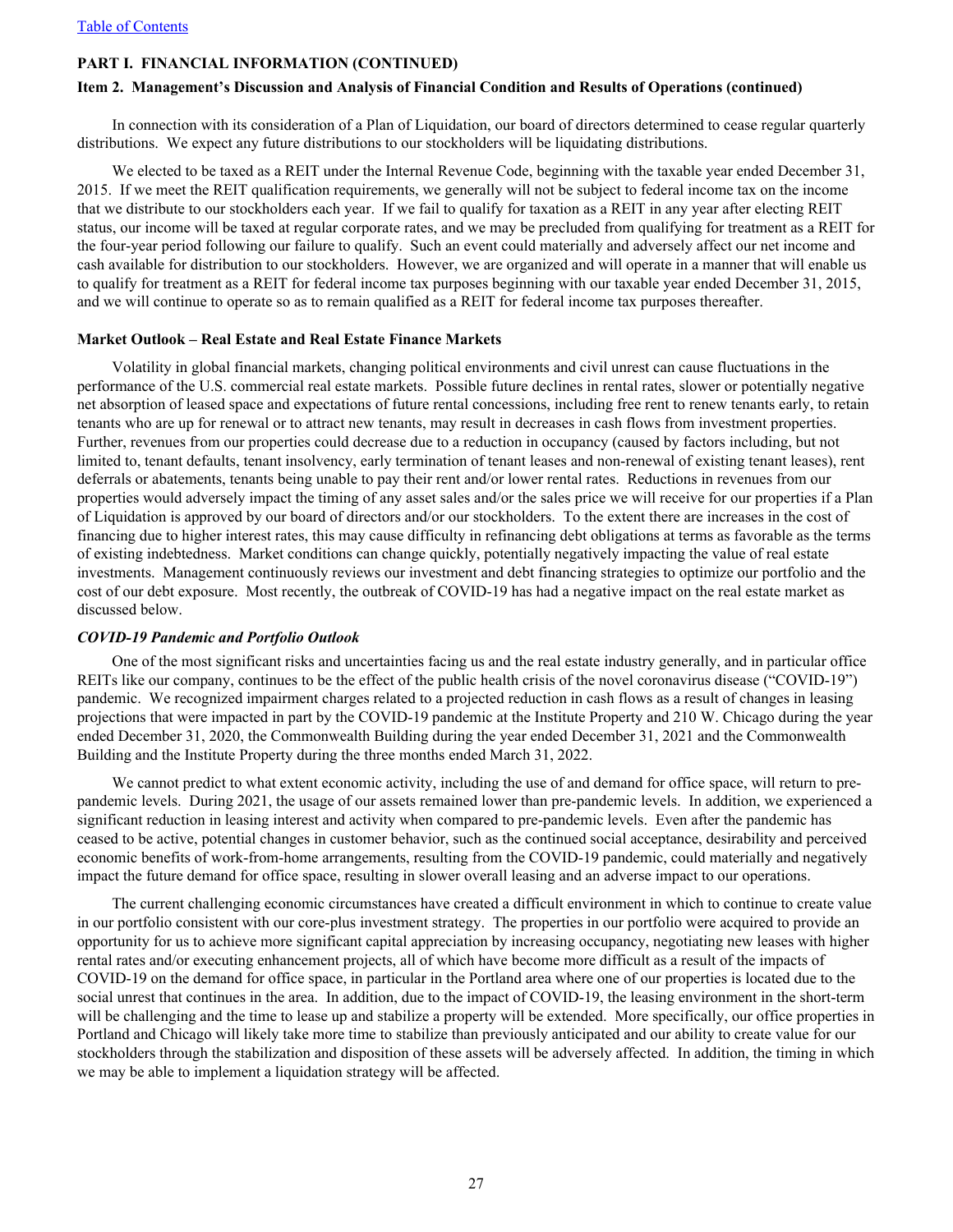#### **Item 2. Management's Discussion and Analysis of Financial Condition and Results of Operations (continued)**

#### **Liquidity and Capital Resources**

As described above under "—Overview – Going Concern Considerations," in preparing our financial statements for this annual reporting period, our management determined that substantial doubt exists about our ability to continue as a going concern within one year after the date that the financial statements are issued. In addition, as described above under "— Overview – Plan of Liquidation," our board of directors expects to approve the sale of all of our assets and our dissolution pursuant to the terms of a Plan of Liquidation and submit such plan to our stockholders for approval. The principal purpose of a Plan of Liquidation will be to provide liquidity to our stockholders by selling our assets, paying our debts and distributing the net proceeds from liquidation to our stockholders. Subject to the approval of our board of directors and our stockholders of a Plan of Liquidation we expect our principal demands for funds during the short and long-term are and will be for the payment of operating expenses, capital expenditures and general and administrative expenses, including expenses in connection with a Plan of Liquidation; payments under debt obligations; special redemptions of common stock; capital commitments; and payments of distributions to stockholders pursuant to a Plan of Liquidation. If a Plan of Liquidation is approved by our board of directors and our stockholders, we expect to use our cash on hand and proceeds from the sale of properties as our primary sources of liquidity. To the extent available, we also intend to use cash flow generated by our real estate investments and proceeds from debt financing; however, asset sales will further reduce cash flow from these sources during the implementation of a Plan of Liquidation, if it is approved by our board of directors and our stockholders. Although this is the current intention of our board of directors, we can provide no assurance as to the ultimate approval of a Plan of Liquidation or the timing of the liquidation of the company.

Our share redemption program only provides for special redemptions. The dollar amounts available for such redemptions are determined by the board of directors and may be adjusted from time to time. The dollar amount limitation for such redemptions for the calendar year 2022 is \$250,000 in the aggregate, of which \$14,000 was used for such special redemptions from January through April 2022. Our share redemption program does not provide for ordinary redemptions and we can provide no assurances, when, if ever, we will provide for redemptions other than special redemptions.

Our investments in real estate generate cash flow in the form of rental revenues and tenant reimbursements, which are reduced by operating expenditures, capital expenditures, debt service payments, the payment of asset management fees and corporate general and administrative expenses. Cash flow from operations from real estate investments is primarily dependent upon the occupancy level of our portfolio, the net effective rental rates on our leases, the collectibility of rent and operating recoveries from our tenants and how well we manage our expenditures, all of which may be adversely affected by the impact of the COVID-19 pandemic as discussed above.

Our advisor advanced funds to us, which are non-interest bearing, for distribution record dates through the period ended May 31, 2016. We are only obligated to repay our advisor for its advance if and to the extent that:

- (i) Our modified funds from operations ("MFFO"), as such term is defined by the Institute for Portfolio Alternatives and interpreted by us, for the immediately preceding quarter exceeds the amount of distributions declared for record dates of such prior quarter (an "MFFO Surplus"), and we will pay our advisor the amount of the MFFO Surplus to reduce the principal amount outstanding under the advance, provided that such payments shall only be made if management in its sole discretion expects an MFFO Surplus to be recurring for at least the next two calendar quarters, determined on a quarterly basis;
- (ii) Excess proceeds from third-party financings are available ("Excess Proceeds"), provided that the amount of any such Excess Proceeds that may be used to repay the principal amount outstanding under the advance shall be determined by the conflicts committee in its sole discretion; or
- (iii) Net sales proceeds from the sale of our real estate portfolio, after the pay down of any related debt and selling costs and expenses, are available.

In determining whether Excess Proceeds are available to repay the advance, our conflicts committee will consider whether cash on hand could have been used to reduce the amount of third-party financing provided to us. If such cash could have been used instead of third-party financing, the third-party financing proceeds will be available to repay the advance.

Our advisor may defer repayment of the advance notwithstanding that we would otherwise be obligated to repay the advance.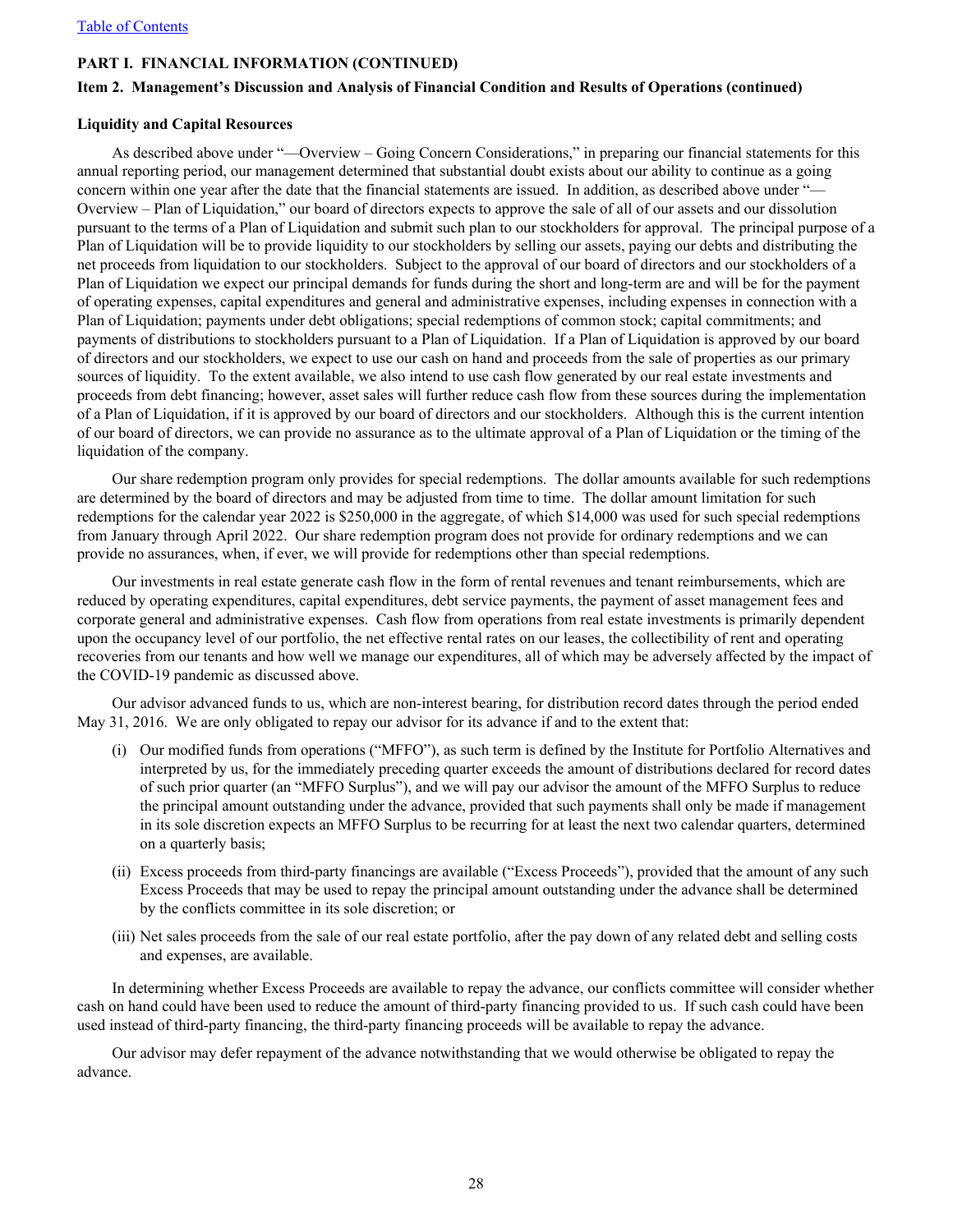#### **Item 2. Management's Discussion and Analysis of Financial Condition and Results of Operations (continued)**

We expect that our debt financing and other liabilities will be between 45% and 65% of the cost of our tangible assets (before deducting depreciation and other non-cash reserves). Though this is our target leverage, our charter does not limit us from incurring debt until our aggregate borrowings would exceed 300% of our net assets (before deducting depreciation and other non-cash reserves), which is effectively 75% of the cost of our tangible assets (before deducting depreciation and other non-cash reserves), though we may exceed this limit under certain circumstances. To the extent financing in excess of this limit is available at attractive terms, the conflicts committee may approve debt in excess of this limit. As of March 31, 2022, we had mortgage debt obligations in the aggregate principal amount of \$101.6 million and our aggregate borrowings were approximately 63% of our net assets before deducting depreciation and other non-cash reserves. As of March 31, 2022, we had two loans totaling \$97.9 million maturing during the 12 months ending March 31, 2023. Due to the decrease in occupancies and a decrease in market values of the properties securing these two loans, we may be unable to extend or refinance the upcoming loan maturities at current terms and may be required to paydown a portion of the maturing debt in order to extend or refinance the loans. In addition, asset sales pursuant to a Plan of Liquidation, if approved by our board of directors and our stockholders, will further reduce proceeds available from debt financing.

In addition to using our capital resources to meet our debt service obligations, for capital expenditures and for operating costs, we use our capital resources to make certain payments to our advisor and our affiliated property manager.

We paid our advisor fees in connection with the acquisition of our assets and pay our advisor fees in connection with the management of our assets and costs incurred by our advisor in providing certain services to us. The asset management fee is a monthly fee payable to our advisor in an amount equal to one-twelfth of 1.0% of the cost of our investments including the portion of the investment that is debt financed. The cost of our real property investments is calculated as the amount paid or allocated to acquire the real property, plus budgeted capital improvement costs for the development, construction or improvements to the property once such funds are disbursed pursuant to a final approved budget and fees and expenses related to the acquisition, but excluding acquisition fees paid or payable to our advisor. In the case of investments made through joint ventures, the asset management fee is determined based on our proportionate share of the underlying investment. Our advisor waived asset management fees for the second and third quarters of 2017 and deferred payment of asset management fees related to the periods from October 2017 through March 31, 2022. Our advisor's waiver and deferral of its asset management fees resulted in additional cash being available to fund our operations. If our advisor chooses to no longer defer such fees, our ability to fund our operations may be adversely affected. We also continue to reimburse our advisor and our dealer manager for certain stockholder services.

We also pay fees to KBS Management Group, LLC (the "Co-Manager"), an affiliate of our advisor, pursuant to property management agreements with the Co-Manager, for certain property management services at our properties.

We elected to be taxed as a REIT and to operate as a REIT beginning with our taxable year ended December 31, 2015. To maintain our qualification as a REIT, we will be required to make aggregate annual distributions to our stockholders of at least 90% of our REIT taxable income (computed without regard to the dividends-paid deduction and excluding net capital gain). Our board of directors may authorize distributions in excess of those required for us to maintain REIT status depending on our financial condition and such other factors as our board of directors deems relevant. We do not expect to pay regular quarterly distributions during the liquidation process. Further, we have not established a minimum distribution level.

Under our charter, we are required to limit our total operating expenses to the greater of 2% of our average invested assets or 25% of our net income for the four most recently completed fiscal quarters, as these terms are defined in our charter, unless the conflicts committee has determined that such excess expenses were justified based on unusual and non-recurring factors. Operating expenses for the four fiscal quarters ended March 31, 2022 did not exceed the charter-imposed limitation.

#### *Cash Flows from Operating Activities*

As of March 31, 2022, we owned four office properties. During the three months ended March 31, 2022 and 2021, net cash used in operating activities was \$0.9 million and \$0.5 million, respectively. Net cash used in operating activities increased due to a decrease in rental income and the payment of lease commissions during 2022. We expect cash flows provided by operating activities to decrease in future periods to the extent a Plan of Liquidation is approved by our board of directors and our stockholders and we begin selling our assets. In addition, to the extent the impacts of COVID-19 continue to be felt by our tenants, our tenants may defer rent payments or be unable to pay rent or we may be unable to re-lease space vacated by our current tenants which could reduce our cash flow provided by operating activities.

#### *Cash Flows from Investing Activities*

During the three months ended March 31, 2022, net cash used in investing activities was \$0.2 million due to improvements to real estate.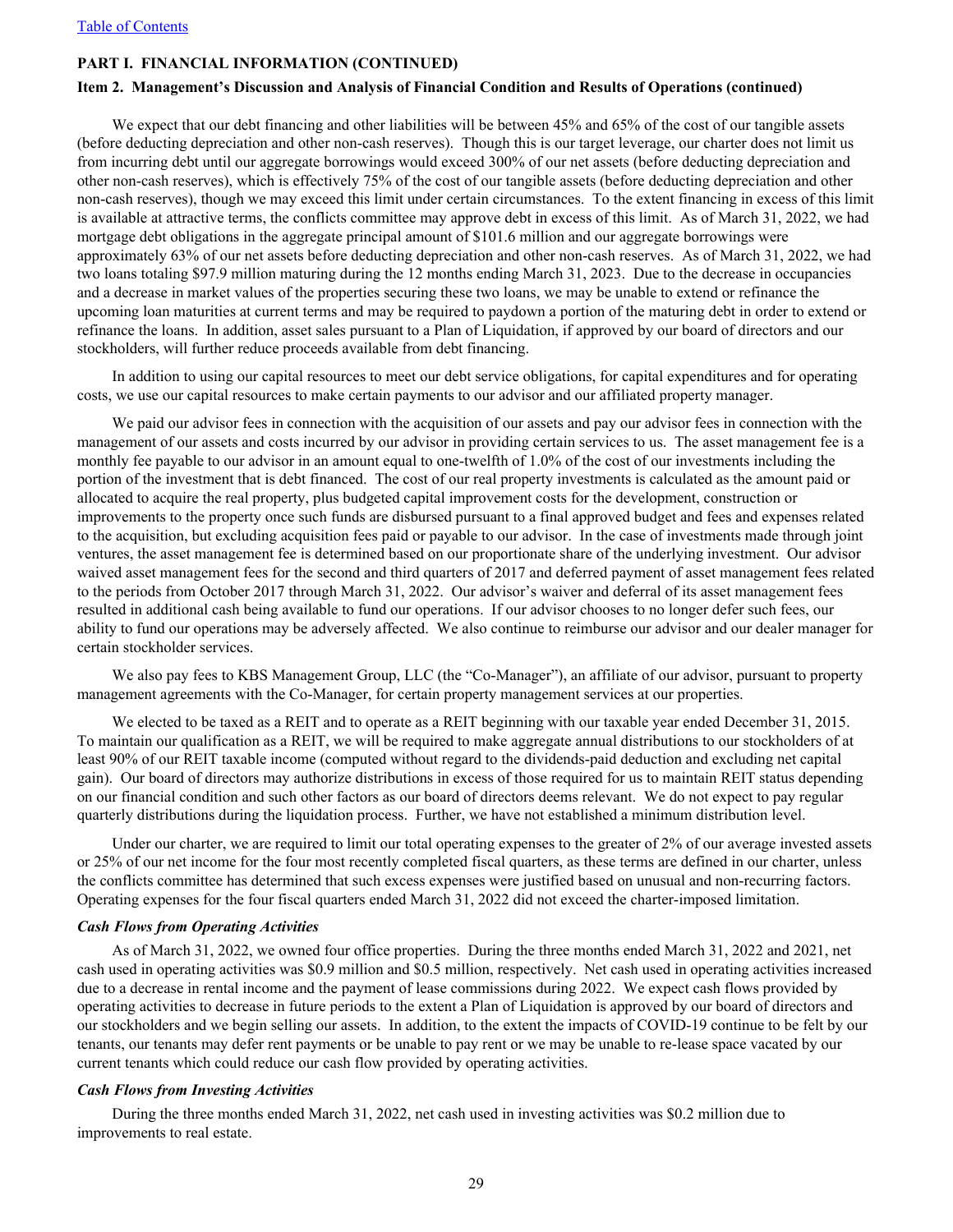#### **Item 2. Management's Discussion and Analysis of Financial Condition and Results of Operations (continued)**

#### *Cash Flows from Financing Activities*

 During the three months ended March 31, 2022, net cash used in financing activities was \$32,000 due to principal payments on notes payable and redemption of common stock.

#### *Debt Obligations*

The following is a summary of our contractual obligations as of March 31, 2022 (in thousands).

|                                                         |                                      |       | Payments Due During the Years Ending December 31, |        |           |           |  |  |  |  |  |
|---------------------------------------------------------|--------------------------------------|-------|---------------------------------------------------|--------|-----------|-----------|--|--|--|--|--|
| <b>Contractual Obligations</b>                          | <b>Remainder of</b><br>2022<br>Total |       |                                                   |        | 2023-2024 | 2025-2026 |  |  |  |  |  |
| Outstanding debt obligations <sup>(1)</sup>             |                                      |       |                                                   | 52.316 |           | 49.332 \$ |  |  |  |  |  |
| Interest payments on outstanding debt obligations $(2)$ |                                      | 2.164 |                                                   | l.943  |           | 221       |  |  |  |  |  |

(1) Amounts include principal payments only.

 $^{(2)}$  Projected interest payments are based on the outstanding principal amount, maturity date and contractual interest rate in effect as of March 31, 2022 (consisting of the contractual interest rate and the effect of interest rate swaps). We incurred interest expense of \$0.7 million, excluding amortization of deferred financing costs totaling \$0.1 million and unrealized gains on derivative instruments of \$0.3 million during the three months ended March 31, 2022.

#### **Results of Operations**

 $\mathcal{L}_\text{max}$  and  $\mathcal{L}_\text{max}$  and  $\mathcal{L}_\text{max}$ 

#### *Overview*

As of March 31, 2022 and 2021, we owned four office properties. If a Plan of Liquidation is approved by our board of directors and our stockholders, we will undertake an orderly liquidation by selling all of our assets, paying our debts, providing for known and unknown liabilities and distributing the net proceeds from liquidation to our stockholders. There can be no assurances regarding the amounts of any liquidating distributions or the timing thereof. In general, subject to other factors as described below, we expect income and expenses to decrease in future periods due to disposition activity.

The following table provides summary information about our results of operations for the three months ended March 31, 2022 and 2021 (dollar amounts in thousands):

#### *Comparison of the three months ended March 31, 2022 versus the three months ended March 31, 2021*

|                                                    | For the Three Months Ended March 31, |       |      |       |                        |       |                      |
|----------------------------------------------------|--------------------------------------|-------|------|-------|------------------------|-------|----------------------|
|                                                    | 2022                                 |       | 2021 |       | Increase<br>(Decrease) |       | Percentage<br>Change |
| Rental income                                      | \$                                   | 3,686 | - \$ | 4,294 | - \$                   | (608) | $(14)\%$             |
| Other operating income                             |                                      | 41    |      | 21    |                        | 20    | $95\%$               |
| Operating, maintenance and management costs        |                                      | 883   |      | 830   |                        | 53    | $6\%$                |
| Property management fees and expenses to affiliate |                                      | 24    |      | 31    |                        | (7)   | (23)%                |
| Real estate taxes and insurance                    |                                      | 784   |      | 766   |                        | 18    | $2\%$                |
| Asset management fees to affiliate                 |                                      | 430   |      | 428   |                        | 2     | $-$ %                |
| General and administrative expenses                |                                      | 621   |      | 477   |                        | 144   | 30%                  |
| Depreciation and amortization                      |                                      | 1,548 |      | 1,982 |                        | (434) | $(22)\%$             |
| Interest expense                                   |                                      | 452   |      | 573   |                        | (121) | $(21)\%$             |
| Impairment charges on real estate                  |                                      | 3,324 |      |       |                        | 3,324 | $100\%$              |

Rental income decreased from \$4.3 million for the three months ended March 31, 2021 to \$3.7 million for the three months ended March 31, 2022, primarily due to a decrease in occupancy rate from 82.5% as of March 31, 2021 to 77.5% as of March 31, 2022 as a result of lease expirations. Overall, we expect rental income to decrease in future periods due to anticipated future dispositions of real estate properties and uncertainty and business disruptions as a result of the outbreak of COVID-19. See "Market Outlook - Real Estate and Real Estate Finance Markets - COVID-19 Pandemic and Portfolio Outlook" for a discussion on the impact of the COVID-19 pandemic on our business.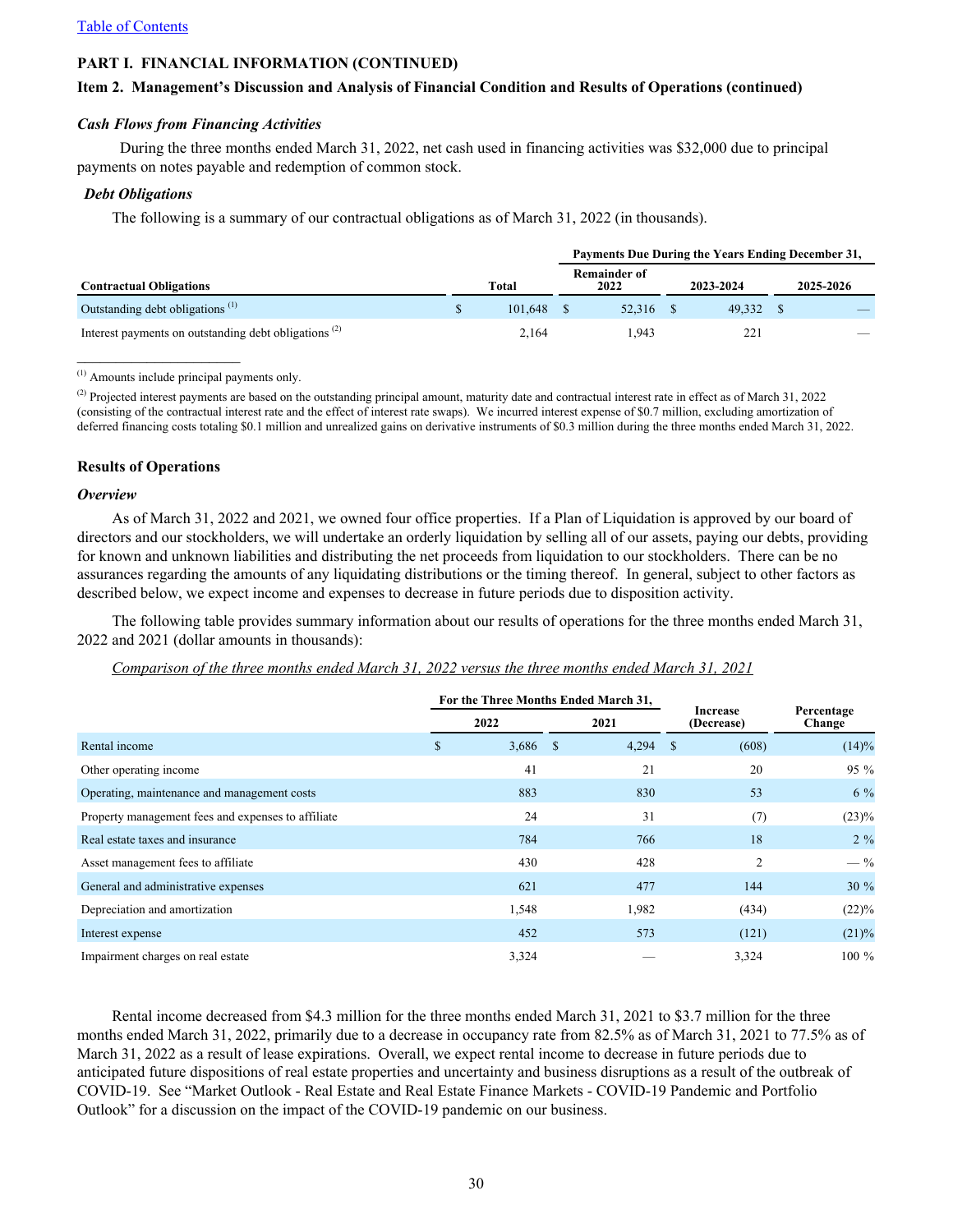### **Item 2. Management's Discussion and Analysis of Financial Condition and Results of Operations (continued)**

Operating, maintenance, and management costs increased slightly from \$0.8 million for the three months ended March 31, 2021 to \$0.9 million for the three months ended March 31, 2022, primarily due to an increase in repair and maintenance costs. We expect operating, maintenance, and management costs to decrease in future periods due to anticipated future dispositions of real estate properties, offset by general increase due to inflation and as physical occupancy increases as employees return to the office.

Real estate taxes and insurance remained consistent at \$0.8 million for the three months ended March 31, 2022 and 2021. We expect real estate taxes and insurance to decrease in future periods due to anticipated future dispositions of real estate properties, partially offset by general increase due to inflation.

Asset management fees to affiliate remained consistent at \$0.4 million for the three months ended March 31, 2022 and 2021. We expect asset management fees to decrease in future periods due to anticipated future dispositions of real estate properties, partially offset by increases in capital improvements. As of March 31, 2022, we had accrued and deferred payment of \$8.1 million of asset management fees related to the periods from October 2017 through March 31, 2022.

General and administrative expenses increased from \$0.5 million for the three months ended March 31, 2021 to \$0.6 million for the three months ended March 31, 2022, primarily due to legal fees related to our plan of liquidation incurred during three months ended March 31, 2022. General and administrative costs consisted primarily of legal fees, internal audit compensation expense, errors and omissions insurance, board of directors fees and audit cost.

Depreciation and amortization decreased from \$2.0 million for the three months ended March 31, 2021 to \$1.5 million for the three months ended March 31, 2022, primarily due to lease expirations and early lease terminations. We expect depreciation and amortization to decrease in future periods due to anticipated future dispositions of real estate properties and fully amortized tenant origination and absorption costs related to lease expirations, partially offset by increases in capital improvements.

Interest expense decreased from \$0.6 million for the three months ended March 31, 2021 to \$0.5 million for the three months ended March 31, 2022. Included in interest expense is the amortization of deferred financing costs of \$0.1 million and \$0.1 million for the three months ended March 31, 2022 and 2021, respectively. Interest expense (including gains and losses) incurred as a result of our derivative instruments, decreased interest expense by \$0.1 million for the three months ended March 31, 2022 and increased interest expense by \$3,000 for the three months ended March 31, 2021. The decrease in interest expense is primarily due to the expiration of an interest rate swap in November 2021 that was not accounted for as a cash flow hedge, offset by an increase in one-month LIBOR and its impact on interest expense related to our variable rate debt. In general, we expect interest expense to decrease in future periods due to debt repayments related to anticipated future asset sales, which may be offset by certain fees and costs that may be incurred due to the prepayment of certain loans. Our interest expense in future periods will also vary based on fluctuations in one-month LIBOR (for our unhedged variable rate debt) and our level of future borrowings, which will depend on the availability and cost of debt financing, draws on our debts and any debt repayments we make.

During the three months ended March 31, 2022, we recorded non-cash impairment charges of \$3.3 million to write down the carrying value of the Commonwealth Building, an office property located in Portland, Oregon and the Institute Property, an office property located in Chicago, Illinois, to their estimated fair values as a result of changes in cash flow estimates including a change in leasing projections, which triggered the future estimated undiscounted cash flows to be lower than the net carrying value of the properties. In addition, the Commonwealth Building has experienced a continued decrease in occupancy. As of March 31, 2022, the Commonwealth Building was 51.8% occupied. The decrease in cash flow projections during the three months ended March 31, 2022 was primarily due to reduced demand for the office space at both properties resulting in longer lease-up periods and a decrease in projected rental rates due to the COVID-19 pandemic which resulted in additional challenges to re-lease the vacant space. Moreover, the decrease in cash flow projections during the three months ended March 31, 2022 for the Commonwealth building was also affected by the disruptions caused by protests and demonstrations and increased crime in the downtown area of Portland, where the property is located. Further, tenants at the Institute Property have been adversely impacted by the measures put in place to control the spread of COVID-19 and certain tenants at the Institute Property were granted rent concessions as their businesses have been severely impacted. We did not record any impairment charges on our real estate properties during the three months ended March 31, 2021.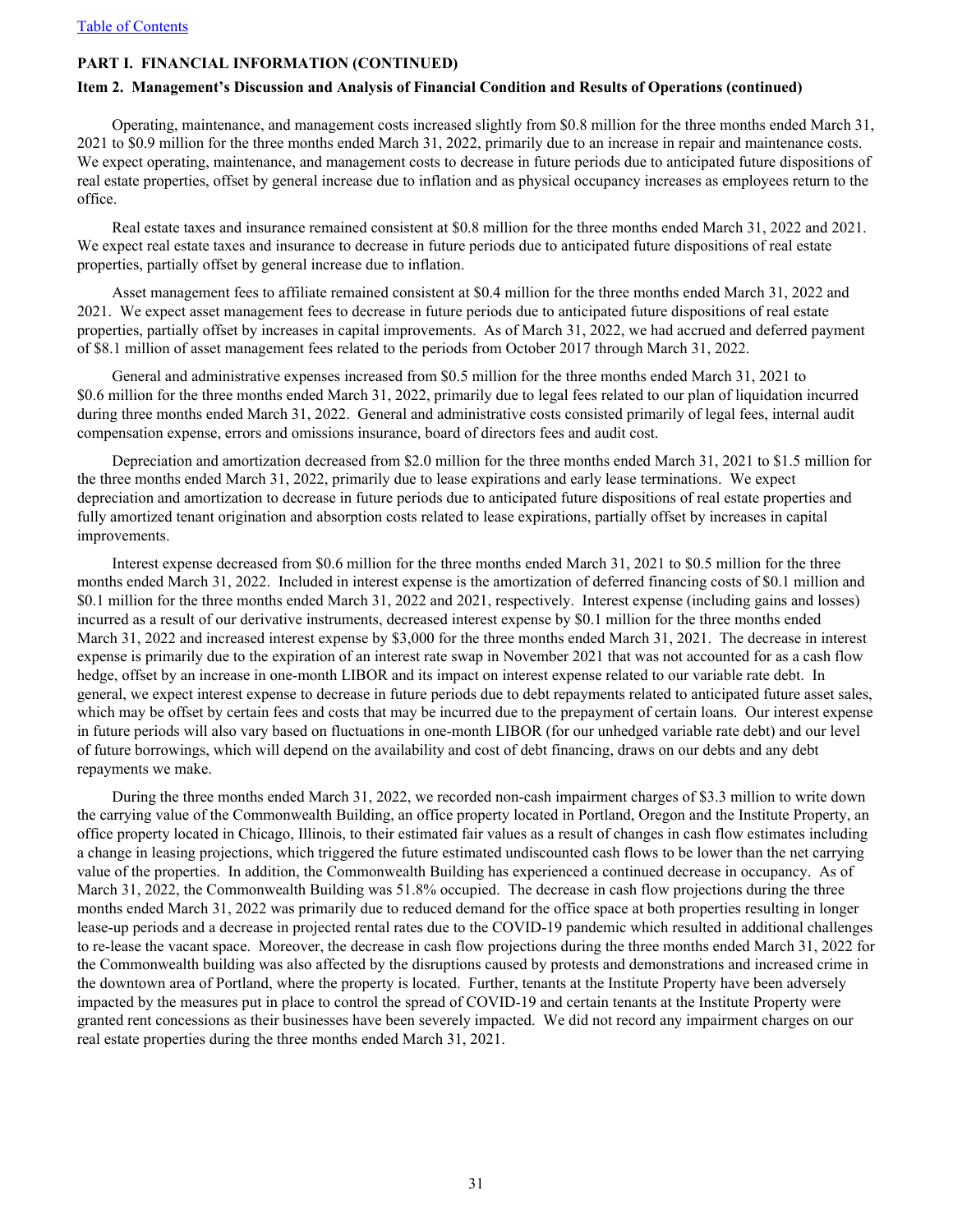#### **Item 2. Management's Discussion and Analysis of Financial Condition and Results of Operations (continued)**

#### **Funds from Operations and Modified Funds from Operations**

We believe that funds from operations ("FFO") is a beneficial indicator of the performance of an equity REIT. We compute FFO in accordance with the current National Association of Real Estate Investment Trusts ("NAREIT") definition. FFO represents net income, excluding gains and losses from sales of operating real estate assets (which can vary among owners of identical assets in similar conditions based on historical cost accounting and useful-life estimates), gains and losses from change in control, impairment losses on real estate assets, depreciation and amortization of real estate assets, and adjustments for unconsolidated partnerships and joint ventures. We believe FFO facilitates comparisons of operating performance between periods and among other REITs. However, our computation of FFO may not be comparable to other REITs that do not define FFO in accordance with the NAREIT definition or that interpret the current NAREIT definition differently than we do. Our management believes that historical cost accounting for real estate assets in accordance with U.S. generally accepted accounting principles ("GAAP") implicitly assumes that the value of real estate assets diminishes predictably over time. Since real estate values have historically risen or fallen with market conditions, many industry investors and analysts have considered the presentation of operating results for real estate companies that use historical cost accounting to be insufficient by themselves. As a result, we believe that the use of FFO, together with the required GAAP presentations, provides a more complete understanding of our performance relative to our competitors and provides a more informed and appropriate basis on which to make decisions involving operating, financing, and investing activities.

Changes in accounting rules have resulted in a substantial increase in the number of non-operating and non-cash items included in the calculation of FFO. As a result, our management also uses MFFO as an indicator of our ongoing performance as well as our dividend sustainability. MFFO excludes from FFO: acquisition fees and expenses (to the extent that such fees and expenses have been recorded as operating expenses); adjustments related to contingent purchase price obligations; amounts relating to straight-line rents and amortization of above and below market intangible lease assets and liabilities; accretion of discounts and amortization of premiums on debt investments; amortization of closing costs relating to debt investments; impairments of real estate-related investments; mark-to-market adjustments included in net income; and gains or losses included in net income for the extinguishment or sale of debt or hedges. We compute MFFO in accordance with the definition of MFFO included in the practice guideline issued by the IPA in November 2010 as interpreted by management. Our computation of MFFO may not be comparable to other REITs that do not compute MFFO in accordance with the current IPA definition or that interpret the current IPA definition differently than we do.

We believe that MFFO is helpful as a measure of ongoing operating performance because it excludes costs that management considers more reflective of investing activities and other non-operating items included in FFO. Management believes that, by excluding acquisition costs (to the extent such costs have been recorded as operating expenses) as well as noncash items such as straight line rental revenue, MFFO provides investors with supplemental performance information that is consistent with the performance indicators and analysis used by management, in addition to net income and cash flows from operating activities as defined by GAAP, to evaluate the sustainability of our operating performance. MFFO provides comparability in evaluating the operating performance of our portfolio with other non-traded REITs which typically have limited lives with short and defined acquisition periods and targeted exit strategies. MFFO, or an equivalent measure, is routinely reported by non-traded REITs, and we believe often used by analysts and investors for comparison purposes.

FFO and MFFO are non-GAAP financial measures and do not represent net income as defined by GAAP. Net income as defined by GAAP is the most relevant measure in determining our operating performance because FFO and MFFO include adjustments that investors may deem subjective, such as adding back expenses such as depreciation and amortization and the other items described above. Accordingly, FFO and MFFO should not be considered as alternatives to net income as an indicator of our current and historical operating performance. In addition, FFO and MFFO do not represent cash flows from operating activities determined in accordance with GAAP and should not be considered an indication of our liquidity. We believe FFO and MFFO, in addition to net income and cash flows from operating activities as defined by GAAP, are meaningful supplemental performance measures.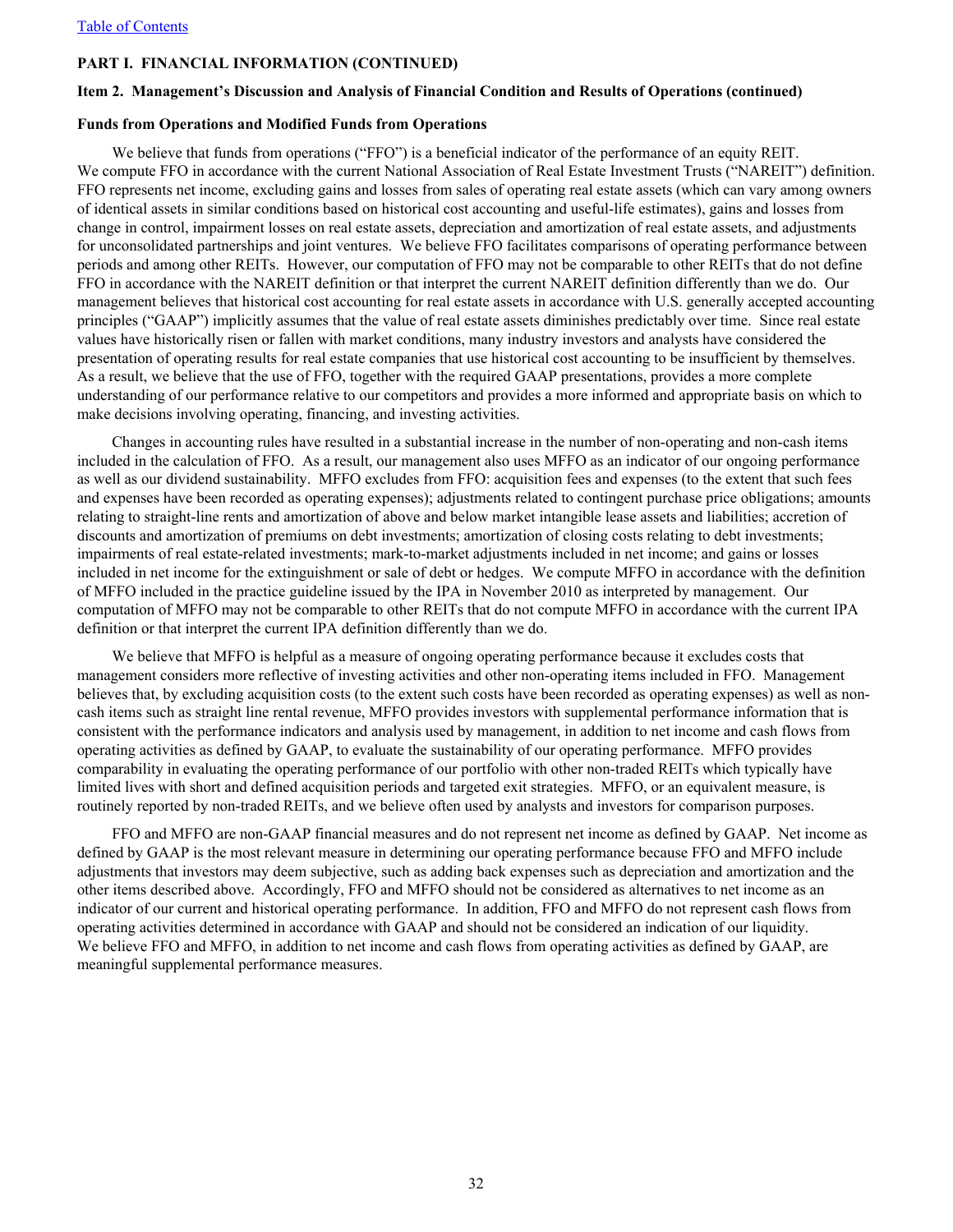#### **Item 2. Management's Discussion and Analysis of Financial Condition and Results of Operations (continued)**

Although MFFO includes other adjustments, the exclusion of adjustments for straight-line rent, the amortization of aboveand below-market leases and unrealized (gains) losses on derivative instruments are the most significant adjustments for the periods presented. We have excluded these items based on the following economic considerations:

- *Adjustments for straight-line rent.* These are adjustments to rental revenue as required by GAAP to recognize contractual lease payments on a straight-line basis over the life of the respective lease. We have excluded these adjustments in our calculation of MFFO to more appropriately reflect the current economic impact of our in-place leases, while also providing investors with a useful supplemental metric that addresses core operating performance by removing rent we expect to receive in a future period or rent that was received in a prior period;
- *Amortization of above- and below-market leases.* Similar to depreciation and amortization of real estate assets and lease related costs that are excluded from FFO, GAAP implicitly assumes that the value of intangible lease assets and liabilities diminishes predictably over time and requires that these charges be recognized currently in revenue. Since market lease rates in the aggregate have historically risen or fallen with local market conditions, management believes that by excluding these charges, MFFO provides useful supplemental information on the realized economics of the real estate; and
- *Unrealized (gains) losses on derivative instruments.* These adjustments include unrealized (gains) losses from markto-market adjustments on interest rate swaps. The change in fair value of interest rate swaps not designated as a hedge are non-cash adjustments recognized directly in earnings and are included in interest expense. We have excluded these adjustments in our calculation of MFFO to more appropriately reflect the economic impact of our interest rate swap agreements.

Our calculation of FFO, which we believe is consistent with the calculation of FFO as defined by NAREIT, is presented in the following table, along with our calculation of MFFO, for the three months ended March 31, 2022 and 2021, respectively (in thousands). No conclusions or comparisons should be made from the presentation of these periods.

|                                                                            | For the Three Months Ended<br>March 31, |              |  |       |
|----------------------------------------------------------------------------|-----------------------------------------|--------------|--|-------|
|                                                                            |                                         | 2022         |  | 2021  |
| Net loss                                                                   | -S                                      | $(4,339)$ \$ |  | (772) |
| Depreciation of real estate assets                                         |                                         | 937          |  | 1,168 |
| Amortization of lease-related costs                                        |                                         | 611          |  | 814   |
| Impairment charges on real estate                                          |                                         | 3,324        |  |       |
| <b>FFO</b>                                                                 |                                         | 533          |  | 1,210 |
| Straight-line rent and amortization of above- and below-market leases, net |                                         | (337)        |  | (83)  |
| Unrealized gain on derivative instruments                                  |                                         | (341)        |  | (433) |
| <b>MFFO</b>                                                                |                                         | $(145)$ \$   |  | 694   |

FFO and MFFO may also be used to fund all or a portion of certain capitalizable items that are excluded from FFO and MFFO, such as tenant improvements, building improvements and deferred leasing costs.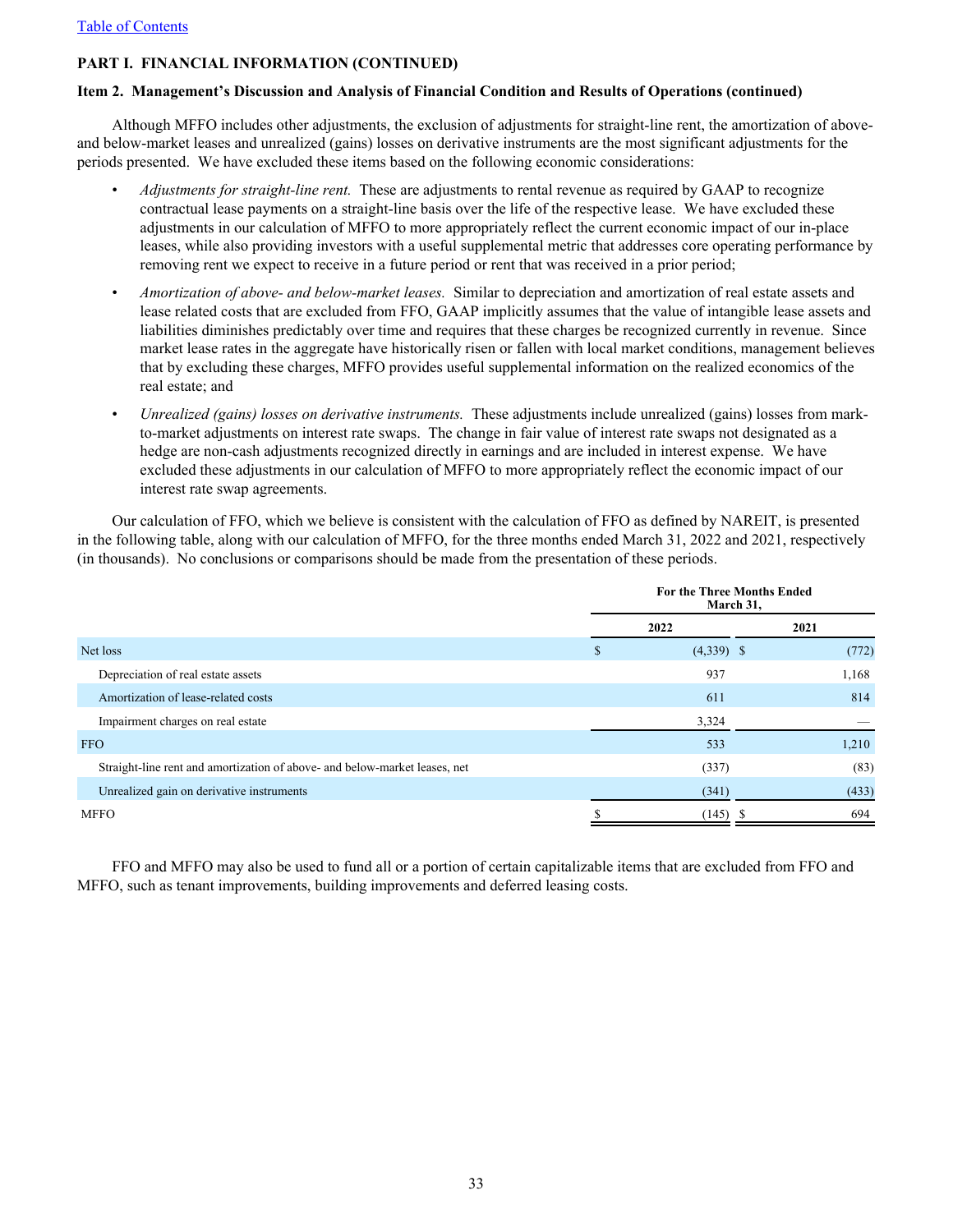#### **Item 2. Management's Discussion and Analysis of Financial Condition and Results of Operations (continued)**

#### **Distributions**

Cash distributions will be determined by our board of directors based on our financial condition and such other factors as our board of directors deems relevant. Our board of directors has not pre-established a percentage rate of return for cash distributions to stockholders. We have not established a minimum distribution level, and our charter does not require that we make distributions to our stockholders. In connection with its consideration of a Plan of Liquidation, our board of directors determined to cease paying regular quarterly distributions with the expectation that any future distributions to our stockholders would be liquidating distributions from the sale of our remaining assets.

#### **Critical Accounting Policies**

Our consolidated interim financial statements and condensed notes thereto have been prepared in accordance with GAAP and in conjunction with the rules and regulations of the SEC. The preparation of our financial statements requires significant management judgments, assumptions and estimates about matters that are inherently uncertain. These judgments affect the reported amounts of assets and liabilities and our disclosure of contingent assets and liabilities as of the dates of the financial statements and the reported amounts of revenue and expenses during the reporting periods. With different estimates or assumptions, materially different amounts could be reported in our financial statements. Additionally, other companies may utilize different estimates that may impact the comparability of our results of operations to those of companies in similar businesses. A discussion of the accounting policies that management considers critical in that they involve significant management judgments, assumptions and estimates is included in our Annual Report on Form 10-K for the year ended December 31, 2021 filed with the SEC. There have been no significant changes to our accounting policies during 2022.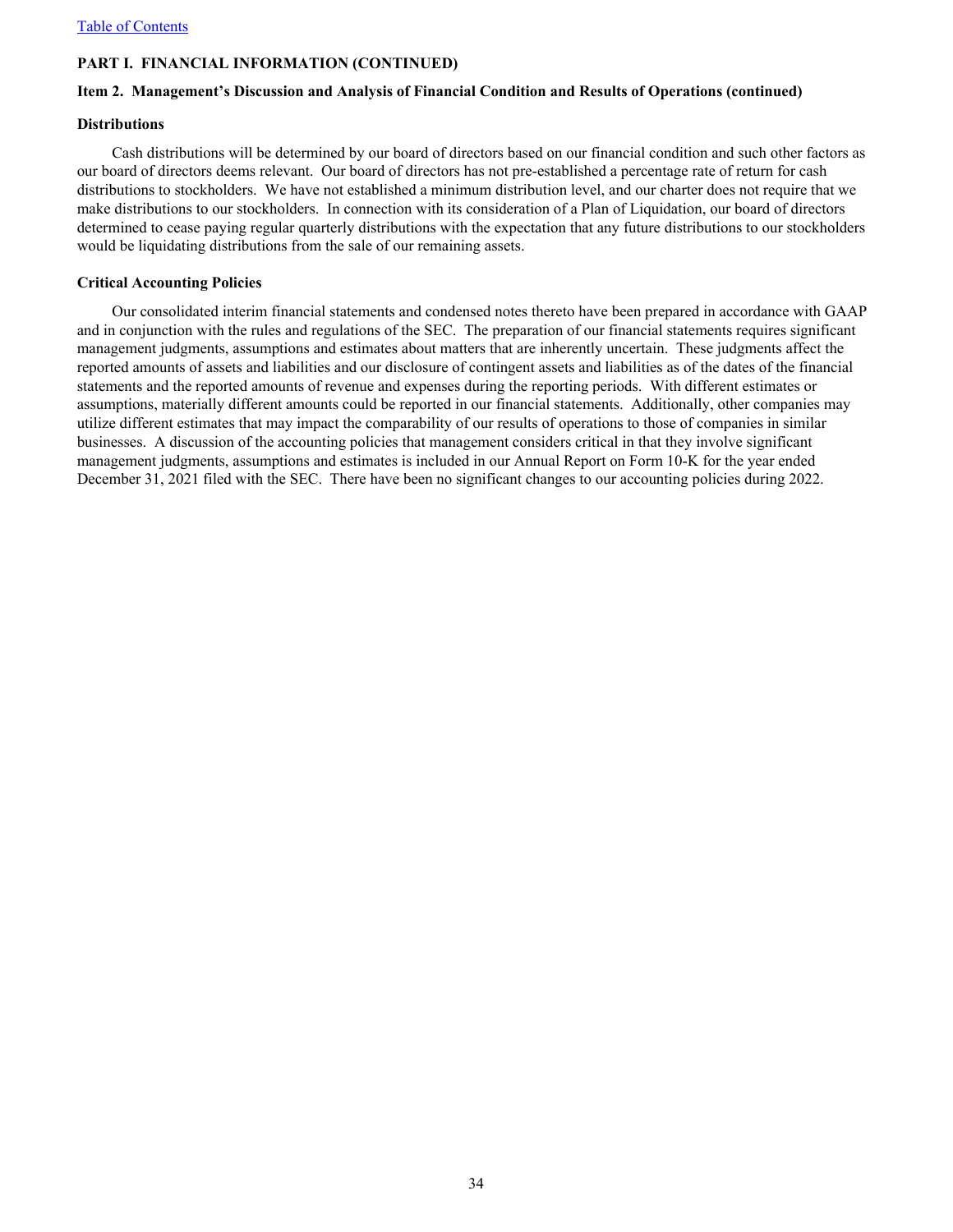#### <span id="page-35-0"></span>**Item 3. Quantitative and Qualitative Disclosures about Market Risk**

We are exposed to the effects of interest rate changes as a result of borrowings used to maintain liquidity and to fund the financing and refinancing of our real estate investment portfolio and operations. Our profitability and the value of our real estate investment portfolio may be adversely affected during any period as a result of interest rate changes. Our interest rate risk management objectives are to limit the impact of interest rate changes on earnings, prepayment penalties and cash flows and to lower overall borrowing costs. We may manage interest rate risk by maintaining a ratio of fixed rate, long-term debt such that variable rate exposure is kept at an acceptable level or we may utilize a variety of financial instruments, including interest rate caps, floors, and swap agreements, in order to limit the effects of changes in interest rates on our operations. When we use these types of derivatives to hedge the risk of interest-earning assets or interest-bearing liabilities, we may be subject to certain risks, including the risk that losses on a hedge position will reduce the funds available for the payment of distributions to our stockholders and that the losses may exceed the amount we invested in the instruments.

We borrow funds at a combination of fixed and variable rates. Interest rate fluctuations will generally not affect future earnings or cash flows on fixed rate debt unless such debt mature or is otherwise terminated. However, interest rate changes will affect the fair value of fixed rate instruments. At March 31, 2022, we did not have any fixed rate debt outstanding.

Conversely, movements in interest rates on variable rate debt would change future earnings and cash flows, but not significantly affect the fair value of the debt. However, changes in required risk premiums would result in changes in the fair value of variable rate instruments. At March 31, 2022, we were exposed to market risks related to fluctuations in interest rates on \$71.6 million of variable rate debt outstanding, after giving consideration to the impact of interest rate swap agreements on approximately \$30.0 million of our variable debt. Based on interest rates as of March 31, 2022, if interest rates were 100 basis points higher during the 12 months ending March 31, 2023, interest expense on our variable rate debt would increase by \$0.7 million. As of March 31, 2022, one-month LIBOR was 0.45200% and if the index was reduced to 0% during the 12 months ending March 31, 2023, interest expense on our variable rate debt would decrease by \$0.3 million.

The weighted average interest rate of our variable rate debt at March 31, 2022 was 2.9%. The interest rate represents the actual interest rate in effect at March 31, 2022 (consisting of the contractual interest rate and the effect of interest rate swaps, if applicable), using interest rate indices as of March 31, 2022 where applicable.

#### **Item 4. Controls and Procedures**

#### **Disclosure Controls and Procedures**

As of the end of the period covered by this report, management, including our principal executive officer and principal financial officer, evaluated the effectiveness of the design and operation of our disclosure controls and procedures. Based upon, and as of the date of, the evaluation, our principal executive officer and principal financial officer concluded that the disclosure controls and procedures were effective as of the end of the period covered by this report to ensure that information required to be disclosed in the reports we file and submit under the Exchange Act is recorded, processed, summarized and reported as and when required. Disclosure controls and procedures include, without limitation, controls and procedures designed to ensure that information required to be disclosed by us in the reports we file and submit under the Exchange Act is accumulated and communicated to our management, including our principal executive officer and our principal financial officer, as appropriate to allow timely decisions regarding required disclosure.

#### **Internal Control Over Financial Reporting**

There have been no changes in our internal control over financial reporting that occurred during the quarter ended March 31, 2022 that have materially affected, or are reasonably likely to materially affect, our internal control over financial reporting.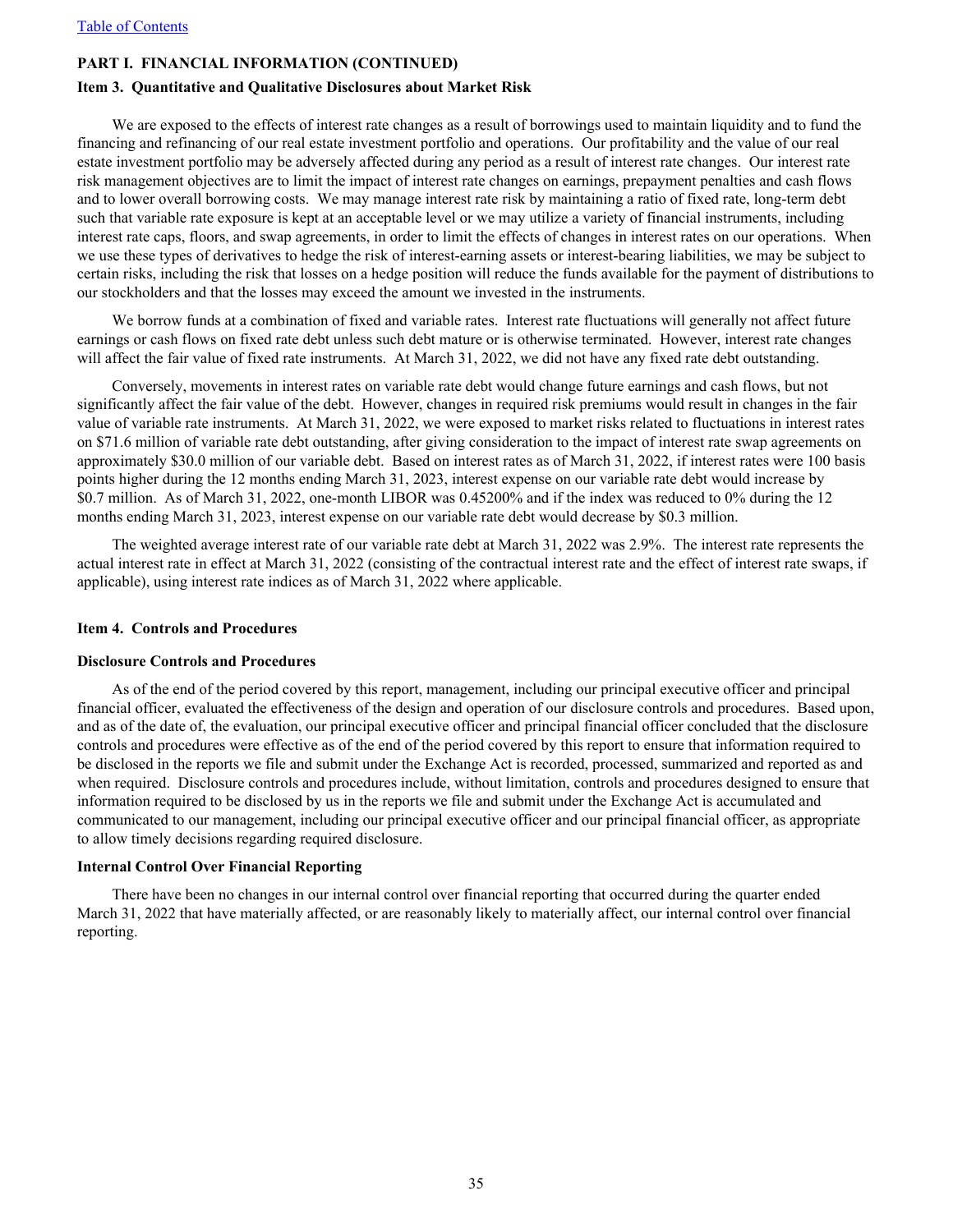# <span id="page-36-0"></span>**PART II. OTHER INFORMATION**

#### **Item 1. Legal Proceedings**

None.

#### **Item 1A. Risk Factors**

Please see the risks discussed below and in Part I, Item 1A of our Annual Report on Form 10-K for the year ended December 31, 2021 as filed with the SEC.

#### *If our advisor determines to no longer waive or defer certain fees due to them, our ability to fund our operations may be adversely affected.*

From time to time, our advisor may agree to waive or defer all or a portion of the asset management or other fees, compensation or incentives due to it, pay general administrative expenses or otherwise supplement stockholder returns in order to increase the amount of cash available to fund our operations or make distributions to stockholders. Specifically, in the second and third quarters of 2017, our advisor waived its asset management fee and beginning October 2017 through March 31, 2022, the advisor deferred its asset management fee. If our advisor chooses to no longer waive or defer such fees, our ability to fund our operations may be adversely affected.

#### **Item 2. Unregistered Sales of Equity and Use of Proceeds**

- a). During the period covered by this Form 10-Q, no equity securities that were not registered under the Securities Act of 1933 (the "Act") were sold.
- b). Not applicable.
- c). We have adopted a share redemption program that may enable stockholders to sell their shares to us in limited circumstances.

Currently, our share redemption program is only available for redemptions sought upon a stockholder's death, "qualifying disability" or "determination of incompetence" (each as defined in the share redemption program, and collectively "special redemptions").

Pursuant to the share redemption program, as amended to date, there are several limitations on our ability to redeem shares:

- During each calendar year, special redemptions are limited to an annual dollar amount determined by our board of directors, which may be reviewed during the year and increased or decreased upon ten business days' notice to our stockholders. The dollar amount limitation for the calendar year 2022 is \$250,000 in the aggregate, as may be reviewed and adjusted from time to time by our board of directors.
- During any calendar year, we may redeem no more than 5% of the weighted-average number of shares outstanding during the prior calendar year.
- We have no obligation to redeem shares if the redemption would violate the restrictions on distributions under Maryland law, which prohibits distributions that would cause a corporation to fail to meet statutory tests of solvency.

Special redemptions are redeemed at a price equal to the most recent estimated NAV per share as of the applicable redemption date. On December 6, 2021, our board of directors approved an estimated NAV per share of our common stock of \$3.38 based on the estimated value of our assets less the estimated value of our liabilities, or NAV, divided by the number of shares outstanding, all as of September 30, 2021. For a full description of the methodologies used to value our assets and liabilities in connection with the calculation of our estimated NAV per share as of September 30, 2021, see the Current Report on Form 8-K filed with the SEC on December 10, 2021. We expect to update the estimated NAV annually in December.

We may amend, suspend or terminate our share redemption program upon 10 business days' notice. We redeem shares on the last business day of each month. For a stockholder's shares to be eligible for redemption in a given month or to withdraw a redemption request, we must receive a written notice from the stockholder or from an authorized representative of the stockholder in good order and on a form approved by us at least five business days before the redemption date.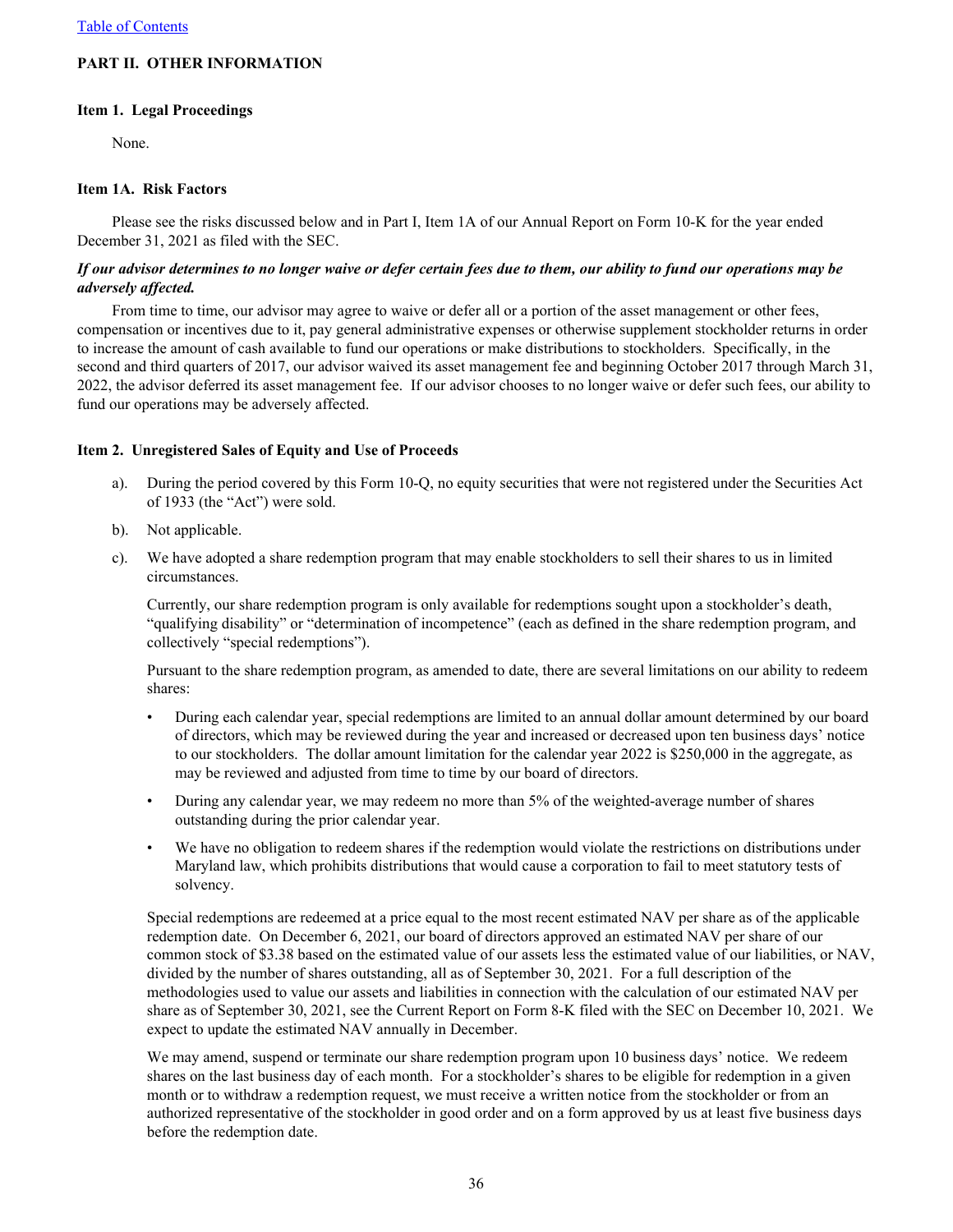# <span id="page-37-0"></span>**PART II. OTHER INFORMATION (CONTINUED)**

### **Item 2. Unregistered Sales of Equity and Use of Proceeds (continued)**

During the three months ended March 31, 2022, redemptions under our share redemption program were funded with existing cash on hand and shares were redeemed pursuant to our share redemption program as follows:

| Month         | <b>Total Number of</b><br><b>Shares Redeemed</b> | <b>Average Price Paid Per<br/>Share</b> <sup>(1)</sup> | <b>Approximate Dollar Value of Shares</b><br><b>Available That May Yet Be Redeemed</b><br><b>Under the Program</b> |
|---------------|--------------------------------------------------|--------------------------------------------------------|--------------------------------------------------------------------------------------------------------------------|
| January 2022  | 166 \$                                           | 3.38                                                   | (2)                                                                                                                |
| February 2022 | $4,112$ \$                                       | 3.38                                                   | (2)                                                                                                                |
| March 2022    | $-$ \$                                           |                                                        | (2)                                                                                                                |
| Total         | 4,278                                            |                                                        |                                                                                                                    |

 $(1)$  The prices at which we redeem shares under the program are as set forth above.

<sup>(2)</sup> We limit the dollar value of shares that may be redeemed under the program as described above. Based on the redemption limitation described above and redemptions through March 31, 2022, we may redeem up to \$236,000 of shares for the remainder of 2022.

#### **Item 3. Defaults Upon Senior Securities**

 $\mathcal{L}_\text{max}$  and  $\mathcal{L}_\text{max}$  and  $\mathcal{L}_\text{max}$ 

None.

#### **Item 4. Mine Safety Disclosures**

None.

#### **Item 5. Other Information**

None.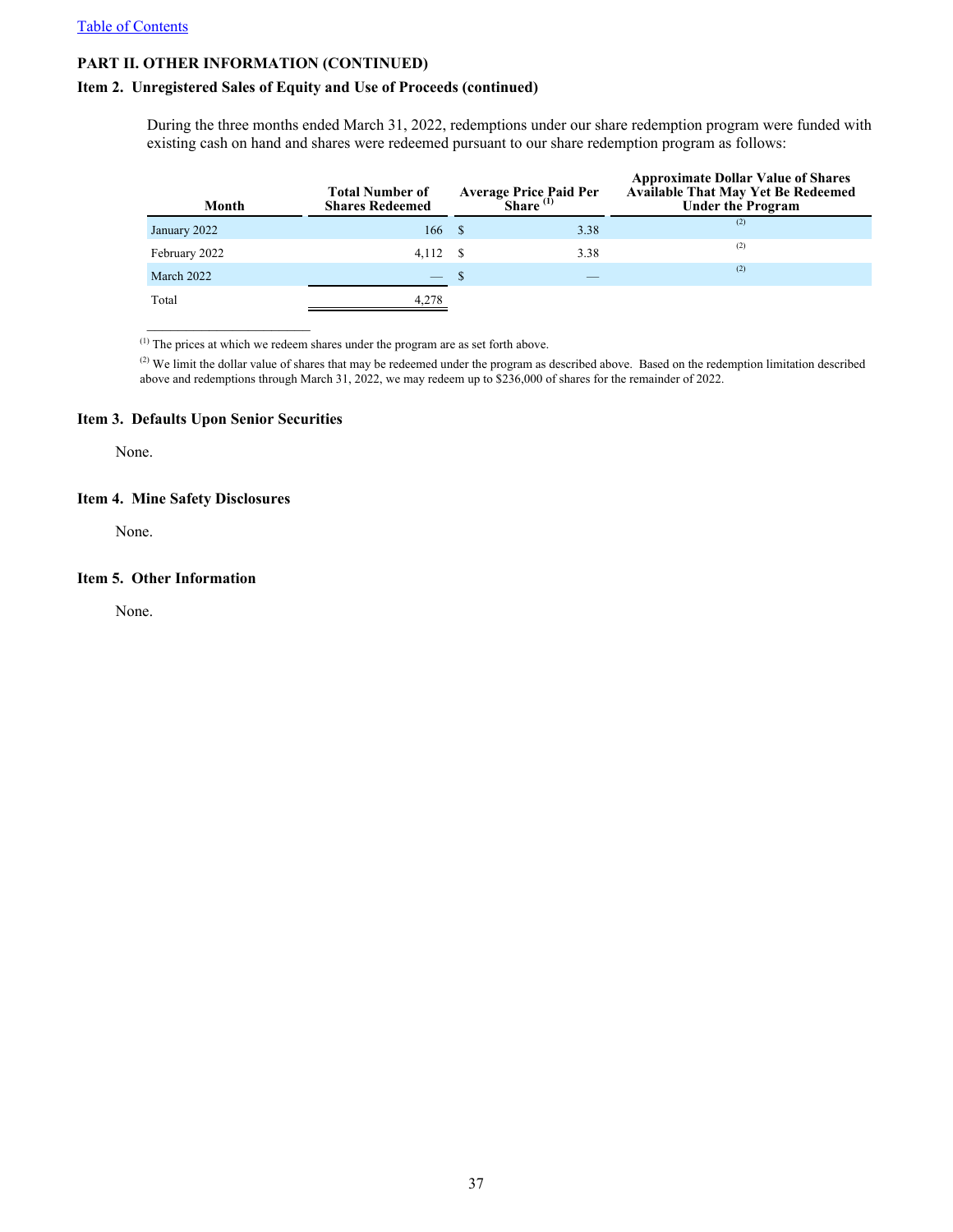# <span id="page-38-0"></span>**PART II. OTHER INFORMATION (CONTINUED)**

# **Item 6. Exhibits**

| Ex.     | Description                                                                                                                                                                                                                                                                                                                             |
|---------|-----------------------------------------------------------------------------------------------------------------------------------------------------------------------------------------------------------------------------------------------------------------------------------------------------------------------------------------|
| 3.1     | Second Articles of Amendment and Restatement, incorporated by reference to Exhibit 3.1 to the Company's<br>Registration Statement on Form S-11 filed October 16, 2015                                                                                                                                                                   |
| 3.2     | Second Amended and Restated Bylaws, incorporated by reference to Exhibit 3.2 to the Company's Registration<br>Statement on Form S-11 filed October 16, 2015                                                                                                                                                                             |
| 3.3     | Articles Supplementary for Class T Shares, incorporated by reference to Exhibit 3.3 to the Company's<br>Registration Statement on Form S-11 filed April 20, 2016                                                                                                                                                                        |
| 4.1     | Statement regarding restrictions in transferability of shares of common stock issued in a private offering (to be<br>sent upon request and without charge to stockholders), incorporated by reference to Exhibit 4.1 to the<br>Company's Quarterly Report on Form 10-Q for the quarter ended September 30, 2017, filed November 9, 2017 |
| 4.2     | Statement regarding restrictions on transferability of shares of common stock issued in a public offering (to be<br>sent upon request and without charge to stockholders), incorporated by reference to Exhibit 4.2 to the<br>Company's Quarterly Report on Form 10-Q for the quarter ended September 30, 2017, filed November 9, 2017  |
| 4.3     | Multiple Class Plan, effective as of April 11, 2016, incorporated by reference to Exhibit 4.4 to the Company's<br>Registration Statement on Form S-11 filed April 20, 2016                                                                                                                                                              |
| 31.1    | Certification of Chief Executive Officer pursuant to Section 302 of the Sarbanes-Oxley Act of 2002                                                                                                                                                                                                                                      |
| 31.2    | Certification of Chief Financial Officer pursuant to Section 302 of the Sarbanes-Oxley Act of 2002                                                                                                                                                                                                                                      |
| 32.1    | Certification of Chief Executive Officer pursuant to 18 U.S.C. 1350, as adopted pursuant to Section 906 of the<br>Sarbanes-Oxley Act of 2002                                                                                                                                                                                            |
| 32.2    | Certification of Chief Financial Officer pursuant to 18 U.S.C. 1350, as adopted pursuant to Section 906 of the<br>Sarbanes-Oxley Act of 2002                                                                                                                                                                                            |
| 99.1    | Second Amended and Restated Share Redemption Program, incorporated by reference to Exhibit 99.2 to the<br>Company's Current Report on Form 8-K, filed December 10, 2018                                                                                                                                                                 |
| 101.INS | <b>Inline XBRL Instance Document</b>                                                                                                                                                                                                                                                                                                    |
| 101.SCH | Inline XBRL Taxonomy Extension Schema                                                                                                                                                                                                                                                                                                   |
| 101.CAL | Inline XBRL Taxonomy Extension Calculation Linkbase                                                                                                                                                                                                                                                                                     |
| 101.DEF | Inline XBRL Taxonomy Extension Definition Linkbase                                                                                                                                                                                                                                                                                      |
| 101.LAB | Inline XBRL Taxonomy Extension Label Linkbase                                                                                                                                                                                                                                                                                           |
| 101.PRE | Inline XBRL Taxonomy Extension Presentation Linkbase                                                                                                                                                                                                                                                                                    |
| 104     | Cover Page Interactive Data File (formatted as inline XBRL and contained in Exhibit 101)                                                                                                                                                                                                                                                |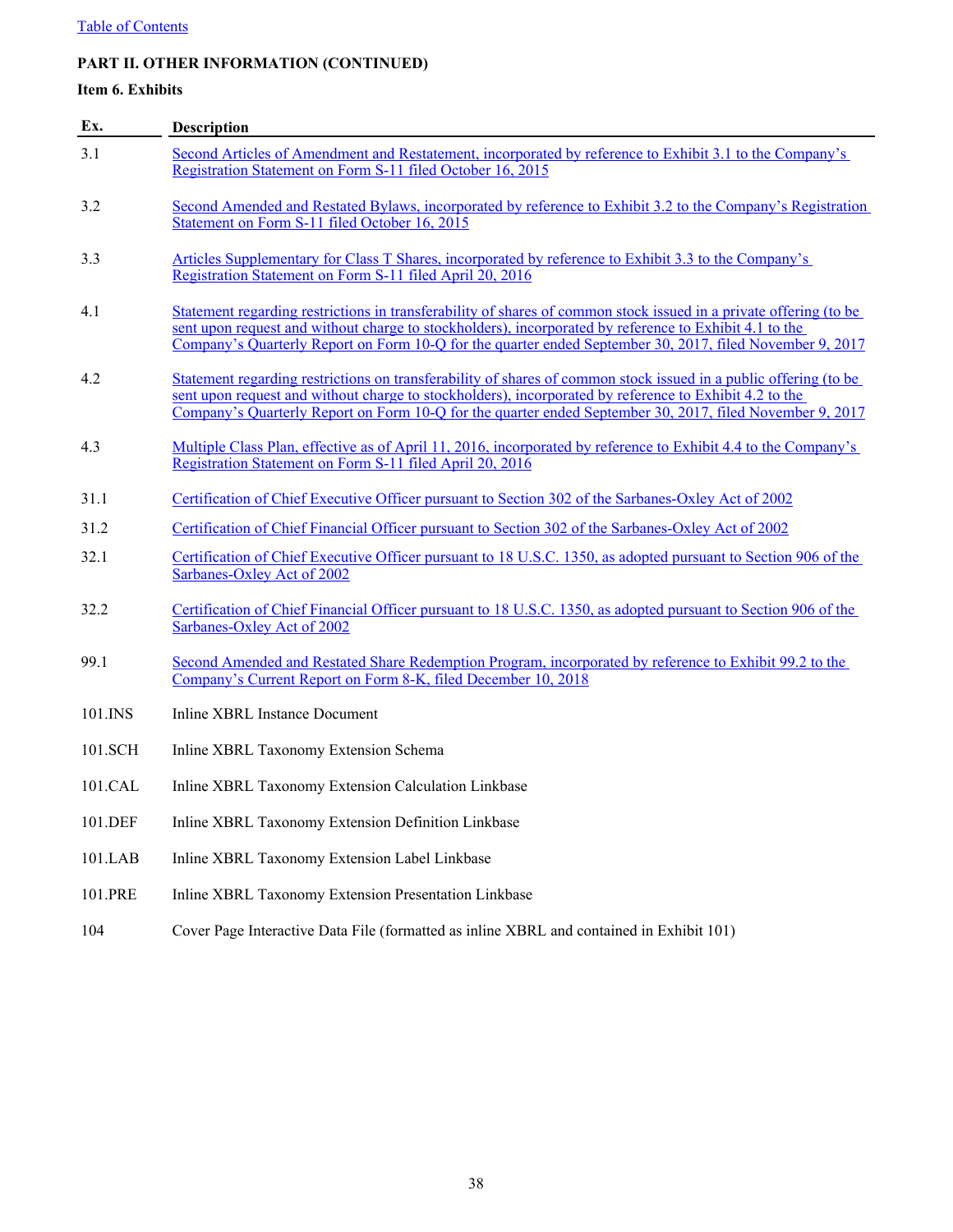<span id="page-39-0"></span>[Table of Contents](#page-1-0)

#### **SIGNATURES**

Pursuant to the requirements of the Securities Exchange Act of 1934, the registrant has duly caused this report to be signed on its behalf by the undersigned thereunto duly authorized.

# **KBS GROWTH & INCOME REIT, INC.**

| Date: May 13, 2022 |     | By: /S/ CHARLES J. SCHREIBER, JR.                                         |  |
|--------------------|-----|---------------------------------------------------------------------------|--|
|                    |     | Charles J. Schreiber, Jr.                                                 |  |
|                    |     | Chairman of the Board,<br>Chief Executive Officer, President and Director |  |
|                    |     | (principal executive officer)                                             |  |
| Date: May 13, 2022 | Bv: | /S/ JEFFREY K. WALDVOGEL                                                  |  |
|                    |     | <b>Jeffrey K. Waldvogel</b>                                               |  |
|                    |     | Chief Financial Officer, Treasurer and Secretary                          |  |
|                    |     | (principal financial officer)                                             |  |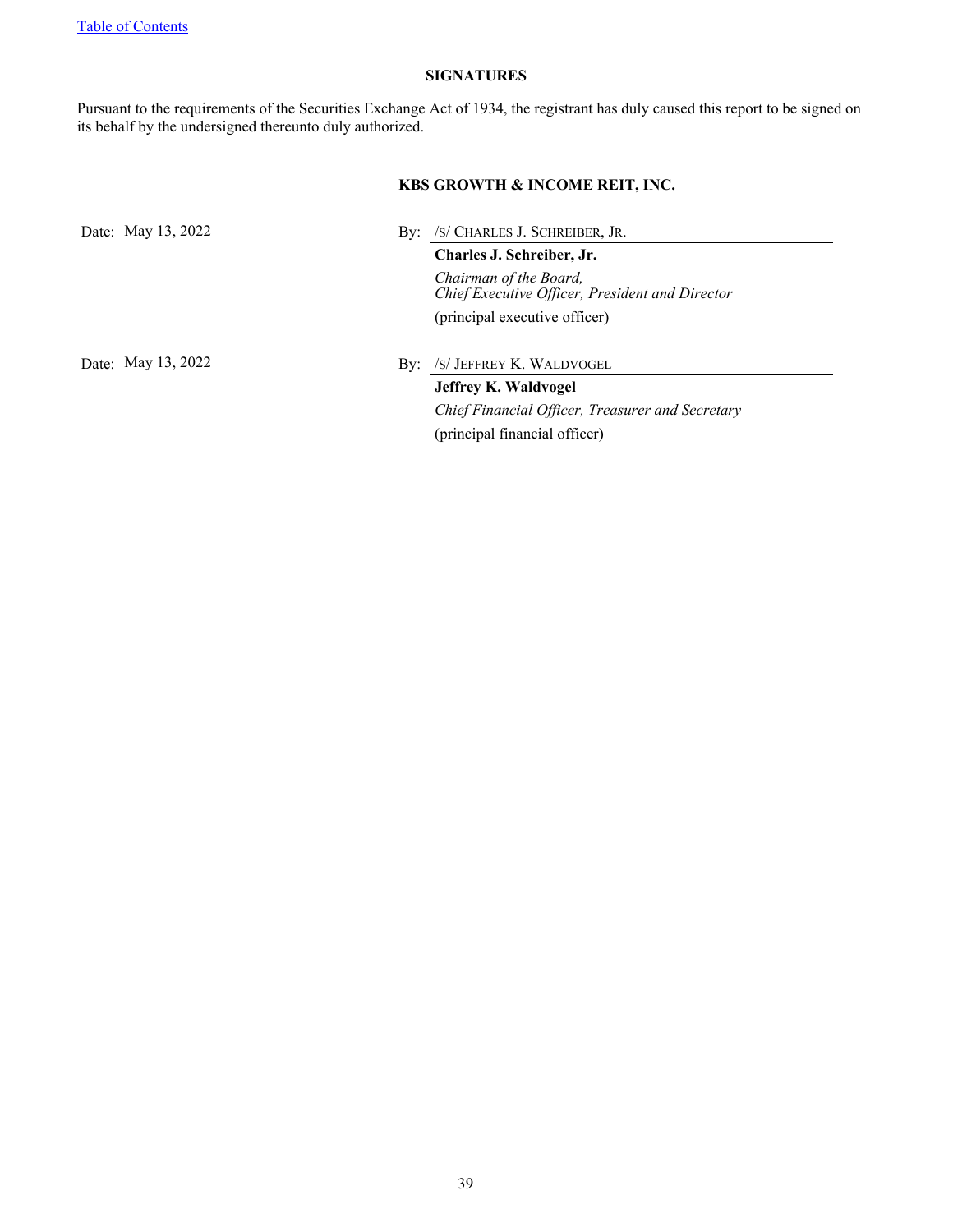# **Certification of Chief Executive Officer pursuant to Section 302 of the Sarbanes-Oxley Act of 2002**

I, Charles J. Schreiber, Jr., certify that:

- 1. I have reviewed this quarterly report on Form 10-Q of KBS Growth & Income REIT, Inc.;
- 2. Based on my knowledge, this report does not contain any untrue statement of a material fact or omit to state a material fact necessary to make the statements made, in light of the circumstances under which such statements were made, not misleading with respect to the period covered by this report;
- 3. Based on my knowledge, the financial statements, and other financial information included in this report, fairly present in all material respects the financial condition, results of operations and cash flows of the registrant as of, and for, the periods presented in this report;
- 4. The registrant's other certifying officer and I are responsible for establishing and maintaining disclosure controls and procedures (as defined in Exchange Act Rules 13a-15(e) and 15d-15(e)) and internal control over financial reporting (as defined in Exchange Act Rules  $13a-15(f)$  and  $15d-15(f)$ ) for the registrant and have:
	- a) Designed such disclosure controls and procedures, or caused such disclosure controls and procedures to be designed under our supervision, to ensure that material information relating to the registrant, including its consolidated subsidiaries, is made known to us by others within those entities, particularly during the period in which this report is being prepared;
	- b) Designed such internal control over financial reporting, or caused such internal control over financial reporting to be designed under our supervision, to provide reasonable assurance regarding the reliability of financial reporting and the preparation of financial statements for external purposes in accordance with generally accepted accounting principles;
	- c) Evaluated the effectiveness of the registrant's disclosure controls and procedures and presented in this report our conclusions about the effectiveness of the disclosure controls and procedures, as of the end of the period covered by this report based on such evaluation; and
	- d) Disclosed in this report any change in the registrant's internal control over financial reporting that occurred during the registrant's most recent fiscal quarter (the registrant's fourth fiscal quarter in the case of an annual report) that has materially affected, or is reasonably likely to materially affect, the registrant's internal control over financial reporting; and
- 5. The registrant's other certifying officer and I have disclosed, based on our most recent evaluation of internal control over financial reporting, to the registrant's auditors and the audit committee of the registrant's board of directors (or persons performing the equivalent functions):
	- a) All significant deficiencies and material weaknesses in the design or operation of internal control over financial reporting which are reasonably likely to adversely affect the registrant's ability to record, process, summarize and report financial information; and
	- b) Any fraud, whether or not material, that involves management or other employees who have a significant role in the registrant's internal control over financial reporting.

Date: May 13, 2022 By: /S/ CHARLES J. SCHREIBER, JR.

**Charles J. Schreiber, Jr.** *Chairman of the Board, Chief Executive Officer, President and Director* (principal executive officer)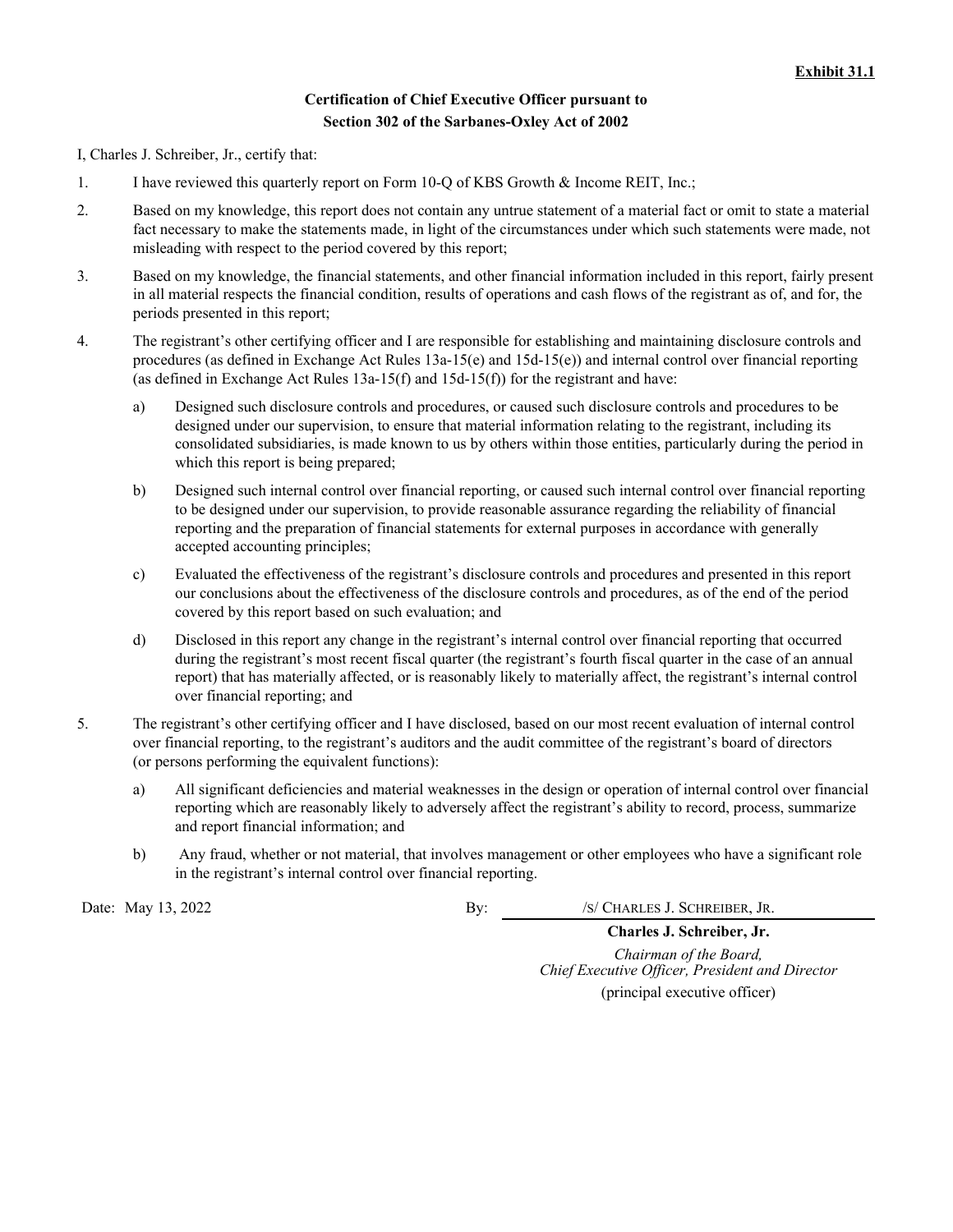# **Certification of Chief Financial Officer pursuant to Section 302 of the Sarbanes-Oxley Act of 2002**

I, Jeffrey K. Waldvogel, certify that:

- 1. I have reviewed this quarterly report on Form 10-Q of KBS Growth & Income REIT, Inc.;
- 2. Based on my knowledge, this report does not contain any untrue statement of a material fact or omit to state a material fact necessary to make the statements made, in light of the circumstances under which such statements were made, not misleading with respect to the period covered by this report;
- 3. Based on my knowledge, the financial statements, and other financial information included in this report, fairly present in all material respects the financial condition, results of operations and cash flows of the registrant as of, and for, the periods presented in this report;
- 4. The registrant's other certifying officer and I are responsible for establishing and maintaining disclosure controls and procedures (as defined in Exchange Act Rules 13a-15(e) and 15d-15(e)) and internal control over financial reporting (as defined in Exchange Act Rules  $13a-15(f)$  and  $15d-15(f)$ ) for the registrant and have:
	- a) Designed such disclosure controls and procedures, or caused such disclosure controls and procedures to be designed under our supervision, to ensure that material information relating to the registrant, including its consolidated subsidiaries, is made known to us by others within those entities, particularly during the period in which this report is being prepared;
	- b) Designed such internal control over financial reporting, or caused such internal control over financial reporting to be designed under our supervision, to provide reasonable assurance regarding the reliability of financial reporting and the preparation of financial statements for external purposes in accordance with generally accepted accounting principles;
	- c) Evaluated the effectiveness of the registrant's disclosure controls and procedures and presented in this report our conclusions about the effectiveness of the disclosure controls and procedures, as of the end of the period covered by this report based on such evaluation; and
	- d) Disclosed in this report any change in the registrant's internal control over financial reporting that occurred during the registrant's most recent fiscal quarter (the registrant's fourth fiscal quarter in the case of an annual report) that has materially affected, or is reasonably likely to materially affect, the registrant's internal control over financial reporting; and
- 5. The registrant's other certifying officer and I have disclosed, based on our most recent evaluation of internal control over financial reporting, to the registrant's auditors and the audit committee of the registrant's board of directors (or persons performing the equivalent functions):
	- a) All significant deficiencies and material weaknesses in the design or operation of internal control over financial reporting which are reasonably likely to adversely affect the registrant's ability to record, process, summarize and report financial information; and
	- b) Any fraud, whether or not material, that involves management or other employees who have a significant role in the registrant's internal control over financial reporting.

Date: May 13, 2022 By: /S/ JEFFREY K. WALDVOGEL

**Jeffrey K. Waldvogel** *Chief Financial Officer, Treasurer and Secretary* (principal financial officer)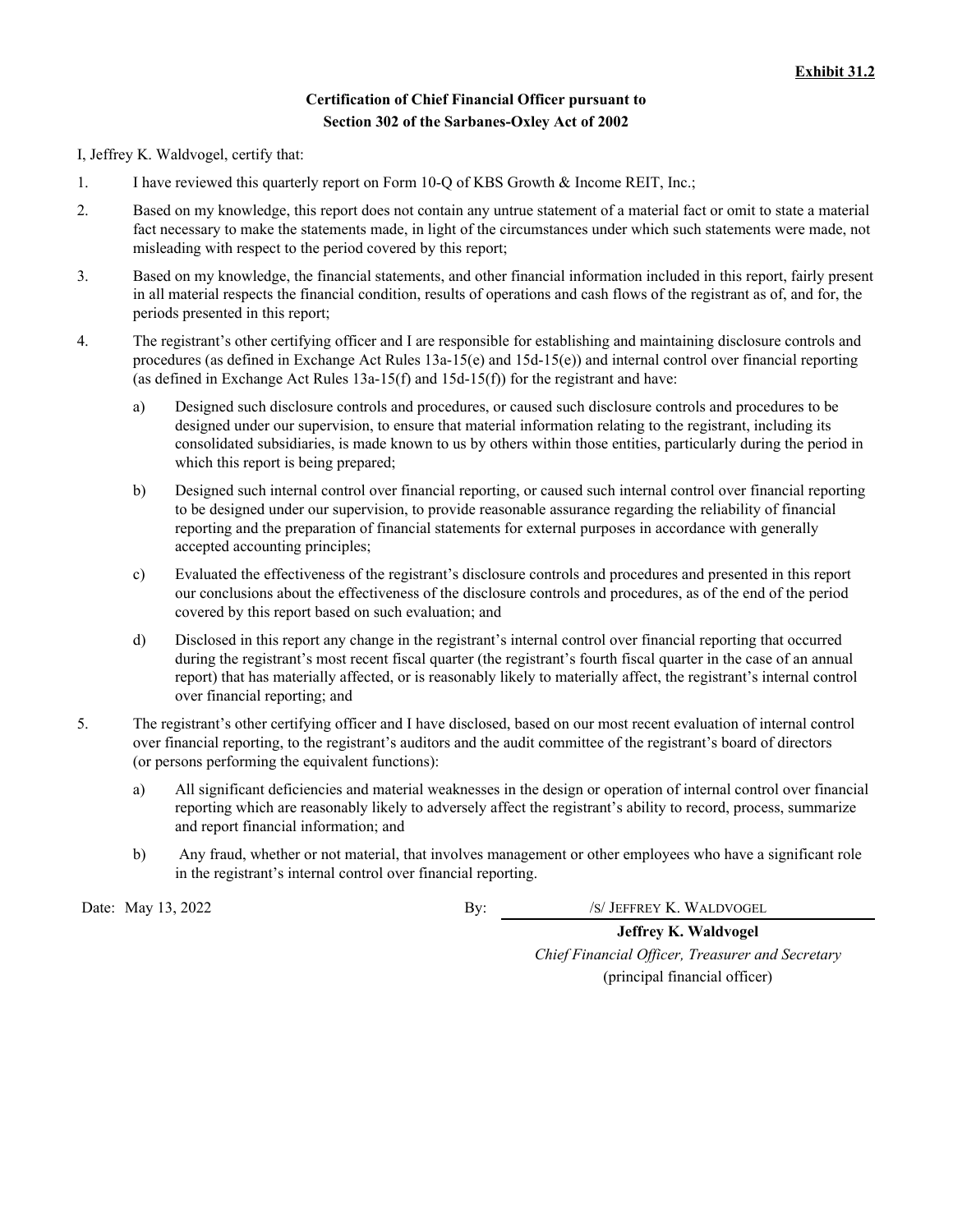# **Certification pursuant to 18 U.S.C. Section 1350, as Adopted pursuant to Section 906 of the Sarbanes-Oxley Act of 2002**

In connection with the Quarterly Report on Form 10-Q of KBS Growth & Income REIT, Inc. (the "Registrant") for the quarter ended March 31, 2022, as filed with the Securities and Exchange Commission on the date hereof (the "Report"), the undersigned, Charles J. Schreiber Jr., Chief Executive Officer, President and Director of the Registrant, hereby certifies, pursuant to 18 U.S.C. § 1350, as adopted pursuant to § 906 of the Sarbanes-Oxley Act of 2002, that, to the best of his knowledge and belief:

- 1. The Report fully complies with the requirements of Section 13(a) or 15(d) of the Securities Exchange Act of 1934; and
- 2. The information contained in the Report fairly presents, in all material respects, the financial condition and results of operations of the Registrant.

Date: May 13, 2022 By: /S/ CHARLES J. SCHREIBER, JR.

**Charles J. Schreiber, Jr.** *Chairman of the Board, Chief Executive Officer, President and Director* (principal executive officer)